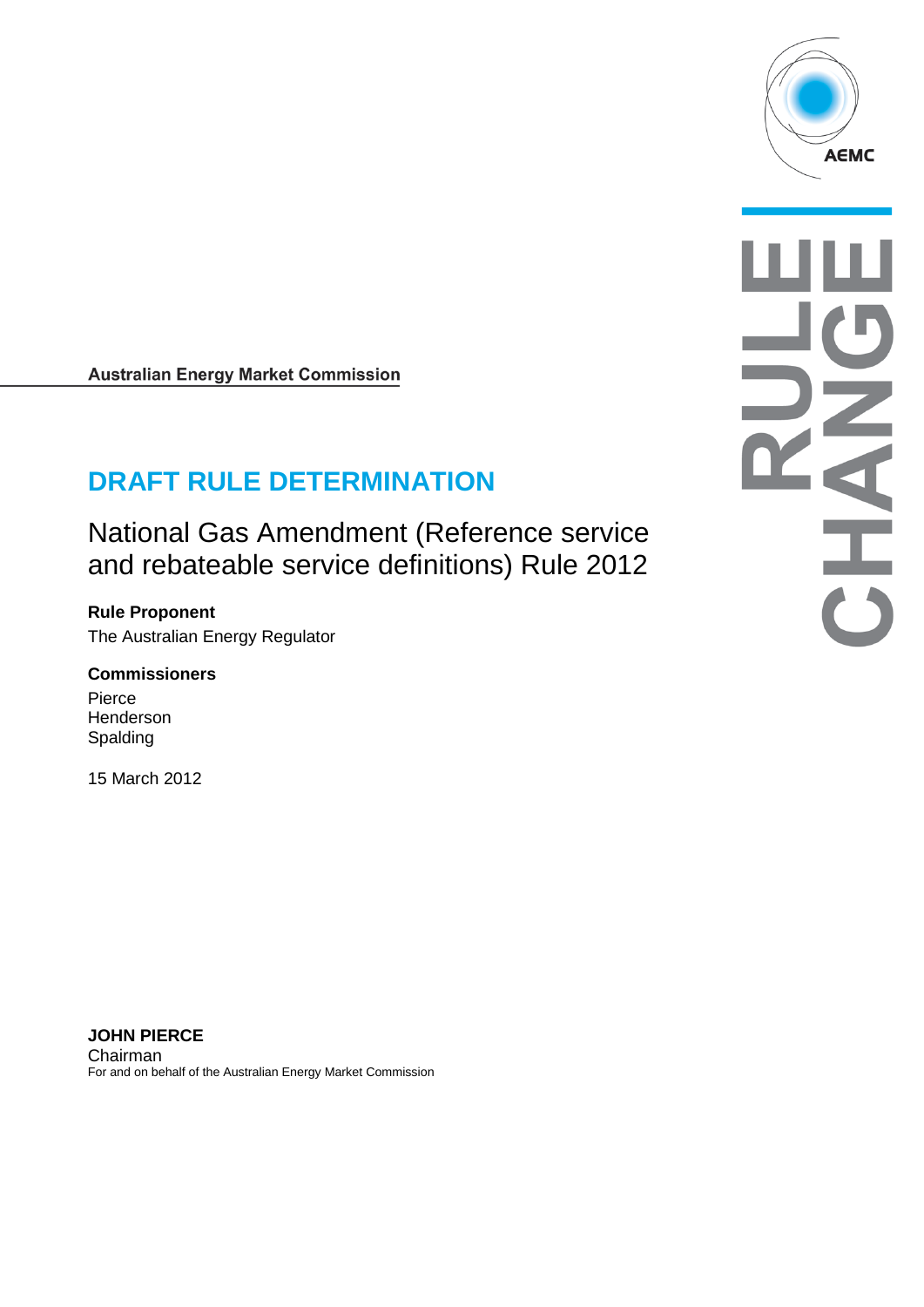#### **Inquiries**

Australian Energy Market Commission PO Box A2449 Sydney South NSW 1235

**E**: aemc@aemc.gov.au **T**: (02) 8296 7800 **F**: (02) 8296 7899

Reference: GRC0012

#### **Citation**

Australian Energy Market Commission 2011, Reference service and rebateable service definitions, Rule Determination, AEMC, 15 March 2012 , Sydney

#### **About the AEMC**

The Council of Australian Governments, through its Ministerial Council on Energy (MCE), established the Australian Energy Market Commission (AEMC) in July 2005. The AEMC has two principal functions. We make and amend the national electricity and gas rules, and we conduct independent reviews of the energy markets for the MCE.

This work is copyright. The Copyright Act 1968 permits fair dealing for study, research, news reporting, criticism and review. Selected passages, tables or diagrams may be reproduced for such purposes provided acknowledgement of the source is included.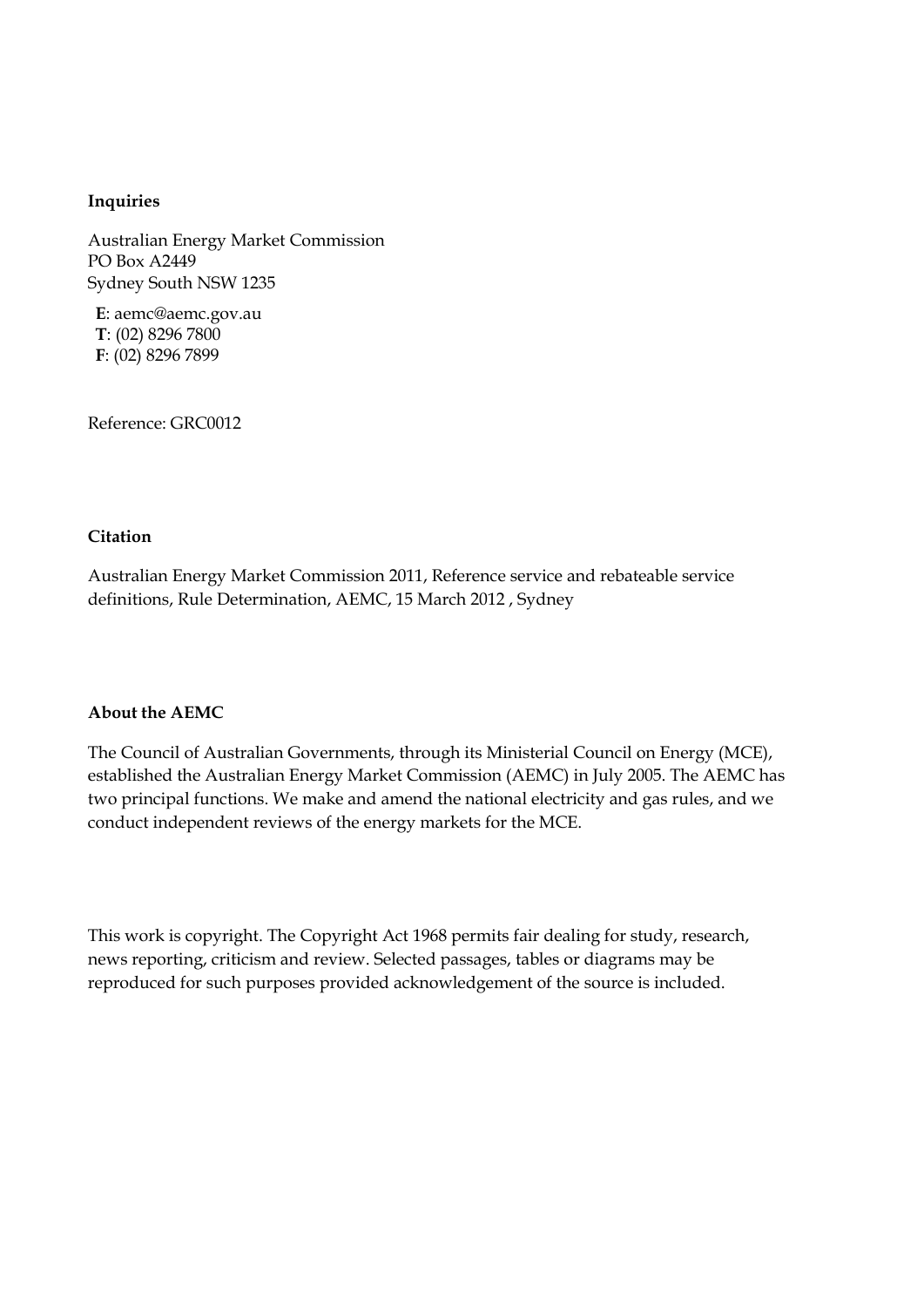# **Summary of draft rule determination**

The Commission has made this draft rule determination in response to the reference service and rebateable service definitions rule change request (rule change request) submitted by the Australian Energy Regulator (AER) on 5 August 2011.

The rule change request seeks to allow more flexibility in the regulatory treatment of pipeline services in the National Gas Rules (NGR) in order to better ensure that prices for regulated services are efficient and cost reflective.

The AER stated that the current definition of a reference service does not provide sufficient flexibility for the regulatory treatment of pipeline services (such as backhaul and interruptible services) as it requires all pipeline services that are likely to be sought by a significant part of the market to be included in an access arrangement. The AER's proposal would have the effect of ensuring that at least one pipeline service that is likely to be sought by a significant part of the market be included in an access arrangement. Without the proposed change to the NGR, the AER considers that the application of the current definition is likely to result in access arrangement decisions which, in some circumstances, do not provide incentives for the most efficient investment in, and use of, pipeline services.

In relation to the rebateable service definition, the current definition requires that the market for a rebateable service be substantially different from the market for any reference service. The AER considers that this requirement should be removed as it may prevent revenue from other pipeline services being rebated to users of a reference service, even when it is efficient to do so having regard to the appropriate allocation of costs between users of pipeline services. The intention of the proposed rule change is to broaden the definition so that more pipeline services may be classified as rebateable services than is currently possible.

The AER has submitted that the proposed rule will address its specific concern about the revenue earned from AMDQ credit certificates (AMDQ cc) in the Victorian Declared Transmission System (DTS). It considers that APA GasNet (the service provider of the Victorian DTS) is recovering more than its efficient pipeline costs because of the revenue earned from AMDQ cc. The AER has submitted that the proposed rule will allow AMDQ cc to be treated as a rebateable service. This would have the effect of requiring revenue earned from the sale of AMDQ cc to be rebated against revenue from the reference services on the Victorian DTS, thereby reducing the reference tariff and limiting APA GasNet's over-recovery of revenue.

#### *Commission's decision*

The Commission's draft rule amends the current definition of a reference service in the NGR. It provides the regulator with some discretion (limited by the revenue and pricing principles) in considering the appropriate regulatory treatment of pipeline services that are likely to be sought by a significant part of the market.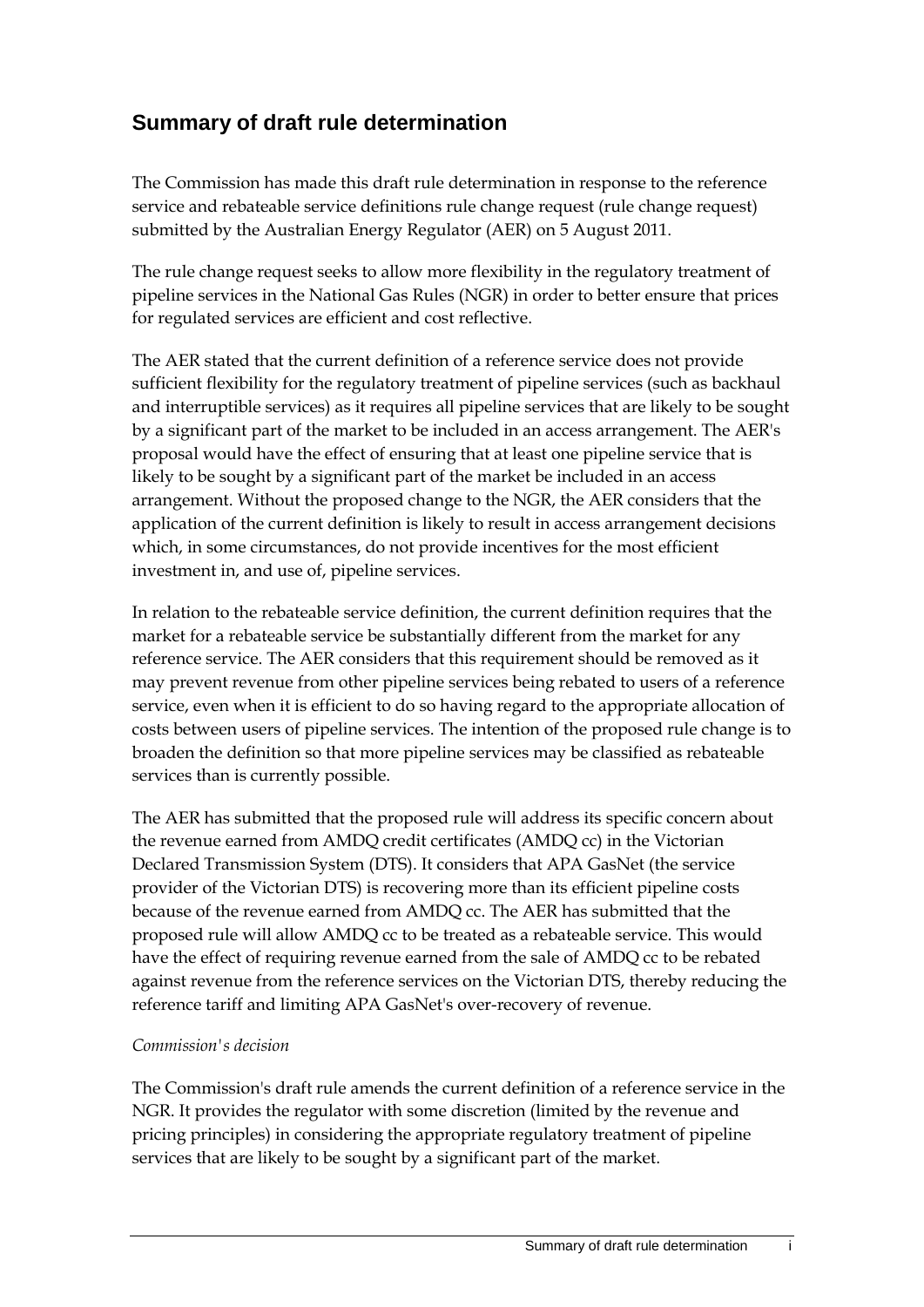The Commission has decided to make a draft rule which is a more preferable rule to the AER's proposed rule. The draft rule differs from the proposed rule in that it only makes changes the reference service definition. It requires the AER to take into account the revenue and pricing principles in making a decision about reference services. The draft rule also includes a consequential rule change resulting from the changes to the reference service definition. The draft rule does not amend the current rebateable service definition.

This draft rule applies to all natural gas pipelines that are, or may be, subject to full regulation by the AER or the Economic Regulatory Authority of Western Australia (ERA).

#### *Reasons for the Commission's decision*

The Commission is making a more preferable rule as it considers that it is likely to better contribute to the achievement of the NGO than the proposed rule. In particular, the draft rule will better promote:

- the efficient use of and investment in pipeline services. When significant uncertainty exists as to the revenue and demand for a pipeline service, the draft rule reduces the likelihood that inefficient tariffs are set for that service; and
- the long term interests of consumers with respect to price and security of gas supply by allowing the AER to decide whether a pipeline service sought by a significant part of the market is a reference service. As a result, the AER will not be required to set a tariff for the relevant service which in certain circumstances may not be reflective of efficient costs.

The draft rule will provide regulators with discretion to accommodate the particular circumstances of a pipeline and the services it offers. It will allow regulators to recognise that in some circumstances market mechanisms, rather than setting a reference tariff in accordance with the NGR, may be better at determining the price for, and allocation of, a pipeline service that is likely to be sought by a significant part of the market. As a result, the draft rule should not increase investment risk on regulated pipelines. Instead, it may aid investment by providing service providers with relevant and appropriate pricing signals.

#### *Invitation for submissions*

The Commission invites public submissions on this draft rule determination by 26 April 2012. See section 1.5 for details on how to make a submission and how to request a public hearing on this draft rule determination.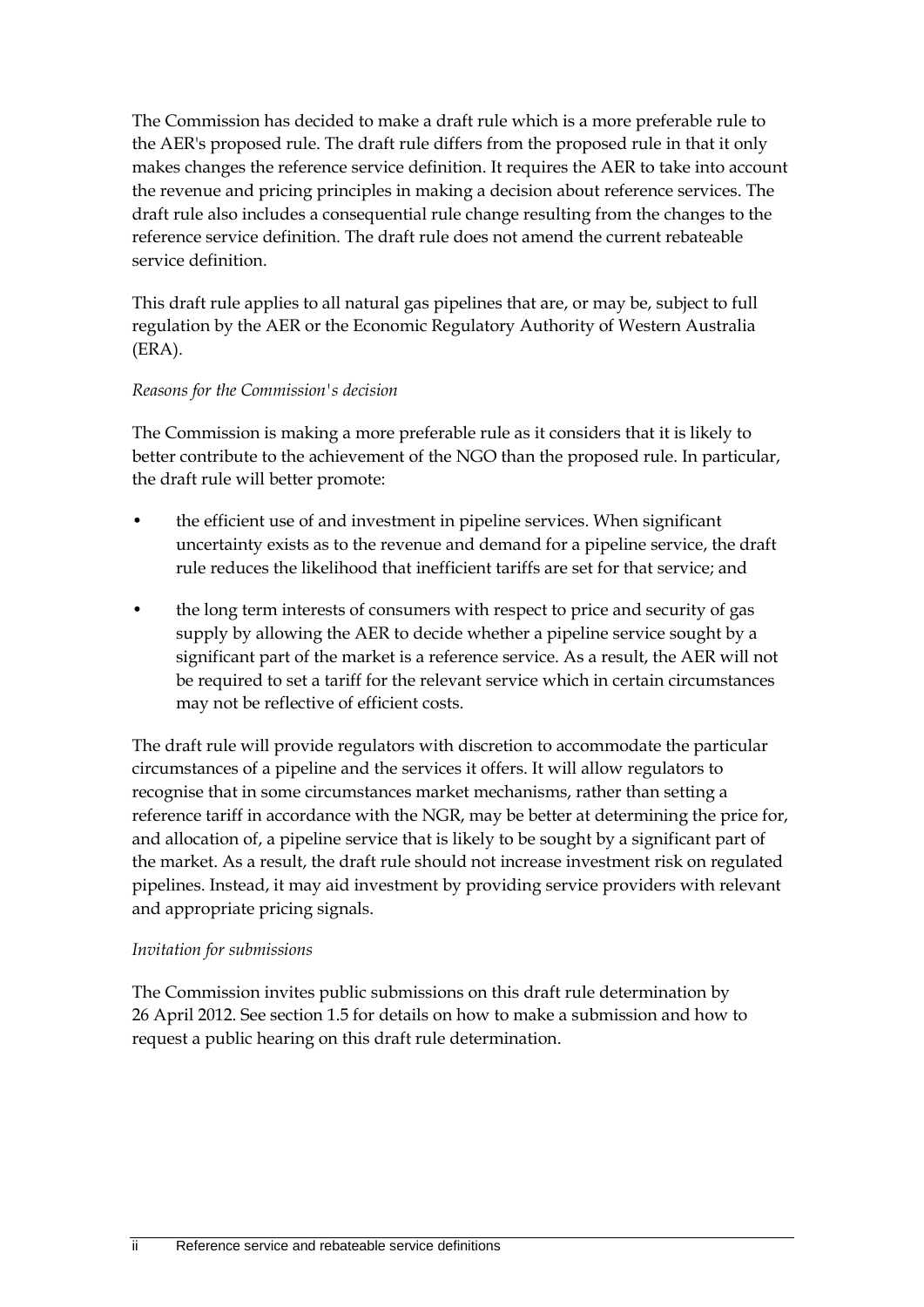# **Contents**

| $\mathbf{1}$   |     |                                                                   |  |
|----------------|-----|-------------------------------------------------------------------|--|
|                | 1.1 |                                                                   |  |
|                | 1.2 |                                                                   |  |
|                | 1.3 |                                                                   |  |
|                | 1.4 |                                                                   |  |
|                | 1.5 |                                                                   |  |
| $\overline{2}$ |     |                                                                   |  |
|                | 2.1 |                                                                   |  |
|                | 2.2 |                                                                   |  |
|                | 2.3 |                                                                   |  |
|                | 2.4 |                                                                   |  |
|                | 2.5 |                                                                   |  |
|                | 2.6 |                                                                   |  |
|                | 2.7 |                                                                   |  |
| 3              |     |                                                                   |  |
|                | 3.1 |                                                                   |  |
|                | 3.2 |                                                                   |  |
|                | 3.3 |                                                                   |  |
| $\overline{4}$ |     | 16                                                                |  |
| 5              |     | APA GasNet is rebating users for the volume effect of AMDQ cc  18 |  |
|                | 5.1 |                                                                   |  |
|                | 5.2 |                                                                   |  |
|                | 5.3 |                                                                   |  |
|                | 5.4 |                                                                   |  |
|                | 5.5 |                                                                   |  |
|                | 5.6 |                                                                   |  |
| 6              |     |                                                                   |  |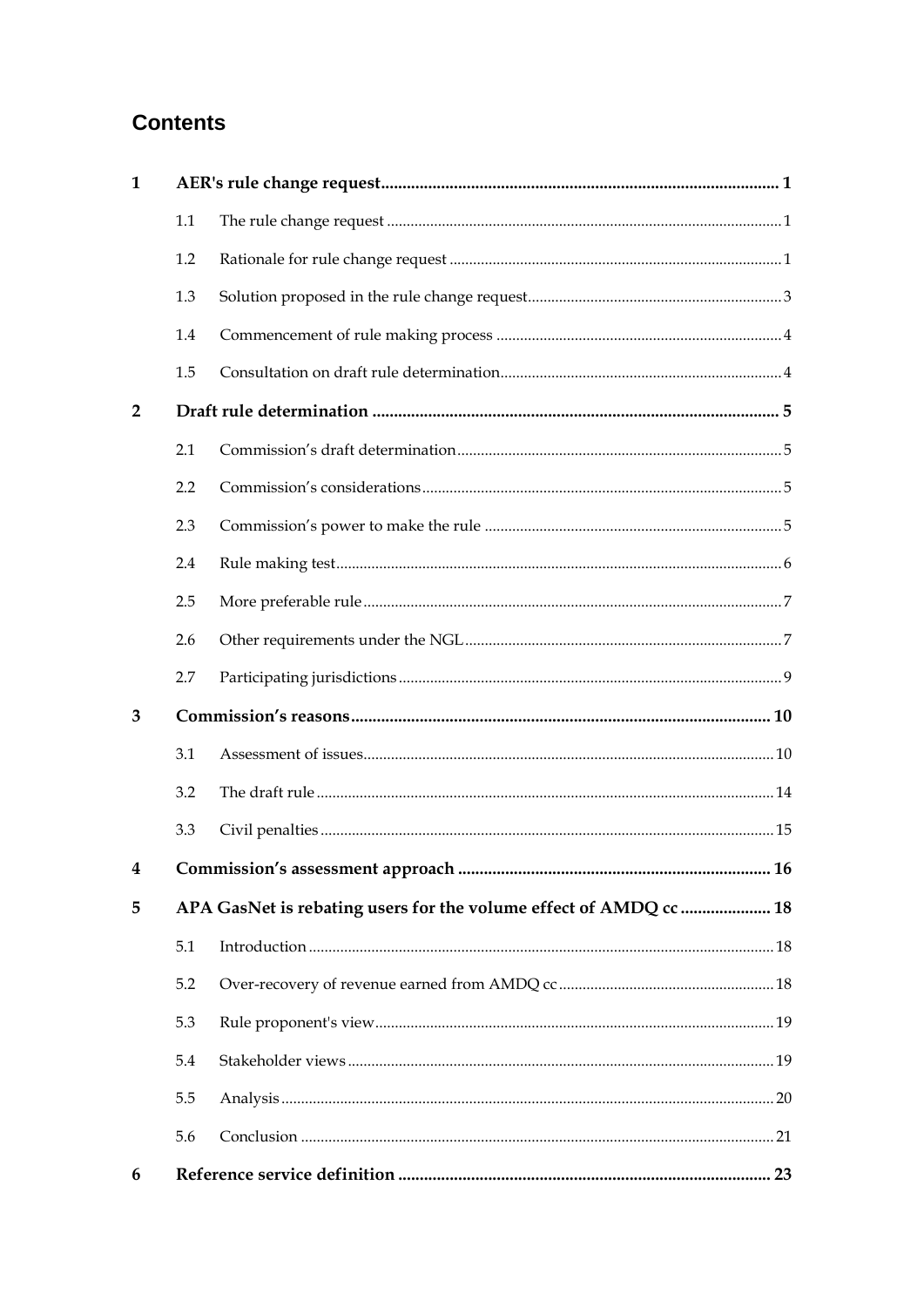|                             | 6.1                                                                    |                                                                        |  |
|-----------------------------|------------------------------------------------------------------------|------------------------------------------------------------------------|--|
|                             | 6.2                                                                    |                                                                        |  |
| $\overline{7}$              |                                                                        |                                                                        |  |
|                             | 7.1                                                                    |                                                                        |  |
|                             | 7.2                                                                    | Precedence over the fixed principle in the DBNGP access arrangement 29 |  |
|                             |                                                                        |                                                                        |  |
| $\mathbf{A}$                |                                                                        |                                                                        |  |
| B                           |                                                                        |                                                                        |  |
| $\mathcal{C}_{\mathcal{C}}$ | Recognition of contractual arrangements in the national gas regime  41 |                                                                        |  |
|                             |                                                                        |                                                                        |  |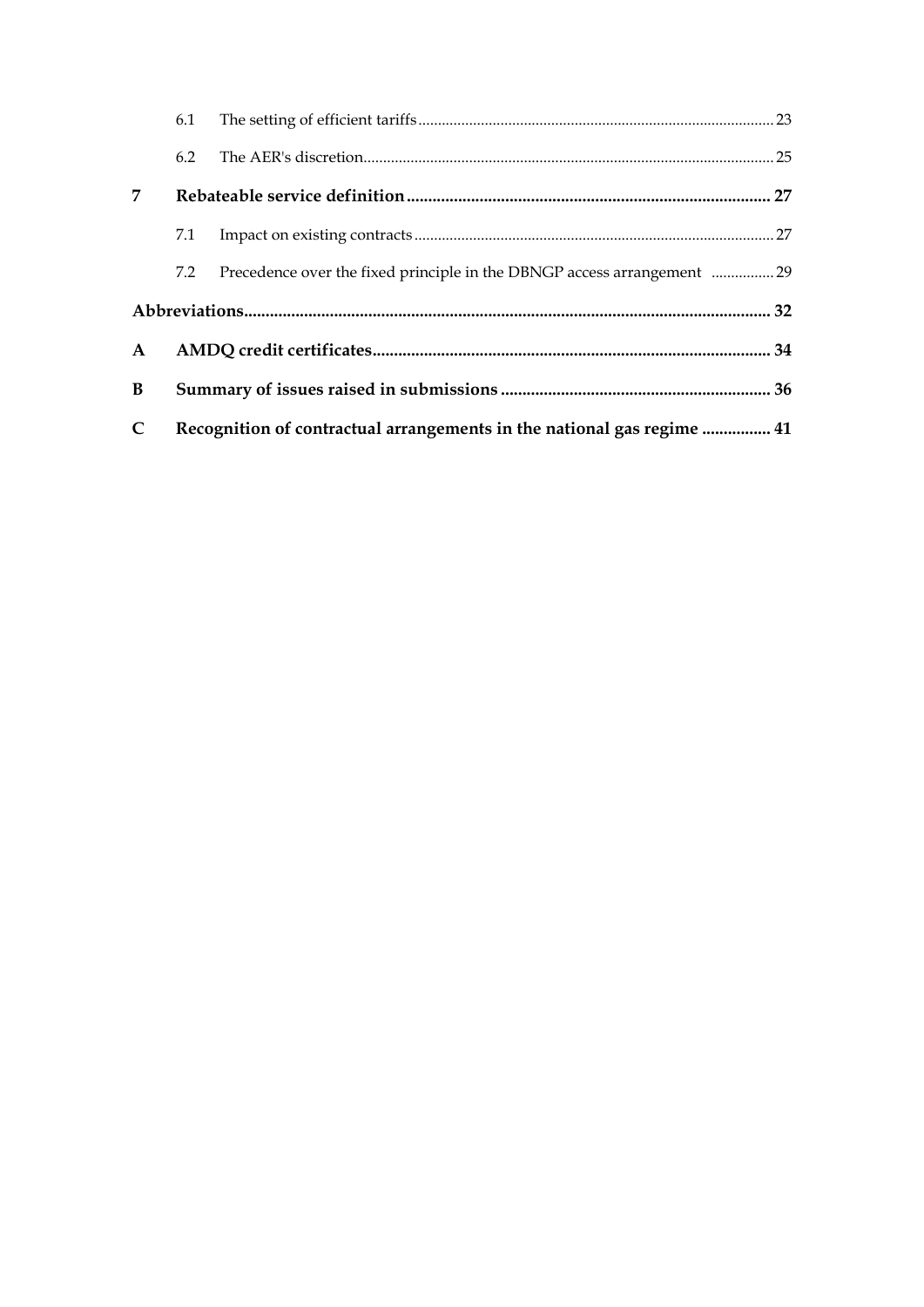## <span id="page-6-0"></span>**1 AER's rule change request**

### <span id="page-6-1"></span>**1.1 The rule change request**

On 5 August 2011, the Australian Energy Regulator (AER or rule proponent) made a request to the Australian Energy Market Commission (Commission) to make a rule change regarding the definitions of reference service and rebateable service (rule change request).

### <span id="page-6-2"></span>**1.2 Rationale for rule change request**

In this rule change request the rule proponent seeks to amend the definitions of reference service and rebateable service to provide more flexibility in the regulatory treatment of pipeline services. A number of key points raised in the rule change request are summarised as follows.

In relation to the reference service definition, the AER stated that:

- currently all pipeline services are defined as reference services if they are likely to be sought by a significant part of the market;
- the proposed rule change includes the requirement that at least one pipeline service that is likely to be sought by a significant part of the market be included in an access arrangement. This requirement previously existed under the National Third Party Access Code for Natural Gas Pipeline Systems (Gas Code);
- the current definition does not provide flexibility for the regulatory treatment of pipeline services (such as backhaul and interruptible services) as either reference or rebateable services or neither;
- this flexibility previously existed under the Gas Code and was removed in the transfer to the National Gas Rules (NGR); and
- the application of the current definition is likely to result in access arrangement decisions which, in some circumstances, do not provide incentives for the most efficient investment in, and use of, pipeline services.

In relation to the rebateable service definition, the AER stated that:

- currently, the definition requires that the market for a rebateable service be substantially different from the market for any reference service;
- the current requirement may prevent revenue from other pipeline services being rebated to users, even when it is efficient to do so;
- in circumstances where there is a high level of uncertainty of revenue and demand for a pipeline service or where there is uncertainty due to commercial and technical arrangements, the regulator should have discretion to decide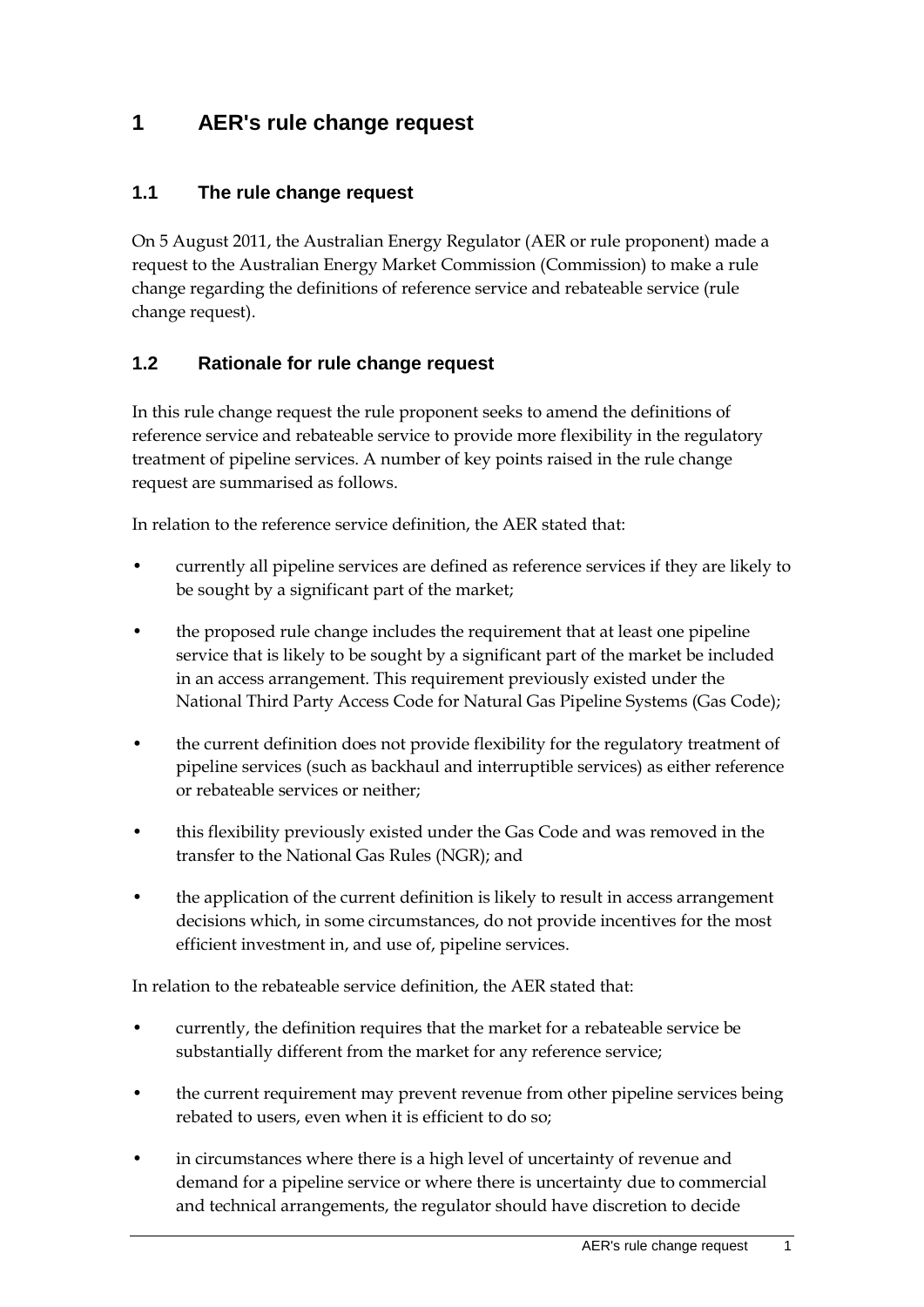whether a pipeline service is a rebateable service that is negotiated with users, a reference service, or neither; and

• the use of the current definition is likely to result in access arrangement decisions which are contrary to the long term interests of consumers with respect to price.

### **1.2.1 Specific issue the rule change is seeking to address**

The AER submitted that the proposed rule change will address a specific issue that it anticipates will arise in the forthcoming APA GasNet access arrangement review. The service provider, APA GasNet Australia (Operations) Pty Limited (APA GasNet) is due to submit a revised access arrangement proposal by 31 March 2012 for the Victorian Declared Transmission System (DTS) for assessment and approval.

APA GasNet's access arrangement extends for a period of five years and sets out tariffs, terms and conditions and non-tariff policies and elements for pipeline services that have been identified as reference services. Under the current access arrangement, pipeline services that are considered as likely to be sought by a significant part of the market (that is, reference services) are the gas transportation services that are provided to users in agreements made in accordance with the Market System Operating (MSO) rules.[1](#page-7-0) The MSO rules are now contained in Part 19 of the NGR – the Declared Wholesale Gas Market (DWGM) rules.

The specific issue about the APA GasNet access arrangement that concerns the AER is whether AMDQ credit certificates (AMDQ cc) should be treated as a reference service or as a rebateable service.[2](#page-7-1) AMDQ cc provide preferential rights to holders (shippers or pipeline users) for specified amounts of pipeline capacity when the transmission system becomes constrained. AMDQ cc are specific to a certain injection point and are sold to users by APA GasNet through a tender process. The AER's view is that under the current rules AMDQ cc would be regarded as a reference service as they are likely to be sought by a significant part of the market. This would require a reference tariff to be set. However, the AER does not consider this task as technically feasible. Consequently, it would prefer to have the AMDQ cc service classified as a rebateable service in the forthcoming revised access arrangement.

The AER submitted that APA GasNet has already contracted AMDQ cc with a significant part of the market for the 2013-17 access arrangement period. Under these circumstances if AMDQ cc are not treated as a rebateable service, then the AER considers that APA GasNet may over recover its pipeline costs by selling unused contracted capacity and that this revenue will not be subsequently rebated to users of the reference service. Also, the AER is concerned that APA GasNet will retain all additional revenue resulting from the sale of AMDQ cc at a price that is above the relevant reference tariff. According to the AER, the combined impact of these effects

<span id="page-7-0"></span><sup>1</sup> APA Group, *GasNet Australia access arrangement*, approved 25 June 2008, commencement date 1 January 2008, pp3 and 17.

<span id="page-7-1"></span><sup>2</sup> AMDQ cc only exist in the Victorian Declared Transmission System. A description of AMDQ cc is provided at Appendix A.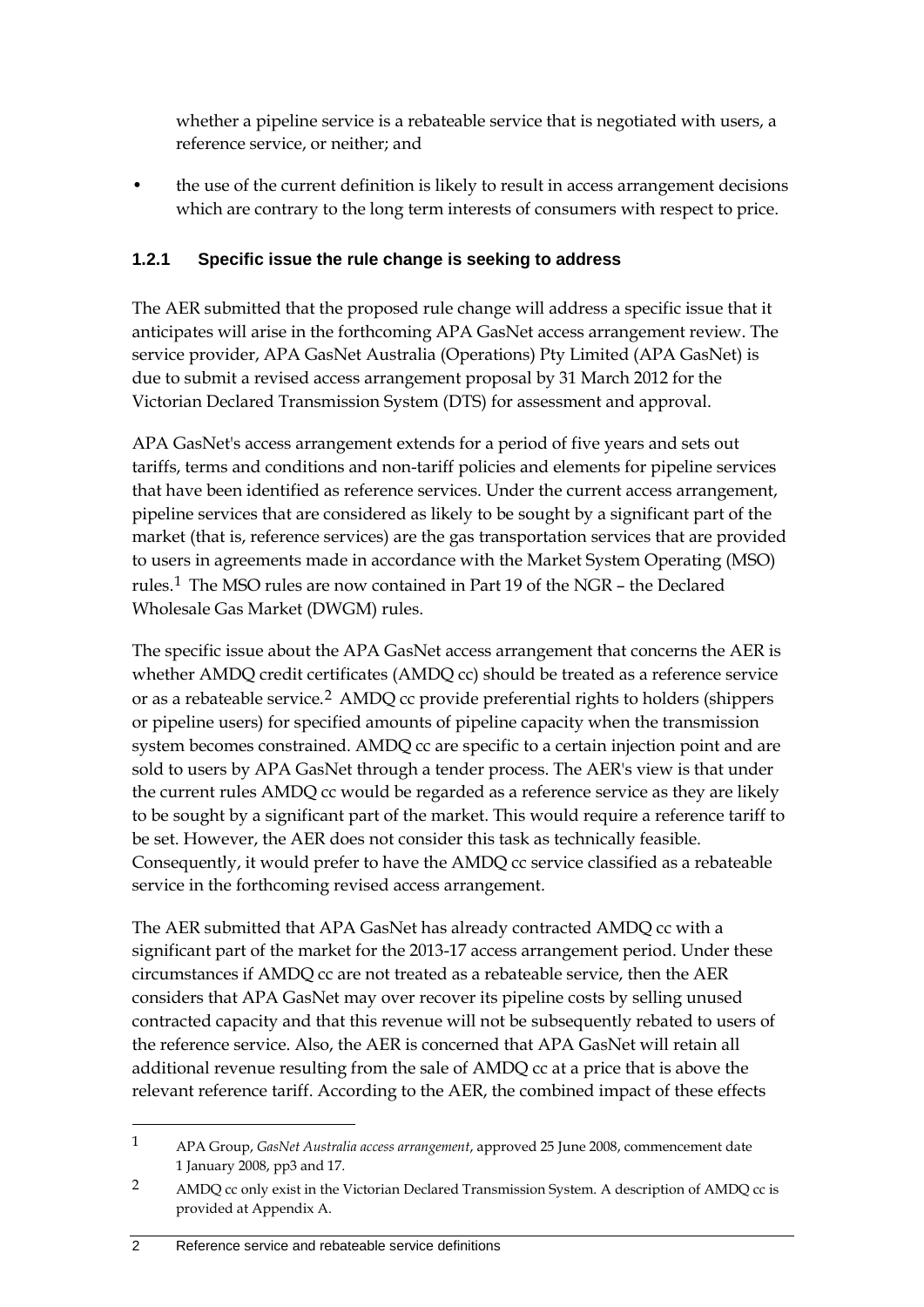would result in APA GasNet recovering and retaining higher revenue than that set as the target regulated revenue under the access arrangement.<sup>[3](#page-8-1)</sup>

## <span id="page-8-0"></span>**1.3 Solution proposed in the rule change request**

The AER proposed to resolve the issue discussed above by making a rule that amends both the reference service and rebateable service definitions in the NGR. The proposed rule seeks to:

- amend the definition of a reference service in rule 101 of the NGR by:
	- removing the requirement that a full access arrangement must specify all reference services (being pipeline services sought by a significant part of the market);
	- including the requirement that a full access arrangement must specify as a reference service at least one pipeline service likely to be sought by a significant part of the market; and
	- allowing the relevant regulator discretion in determining what other pipeline services that are likely to be sought by a significant part of the market should be included as a reference service.
- amend the definition of a rebateable service in rule 93(4) of the NGR by:
	- removing the requirement that the market for such a service be substantially different to the market for any reference service; and
	- providing that a service that is not a reference service may be a rebateable service if either substantial uncertainty exists concerning the extent of demand for the service, or the revenue to be generated or it is not commercially and technically reasonable to set a reference tariff for such a service.

The proponent's rule change request includes a proposed draft rule.

-

The effect of the proposed rule change would be to allow the AER to determine which pipeline services can be classified as reference services, rebateable services, or neither. In the AER's opinion, this discretion would better ensure that tariffs for regulated services are efficient and cost reflective.

The proposed rule change would apply to all covered pipelines that are, or may be, fully regulated by either the AER or the Economic Regulation Authority (ERA) of Western Australia.

<span id="page-8-1"></span><sup>3</sup> While reference tariffs are required to be approved by the AER, the level of the target revenue established under its access arrangement is important for APA GasNet. This is because the revenue approach it uses is an average revenue yield. APA Group, *GasNet access arrangement submission*, 14 May 2007, pp104-107.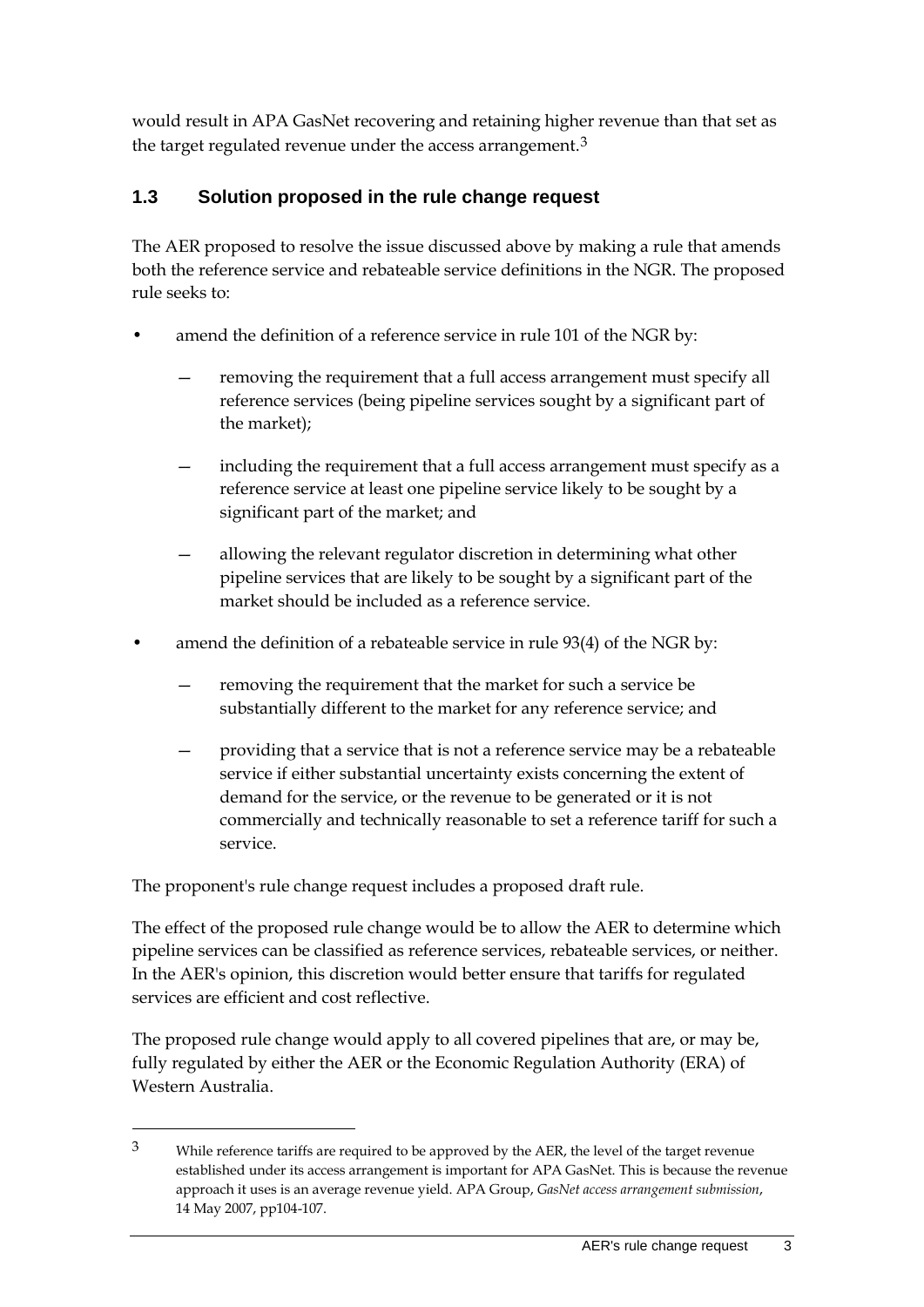### <span id="page-9-0"></span>**1.4 Commencement of rule making process**

On 6 October 2011, the Commission published a notice under s. 303 of the National Gas Law (NGL) advising of its intention to commence the rule making process and the first round of consultation in respect of the rule change request. A consultation paper prepared by AEMC staff identifying specific issues and questions for consultation was published with the rule change request. Submissions closed on 3 November 2011.

Eight submissions on the rule change request were received as part of the first round of consultation. They are available on the AEMC website.[4](#page-9-2) The submission from DBNGP (WA) Transmission Pty Ltd (DBP) has had confidential information omitted as a result of the Commission accepting a claim of confidentiality by the stakeholder. A summary of the issues raised in all submissions, and the Commission's response to each issue, is contained in Appendix B.

On 22 December 2011, the Commission decided under s. 317 of the NGL to extend the period of time for the making of the draft rule determination to 15 March 2012. The reason for this decision was to allow time for it to consider a number of complex and difficult issues that were raised in submissions.

### <span id="page-9-1"></span>**1.5 Consultation on draft rule determination**

In accordance with the notice published under s. 308 of the NGL, the Commission invites submissions on this draft rule determination, including the draft rule, by 26 April 2012.

In accordance with s. 310(2) of the NGL, any person or body may request that the Commission hold a hearing in relation to the draft rule determination. Any request for a hearing must be made in writing and must be received by the Commission no later than 22 March 2012.

Submissions and requests for a hearing should quote project number "GRC0012" and may be lodged online at www.aemc.gov.au or by mail to:

Australian Energy Market Commission PO Box A2449 SYDNEY SOUTH NSW 1235

<span id="page-9-2"></span><sup>4</sup> www.aemc.gov.au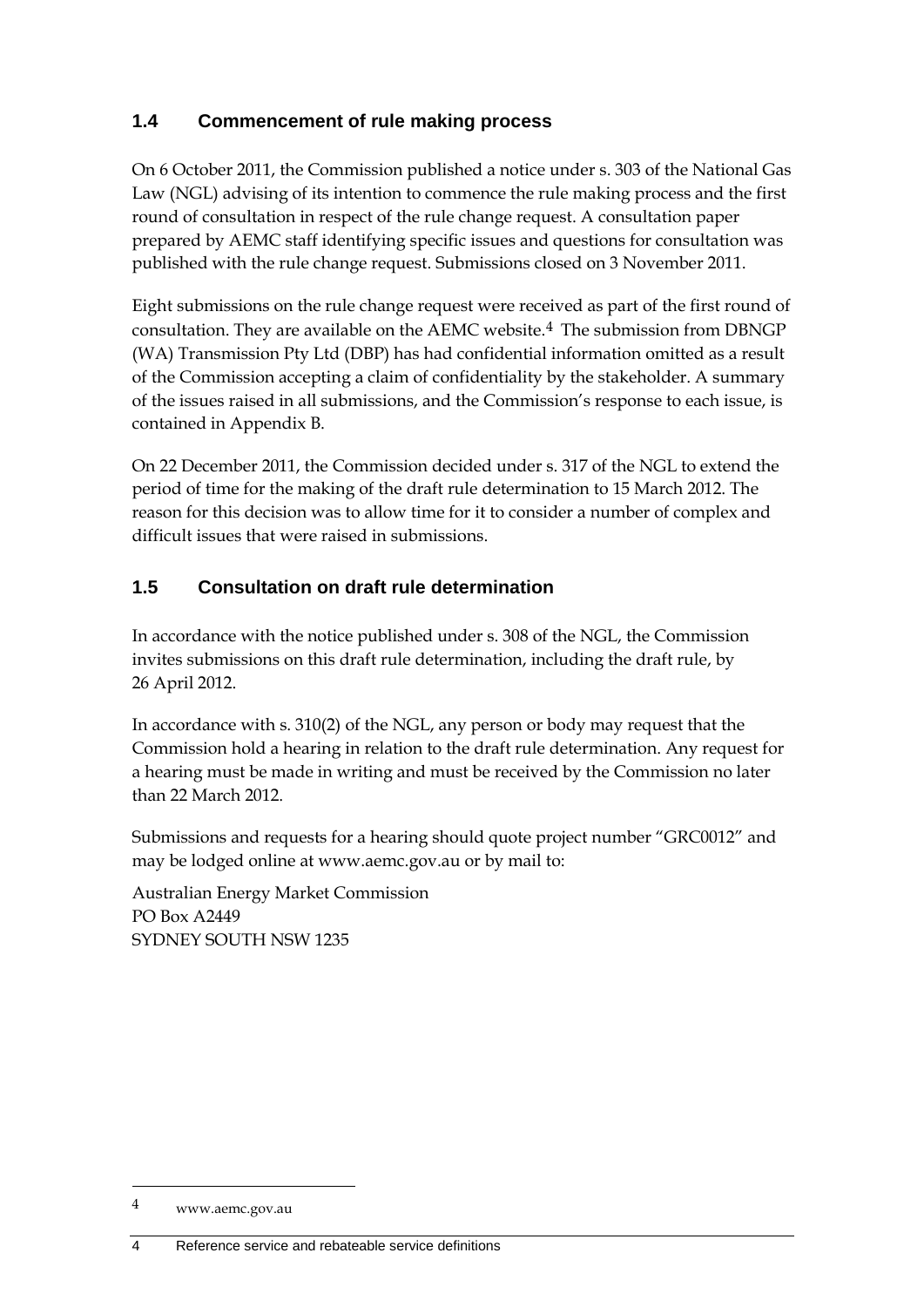## <span id="page-10-0"></span>**2 Draft rule determination**

### <span id="page-10-1"></span>**2.1 Commission's draft determination**

In accordance with s. 308 of the NGL, the Commission has made this draft rule determination in response to the rule proposed by the AER.

The Commission's draft determination is that it should not make the proposed rule but should instead make a more preferable rule.<sup>[5](#page-10-4)</sup> The more preferable rule incorporates changes to the reference service definition in terms similar to that proposed in the AER's rule change request. It also includes changes to rule 59(2) that are consequential to the changes to the reference service definition. However, the more preferable rule does not include any amendments to the rebateable service definition.

The Commission's draft rule is attached to and published with this draft rule determination. Its key features are described in section [3.2](#page-19-0) of this draft determination.

#### <span id="page-10-2"></span>**2.2 Commission's considerations**

In assessing the rule change request the Commission considered:

- the Commission's powers under the NGL to make the rule;
- the rule change request;

-

- submissions received during first round consultation;
- other information relevant to the rule change request; and
- the Commission's analysis as to the ways in which the proposed rule will, or is likely to, contribute to the national gas objective (NGO).

There is no relevant Ministerial Council on Energy (MCE) Statement of Policy Principles relating to this rule change request.<sup>[6](#page-10-5)</sup>

### <span id="page-10-3"></span>**2.3 Commission's power to make the rule**

The Commission is satisfied that the draft rule falls within the subject matter about which the Commission may make rules. It falls within s. 74 of the NGL as it relates to

<span id="page-10-4"></span><sup>5</sup> Under s. 296 of the NGL, the AEMC may make a rule that is different (including materially different) from a market initiated proposed rule (a more preferable rule) if it is satisfied that having regard to the issue or issues that were raised by the market initiated proposed rule (to which the more preferable rule relates), the more preferable rule will or is likely to, better contribute to the achievement of the national gas objective.

<span id="page-10-5"></span><sup>6</sup> Under s. 73 of the NGL, the AEMC must have regard to any relevant MCE statement of policy principles in making a rule.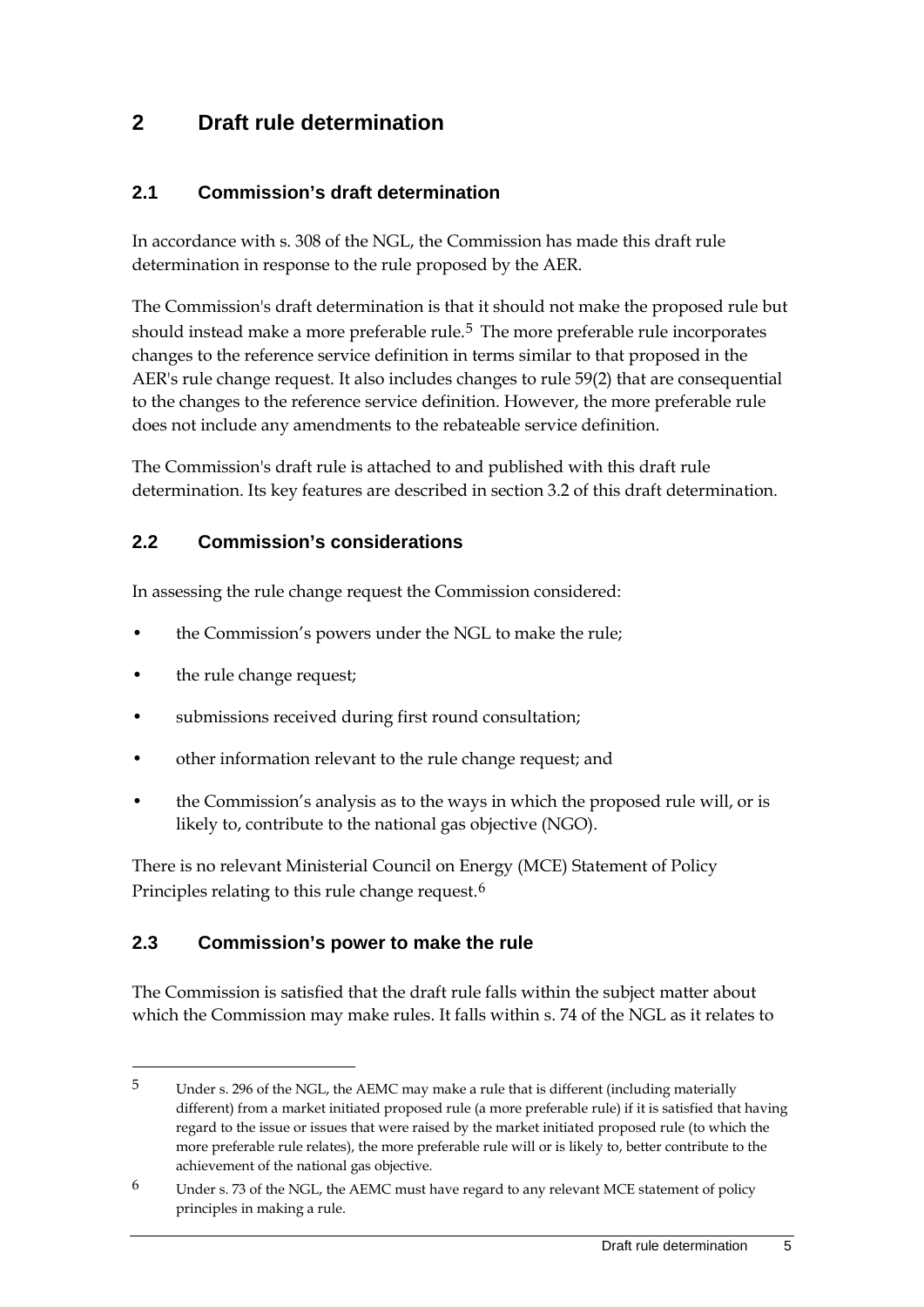regulating access to and the provision of pipeline services. Further, the draft rule falls within the matters set out in schedule 1 to the NGL, including:

- item 17, because it relates to the regulation of access to pipeline services provided by means of a scheme pipeline;
- item 28(a), because it relates to pipeline services including reference services that are provided or may be provided by means of a scheme pipeline which are described in an applicable access arrangement; and
- item 69, because it relates to the specification of pipeline services as reference services.

## <span id="page-11-0"></span>**2.4 Rule making test**

Under s. 291(1) of the NGL the Commission may only make a rule if it is satisfied that the rule will, or is likely to, contribute to the achievement of the NGO. This is the decision making framework that the Commission must apply.

The NGO is set out in s. 23 of the NGL as follows:

"The objective of this Law is to promote efficient investment in, and efficient operation and use of, natural gas services for the long term interests of consumers of natural gas with respect to price, quality, safety, reliability and security of supply of natural gas."

Under s. 291(2) of the NGL, for the purposes of s. 291(1) of the NGL the AEMC may give such weight to any aspect of the NGO as it considers appropriate in all the circumstances, having regard to any relevant MCE statement of policy principles.[7](#page-11-1)

For this rule change request, the relevant aspect of the NGO is the efficient investment in and use of natural gas services for the long term interests of consumers of natural gas with respect to price and security of supply.

The Commission is satisfied that the draft rule will, or is likely to, contribute to the achievement of the NGO because it will promote:

- the efficient use of and investment in pipeline services. When significant uncertainty exists as to the revenue and demand for a pipeline service, the draft rule reduces the likelihood that inefficient tariffs are set for that service; and
- the long term interests of consumers with respect to price and security of gas supply by allowing the AER to decide whether a pipeline service sought by a significant part of the market is a reference service. As a result, the AER will not be required to set a tariff for the relevant service which in certain circumstances may not be reflective of efficient costs.

<span id="page-11-1"></span><sup>7</sup> In this instance, there is no relevant MCE statement of policy principles.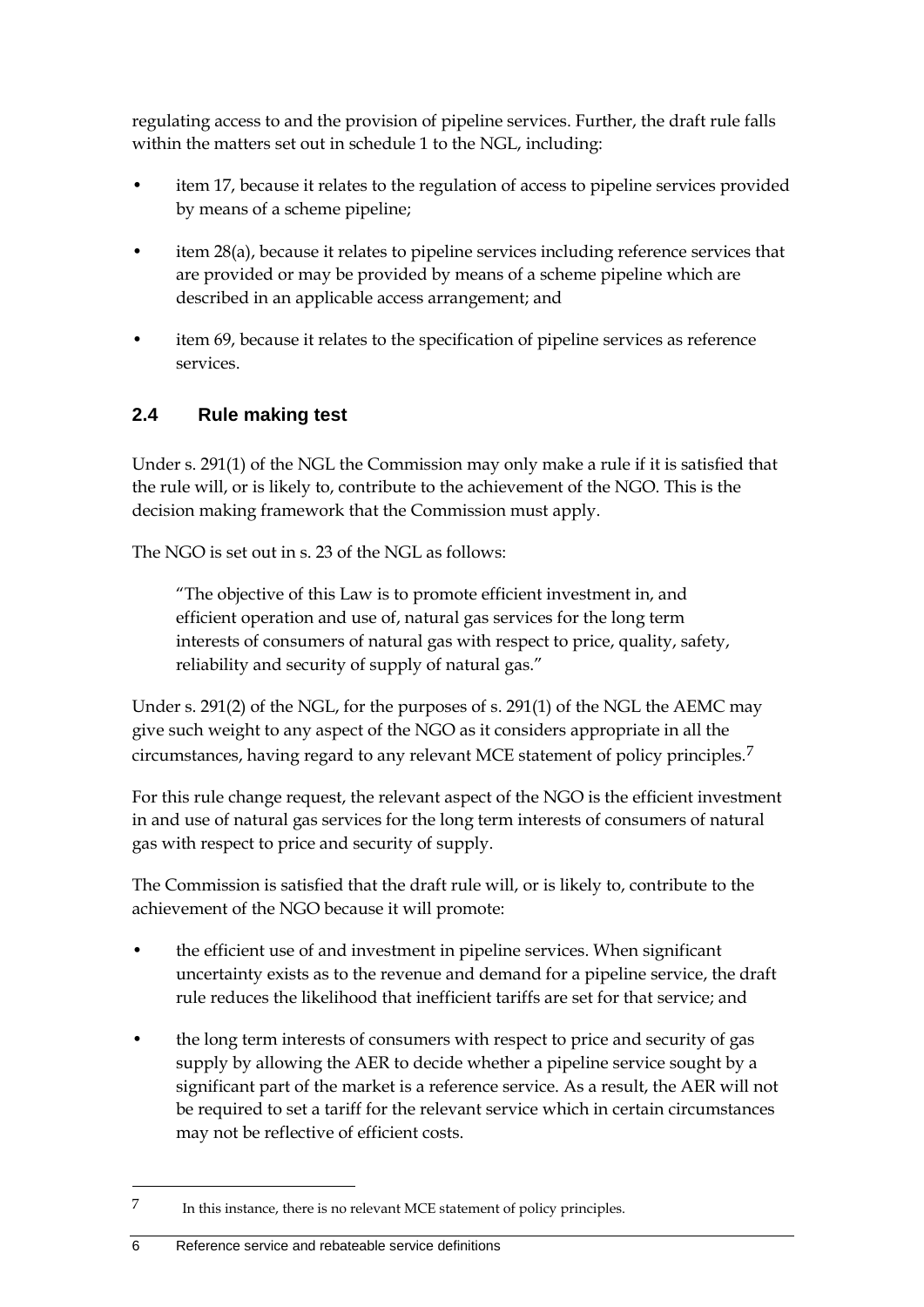The Commission considers that the draft rule will not increase investment risk on other regulated pipelines (that is, other than the Victorian DTS). It will allow regulators to accommodate circumstances where it is problematic to set a reference tariff due to the uncertainty of demand and/or revenue; or where it is inappropriate to set a reference tariff due to technical and/or commercial arrangements. In these cases, the regulator may find that market mechanisms, rather than a reference tariff, may be better at determining the price for and allocation of a pipeline service.

One example of a service where the setting of a reference tariff may be inappropriate is APA GasNet's AMDQ cc. In this instance, it may be inappropriate to set a reference tariff due to existing commercial arrangements. If a reference tariff is set for the AMDQ cc service, then it may distort pipeline investment and the allocation of AMDQ cc. A reference tariff for AMDQ cc may not reflect efficient costs and could therefore lead to the over or under utilisation of and investment in pipeline services.

### <span id="page-12-0"></span>**2.5 More preferable rule**

Under s. 296 of the NGL, the AEMC may make a rule that is different (including materially different) from a proposed rule (a more preferable rule) if the AEMC is satisfied that, having regard to the issue or issues that were raised by the market initiated proposed rule (to which the more preferable rule relates), the more preferable rule will or is likely to better contribute to the achievement of the NGO.

The Commission has considered the issues raised by the rule proponent in the rule change request as well as the issues raised by stakeholders in submissions. It has concluded that the draft rule (a more preferable rule) will, or is likely to, better contribute to the NGO because it will better promote efficient investment in pipeline services which will promote the long term interests of consumers with respect to price and security of gas supply.

## <span id="page-12-1"></span>**2.6 Other requirements under the NGL**

### **2.6.1 Section 292(a) of the NGL**

Under s. 292(a) of the NGL, the Commission must take into account the form of regulation factors $8$  when making a rule that:

- specifies a pipeline service as a reference service; or
- confers a function or power on the AER to specify a pipeline service as a reference service when making a full access arrangement decision.

The Commission has considered the form of regulation factors in making the draft rule. In broad terms, the form of regulation factors, require an assessment to be made of the

<span id="page-12-2"></span><sup>8</sup> NGL, s. 16.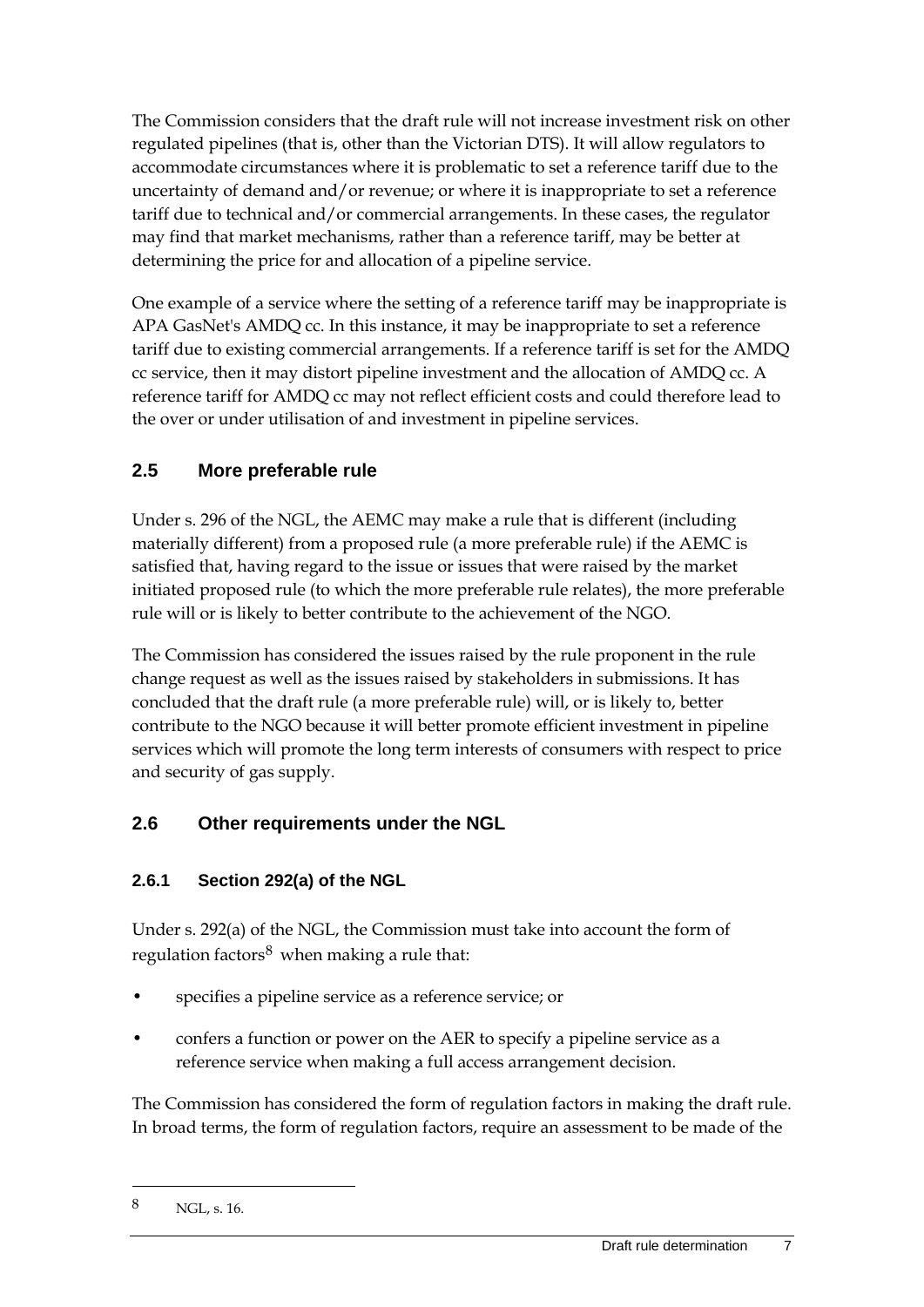potential for market power to be exploited by a service provider in determining how pipeline services provided by means of a full regulation pipeline are to be regulated.

The draft rule provides some discretion to the AER in approving what pipeline services are specified as reference services in an access arrangement. This recognises that although a pipeline service may be sought, or be likely to be sought, by a significant part of the market, it would not always be appropriate to define the service as a reference service (and, as a consequence, have to establish a reference tariff). That is, under the draft rule, the AER would be able to decide that the level of economic regulation applied to a pipeline service should be less than it would otherwise be subject to if it was defined as a reference service. In using this discretion the AER will have regard to the revenue and pricing principles.

This level of discretion is appropriate for the AER. It provides the opportunity for the AER to establish a more appropriately tailored level of economic regulation to pipeline services having regard to the features of the particular pipeline service.

### **2.6.2 Section 293 of the NGL**

Under s. 293 of the NGL, the Commission must take into account the revenue and pricing principles when making a rule for or with respect to any matter or thing specified in items 40 to 48 of schedule 1 of the NGL. Items 40 to 48 relate to regulatory economic methodologies.

The Commission considers that because the draft rule is not directly related to items 40 to 48 of schedule 1 of the NGL, it is not required to take into account the revenue and pricing principles when making this rule. However, the Commission considers that the draft rule will enhance the AER's ability to make access arrangement decisions that are in accordance with the revenue and pricing principles.

## **2.6.3 Section 295(4) of the NGL**

Under s. 295(4) of the NGL, the Commission may only make a rule that has effect with respect to an adoptive jurisdiction if it is satisfied that the rule as made is compatible with the proper performance of AEMO's declared system functions.<sup>[9](#page-13-0)</sup>

The Commission considers that the draft rule will not impact on AEMO's declared system functions as it relates to economic regulation of service providers and does not change the operation of the Victorian DTS or DWGM.

## **2.6.4 Section 295(5) of the NGL**

-

Under s. 295(5) of the NGL, the Commission may only make a rule that affects the allocation of powers, functions and duties between AEMO and a service provider for a

8 Reference service and rebateable service definitions

<span id="page-13-0"></span><sup>9</sup> AEMO's declared system functions are specified in s. 91BA of the NGL.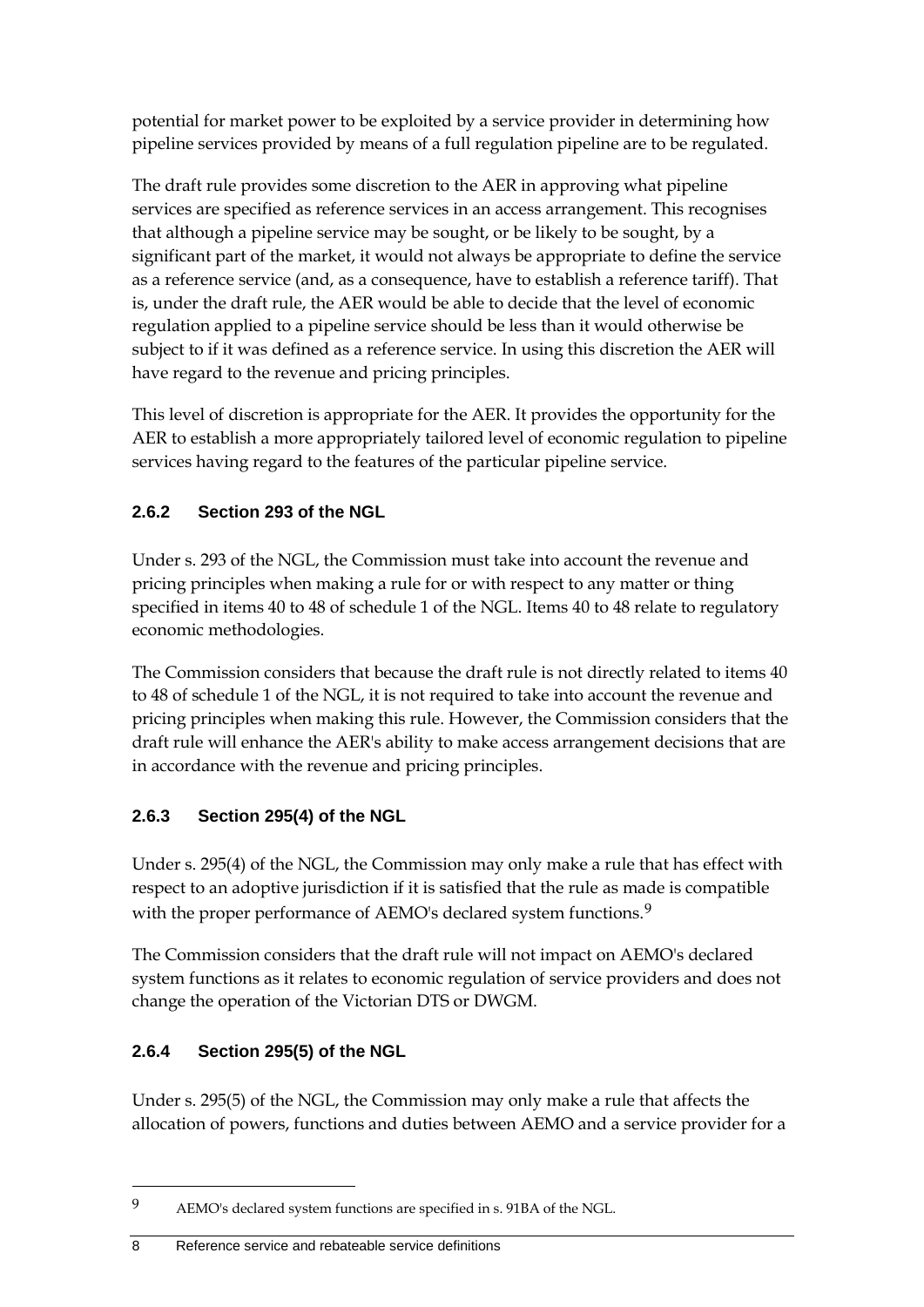declared transmission system if AEMO consents to the making of the rule or the rule is requested by the Minister of the relevant adoptive jurisdiction.[10](#page-14-1)

In relation to this rule change request, there is no requirement under s. 295(5) of the NGL for AEMO to consent to the Commission making this rule. This is because the draft rule does not affect the allocation of powers, functions and duties between AEMO and a service provider for a declared transmission system.

## <span id="page-14-0"></span>**2.7 Participating jurisdictions**

-

The rules as made will apply to each participating jurisdiction including Western Australia. Under s. 21 of the NGL, the participating jurisdictions are the States, the Commonwealth, the Australian Capital Territory and the Northern Territory. The draft rule applies in Western Australia as it falls within the subject matters about which the Commission may make rules under the *National Gas Access (WA) Act 2009* of Western Australia.

<span id="page-14-1"></span> $10$  The declared transmission system is the set of transmission pipelines for the declared wholesale gas market in Victoria.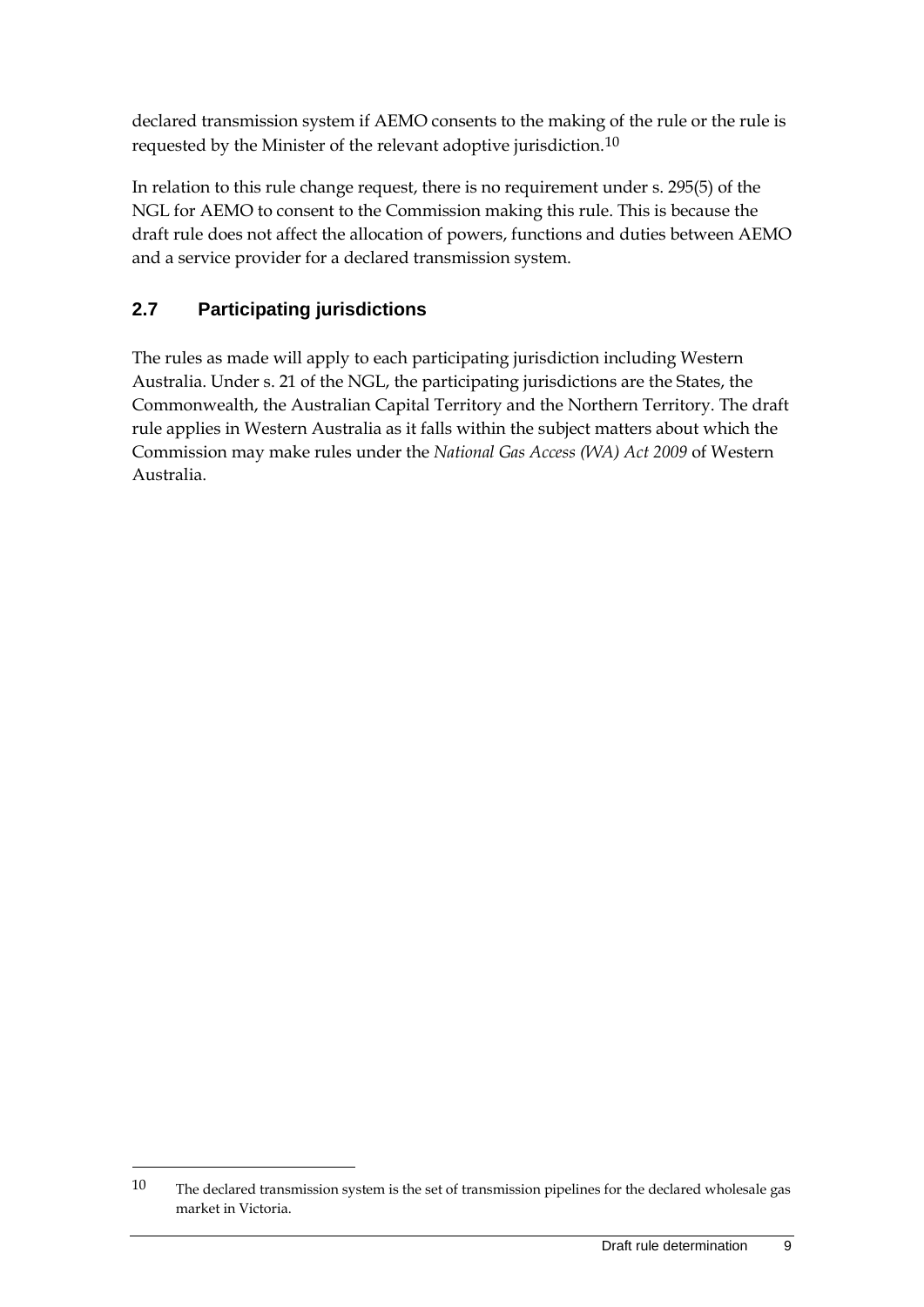## <span id="page-15-0"></span>**3 Commission's reasons**

The Commission has analysed the rule change request and assessed the issues arising from it. For the reasons set out below, the Commission has determined that a draft rule (a more preferable rule) be made. Its analysis of the proposed rule and the differences between the proposed rule and the draft rule are set out below.

### <span id="page-15-1"></span>**3.1 Assessment of issues**

In submitting the rule change request, the AER sought to provide more flexibility in the regulatory treatment of pipeline services. This would be achieved by amending the definitions of reference services and rebateable services to:

- provide the AER discretion in determining what pipeline services sought by a significant part of the market may be classified as reference services; and
- broaden the definition of rebateable services so that services which cannot currently be classified as rebateable services (such as AMDQ cc) may be defined as rebateable services.

The AER has presented the amendments to the two definitions as a package to address its specific concern about the revenue APA GasNet generates from providing AMDQ cc on the Victorian DTS. The AER's concern is that APA GasNet is over-recovering on its efficient pipeline costs because of the revenue earned from AMDQ cc. That is, APA GasNet is recovering more than the target regulated revenue approved by the AER.<sup>[11](#page-15-2)</sup> The AER considers that the proposed amendments to the two definitions are complementary and are necessarily linked together in order to address this concern.[12](#page-15-3)

The current arrangements relevant to the rule change request and the issues considered in making this draft rule determination are set out below.

### **3.1.1 Current arrangements**

### **Reference service definition**

Rule 101 of the NGR states that:

- a full access arrangement must specify all reference services;
- a reference service is a pipeline service that is likely to be sought by a significant part of the market.

<span id="page-15-2"></span><sup>11</sup> AER rule change proposal, 5 August 2011, pp7, 21-22.

<span id="page-15-3"></span><sup>12</sup> AER rule change proposal, cover letter, 5 August 2011, p3.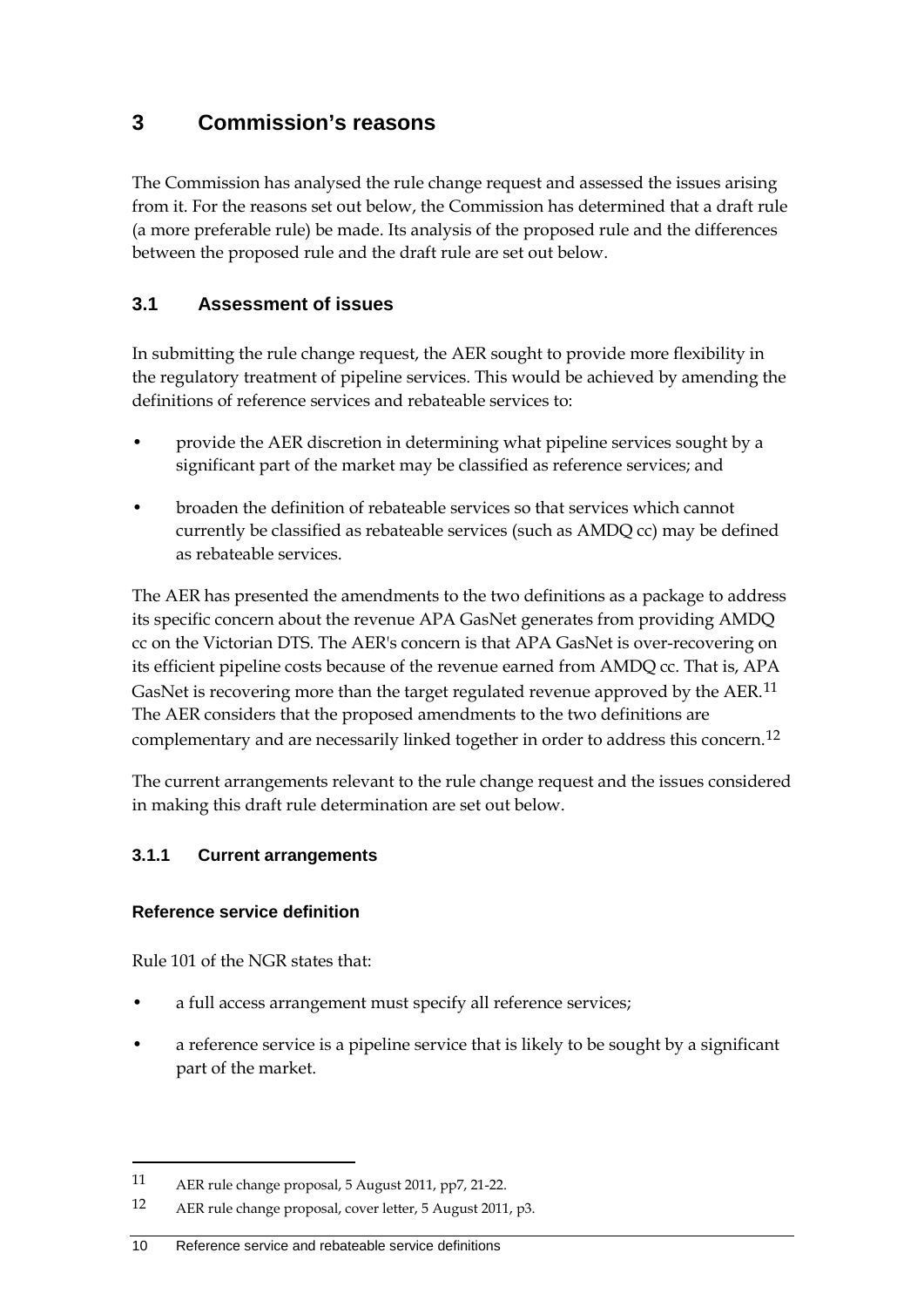#### **Rebateable service definition**

Rule 93(4) of the NGR states that:

A pipeline service is a rebateable service if:

- the service is not a reference service; and
- substantial uncertainty exists concerning the extent of the demand for the service or of the revenue to be generated from the service; and
- the market for the service is substantially different from the market for any reference service.

### **3.1.2 AER's proposed rule**

#### **Reference service definition**

The AER proposes a change to the definition of a reference service by requiring that a full access arrangement must specify a reference service for:

- at least one pipeline service that is likely to be sought by a significant part of the market;
- each pipeline service that is likely to be sought by a significant part of the market and for which the relevant regulator considers should be included as a reference service.[13](#page-16-0)

#### **Rebateable service definition**

The AER proposes a change to the definition of a rebateable service by specifying that a pipeline service is a rebateable service if:

- the service is not a reference service; and
- either:

- substantial uncertainty exists concerning the extent of the demand for the service or of the revenue to be generated from the service; or
- it is not commercially and technically reasonable to set a reference tariff for the service  $14$

<span id="page-16-0"></span><sup>13</sup> AER rule change proposal, 5 August 2011, p23.

<span id="page-16-1"></span><sup>14</sup> AER rule change proposal, 5 August 2011, p24.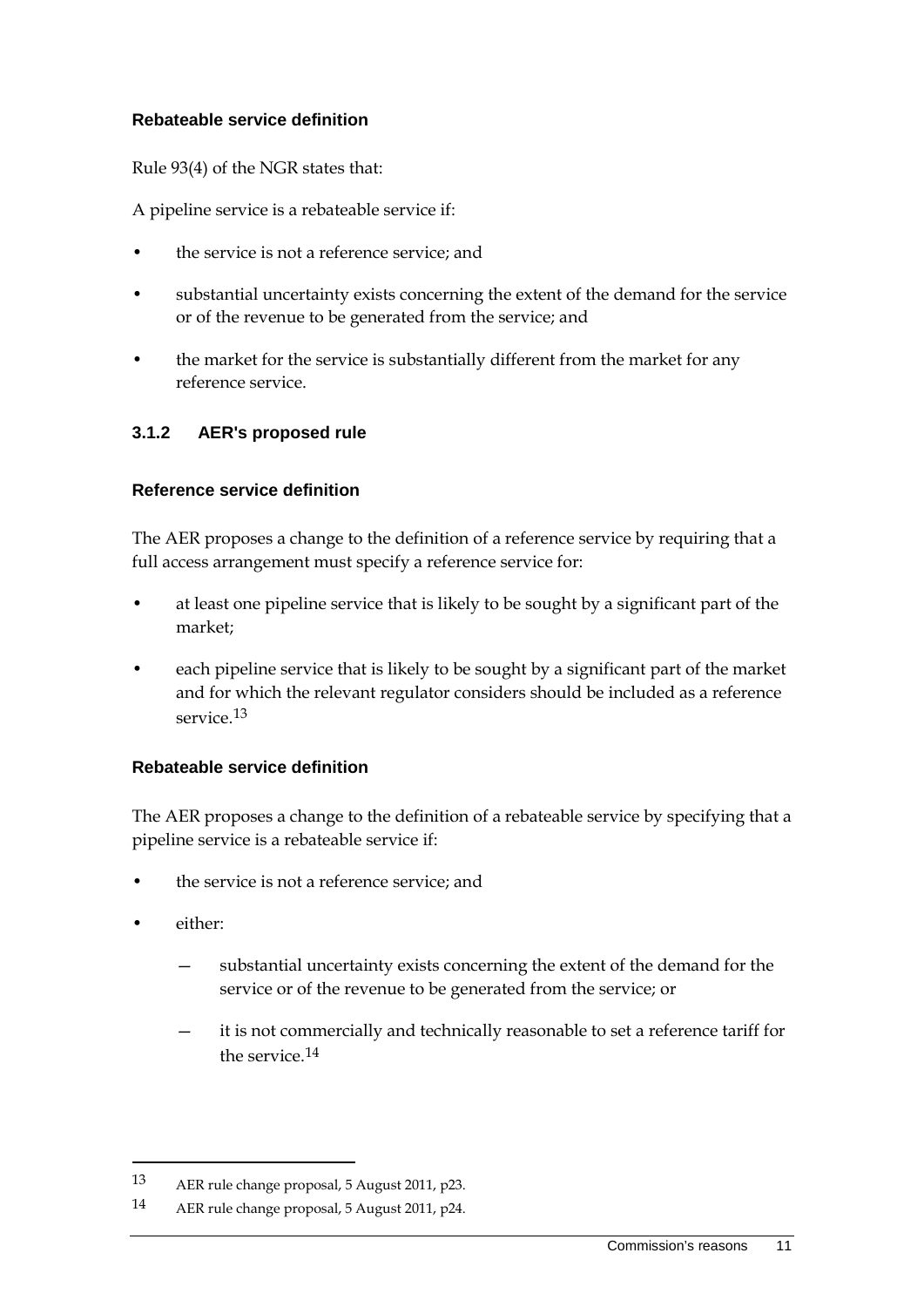In proposing this rule change the AER is seeking to remove the requirement that the market for a rebateable service be substantially different from the market for any reference service.

### **3.1.3 Impact and assessment of the proposed rule**

This section summarises the Commission's assessment of the impact of the proposed rule. These matters are discussed in more detail in Chapters 5-7.

### **APA GasNet is rebating users for AMDQ cc revenue**

The key reason for the AER's submission of the proposed rule change was to address a problem that it considered to exist relating to APA GasNet's access arrangement. In brief, and as noted previously, the AER was concerned that APA GasNet has been (and would continue to) earn revenue from the sale of AMDQ cc in addition to the total revenue approved by the AER. That is, APA GasNet would earn excess revenue outside of its access arrangement.

Consideration of this matter required an understanding and analysis of the annual updating and operation of APA GasNet's price control model which the AER approves as being in accordance with the current access arrangement. This revealed that APA GasNet has been rebating to users part of the revenue earned from the sale of AMDQ cc. That is, the operation of the price control model in a manner that is consistent with the approved access arrangement results in a rebate of revenue to reference service users by reducing reference tariffs from the level they would otherwise be.

Accordingly, the Commission is not satisfied that the key reason for the proposed rule as described by the AER in its rule change request has been clearly demonstrated. Nevertheless, the Commission has considered the secondary and broader reasons suggested by the AER for the proposed rule.

### **Reference service definition**

### **Impact on setting efficient tariffs**

The AER has stated that the proposed definition for reference services is likely to result in price benefits because it will allow the AER discretion not to specify a pipeline service sought by a significant part of the market as a reference service. As a result, the AER will not be required to set a reference tariff for the relevant service. This discretion could be relevant in circumstances where setting a reference tariff may result in a tariff that may not be reflective of the efficient costs of providing that service to users. This may occur where there is a high level of uncertainty with respect to revenue and/or demand for the pipeline service, or where there are commercial and/or technical reasons that preclude an efficient tariff being set. The AER has claimed that the provision of AMDQ cc by APA GasNet is one such service where this discretion would be relevant.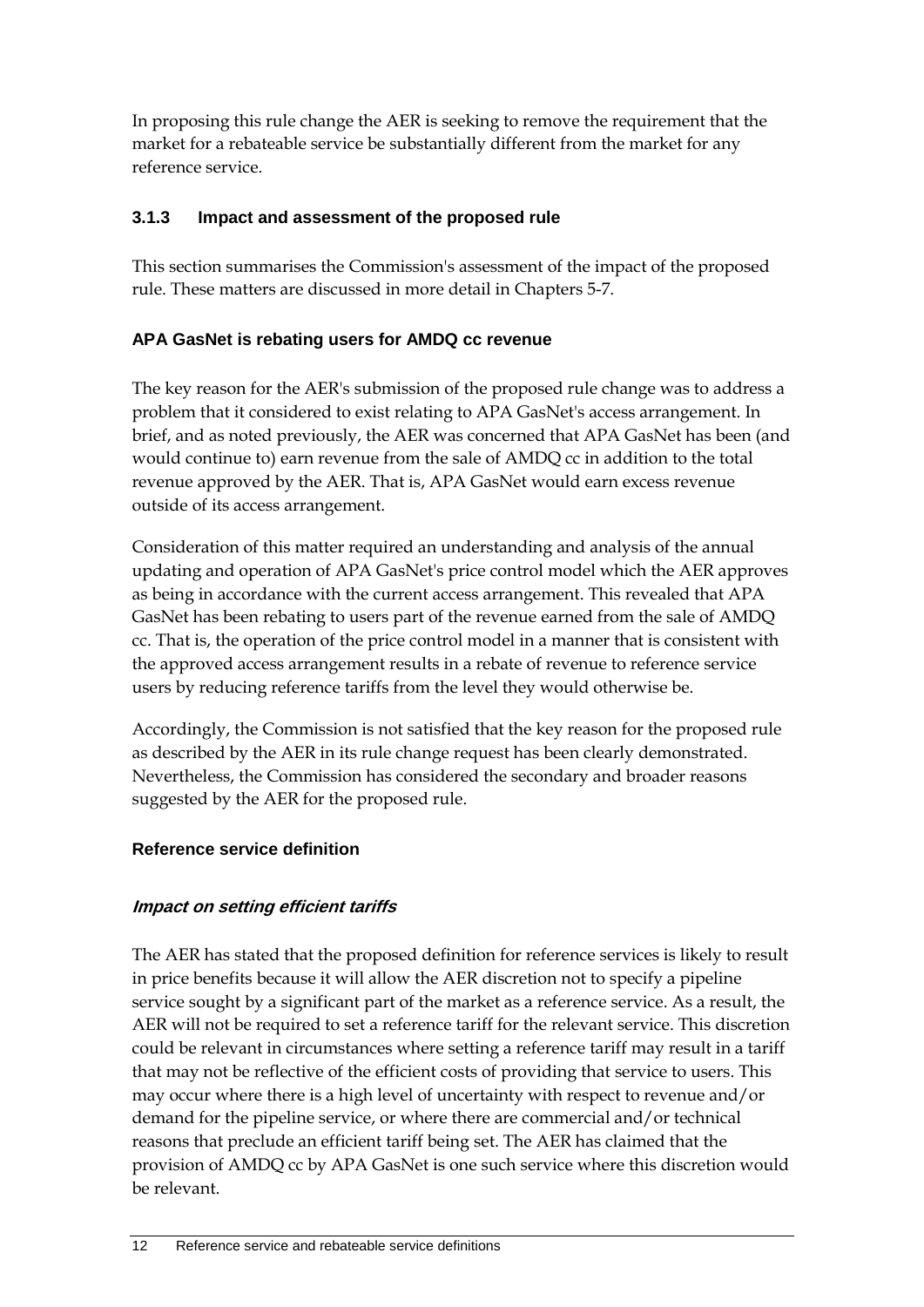#### **Impact on the AER's discretion**

The proposed rule would better enable the AER to set reference tariffs that are reflective of efficient costs. This is because the proposed rule would provide increased discretion to the AER to enable it not to specify a pipeline service sought by a significant part of the market as a reference service. As a result, the AER would not be required to set a tariff for the relevant service which in certain circumstances may not be reflective of efficient costs.

However, the Commission considers that this discretion should not be unbounded. For this reason the Commission has amended the proposed rule to require the AER to take into account the revenue and pricing principles<sup>[15](#page-18-0)</sup> when making a decision on classifying a pipeline service as a reference service. This is appropriate because if the AER determines that a pipeline service is a reference service it must set a reference tariff for that service. In accordance with the NGL, the AER would also be required to consider the NGO when making a decision on reference services.

#### **Rebateable service definition**

#### **Impact on existing contracts**

The AER's proposed rule is likely to result in an increase in investment risk with respect to other full regulation pipelines (that is, pipelines other than the Victorian DTS) because of specific provisions in existing contracts. Under the current rule the requirement that the market for a rebateable service be substantially different to the market for the reference service minimises the risk and impact of triggering the 'most favoured nation clause<sup> $16$ </sup> in many existing bilateral contracts. The removal of this requirement in the proposed rule would increase the likelihood that the most favoured nation clause in these contracts would be triggered. If this were to happen, then the service provider may be exposed to increased financial and investment risk as the risk/reward relationship inherent in these contracts may be altered.

#### **Impact on the fixed principle in the DBNGP access arrangement**

If the proposed change to the rebateable service definition was implemented it may expose a service provider to the unwinding of regulatory arrangements put in place to preserve pre-existing contractual arrangements. Specifically in the case of the Dampier to Bunbury Natural Gas Pipeline (DBNGP), it may impact on the 'fixed principle' in the access arrangement. If the proposed rule was made then it may be interpreted as taking precedence over the fixed principle in the current DBNGP access arrangement. As a result, the fixed principle would no longer apply and DBNGP (WA) Transmission Pty Ltd (DBP) may be exposed to greater regulatory uncertainty and greater financial risk.

<span id="page-18-0"></span><sup>15</sup> NGL, s. 24.

<span id="page-18-1"></span><sup>16</sup> A most favoured nation clause provides that if the tariff for the pipeline service on offer to other users is less than that agreed to in the contract, then the lower tariff will also apply to the contract (this is further discussed in section 7.1).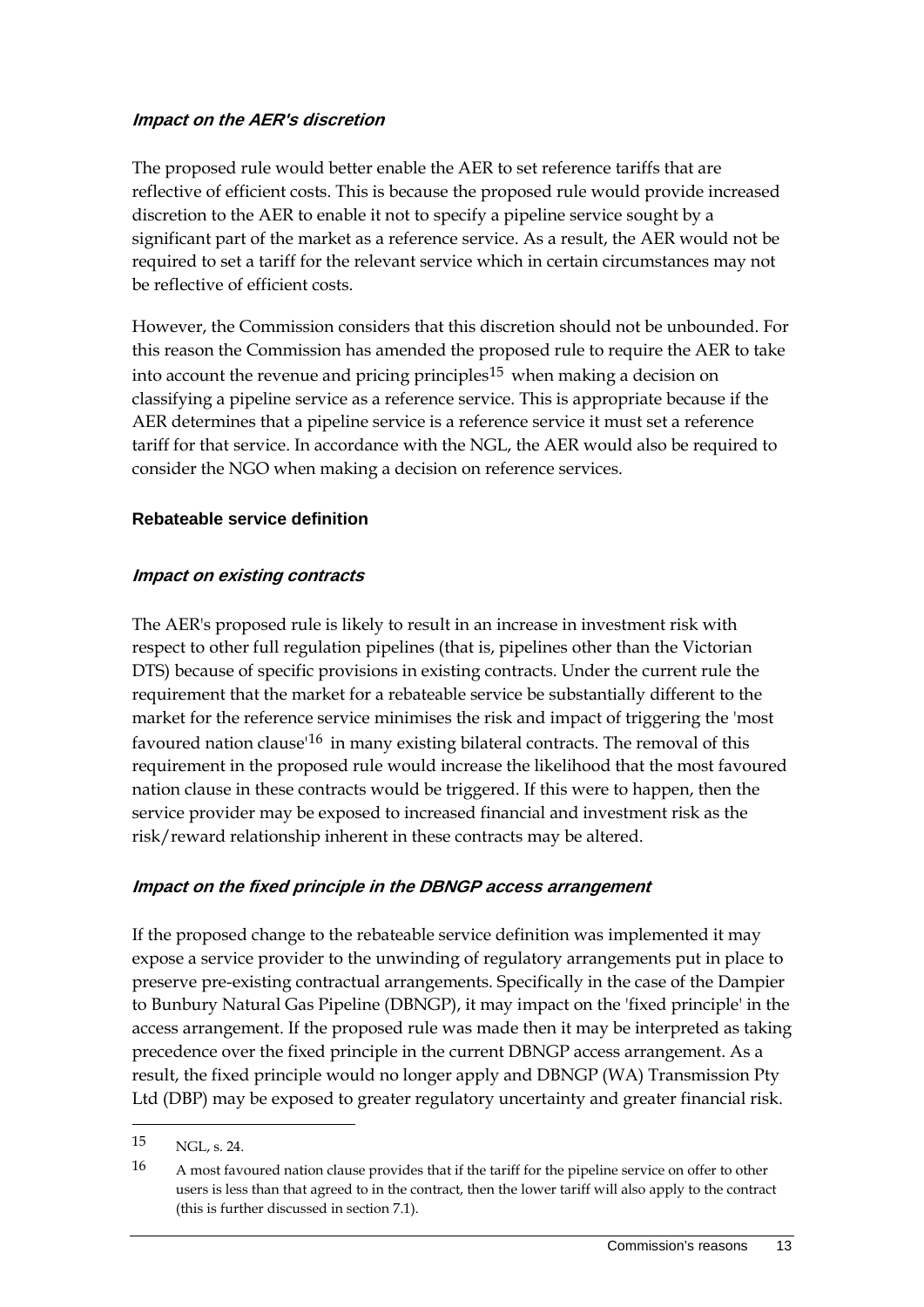This in turn may impact on the service provider's ability to invest in pipeline expansion which may not be in the long term interests of consumers if future demand is not met.

### **3.1.4 Commission's conclusion**

The Commission has decided to consider the two proposed amended definitions separately. As detailed in Chapter 5 and noted above, it is not satisfied that it has been clearly demonstrated that APA GasNet is retaining additional revenue earned from AMDQ cc as claimed by the AER. However, the Commission is satisfied that the AER requires greater flexibility in specifying pipeline services as reference services to ensure that it is only required to set a reference tariff where it is practicable and efficient to do so.

The Commission is also concerned that a change to the rebateable service definition risks unintended consequences for service providers of pipelines other than the Victorian DTS. The impacts of the alleged over-recovery on the Victorian DTS have not been demonstrated to a sufficient level to outweigh these risks.

Considering each proposed definition separately, the Commission has found for this draft determination that the proposed:

- reference service definition will, or is likely to, contribute to the NGO because it will promote the efficient use and investment in pipeline services and will be in the long term interests of consumers; and
- rebateable service definition will not, or is not likely to, contribute to the NGO because it may lead to an increase in investment risk which could result in inefficient investment in pipeline services and may not be in the long term interests of consumers.

The Commission is proposing to make a more preferable rule (the draft rule). It is satisfied that the more preferable rule (that is, the change to the reference service definition) will, or is likely to, better contribute to the NGO, as it is likely to promote efficient investment in pipeline services for the long term interests of consumers of natural gas with respect to price and security of gas supply.

## <span id="page-19-0"></span>**3.2 The draft rule**

The draft rule is a more preferable rule to the rule proposed by the AER. It is different from the proposed rule in the following respects:

- the draft rule requires the AER to take into account the revenue and pricing principles when making a decision to classify a pipeline service as a reference service;
- the draft rule includes minor drafting changes including the addition of 'and' between the two sub-rules of the reference service definition for the purposes of clarification;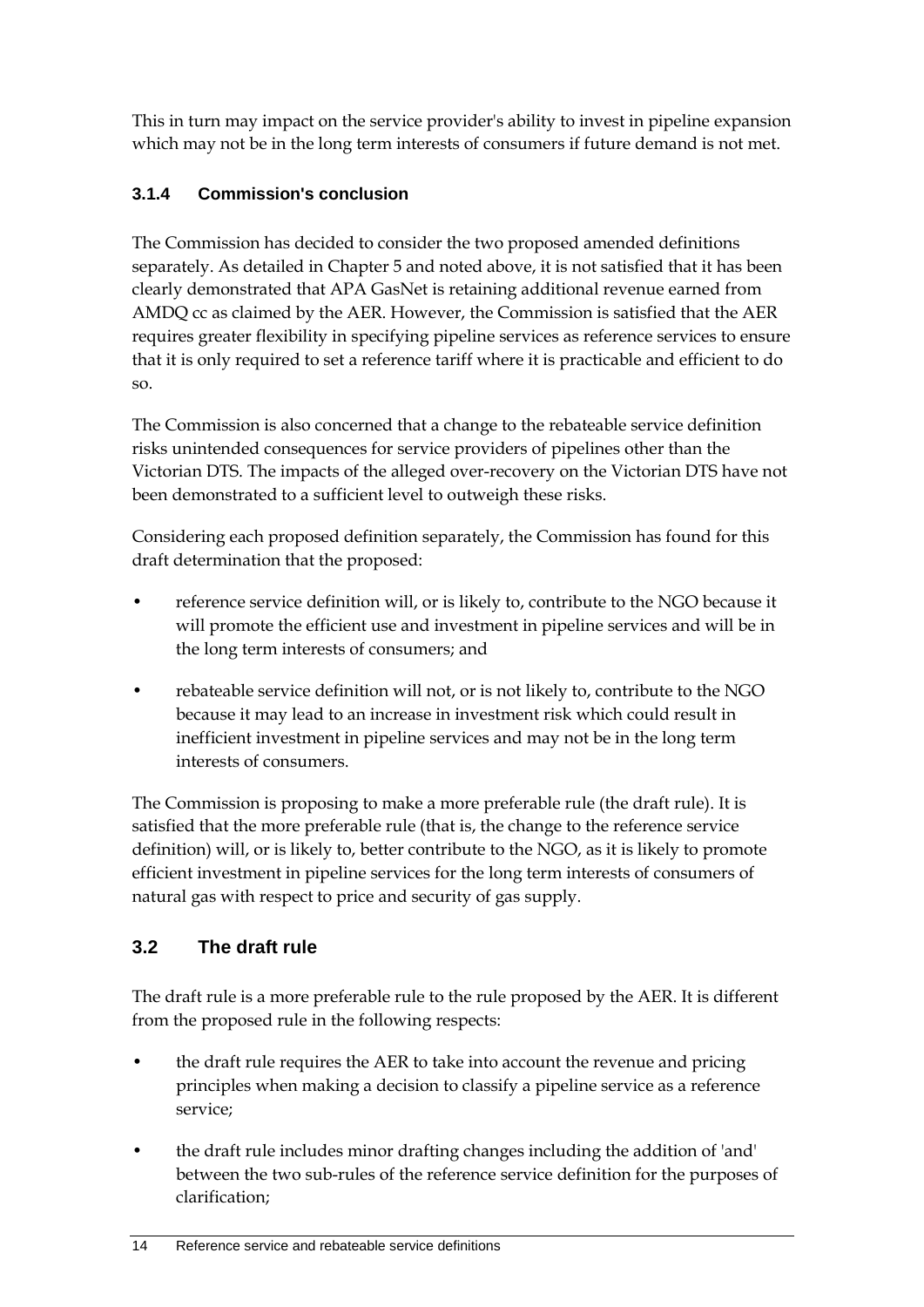- the draft rule does not include the proposed rebateable service definition; and
- the draft rule includes a consequential amendment (example 2 of rule 59(2) of the NGR) as a result of the change to the reference service definition. The Commission considers that this consequential amendment is required because the existing rule is inconsistent with the draft rule reference service definition.<sup>[17](#page-20-1)</sup>

### <span id="page-20-0"></span>**3.3 Civil penalties**

-

The draft rule does not amend any rules that are currently classified as civil penalty provisions under the National Gas (South Australia) Law or Regulations. The Commission does not propose to recommend to the MCE that any of the amendments in the draft rule be classified as civil penalty provisions.

<span id="page-20-1"></span><sup>17</sup> Under s. 297 of the NGL, the AEMC may make a rule that is necessary or consequential to the rule that is to be made on request under s. 295(1).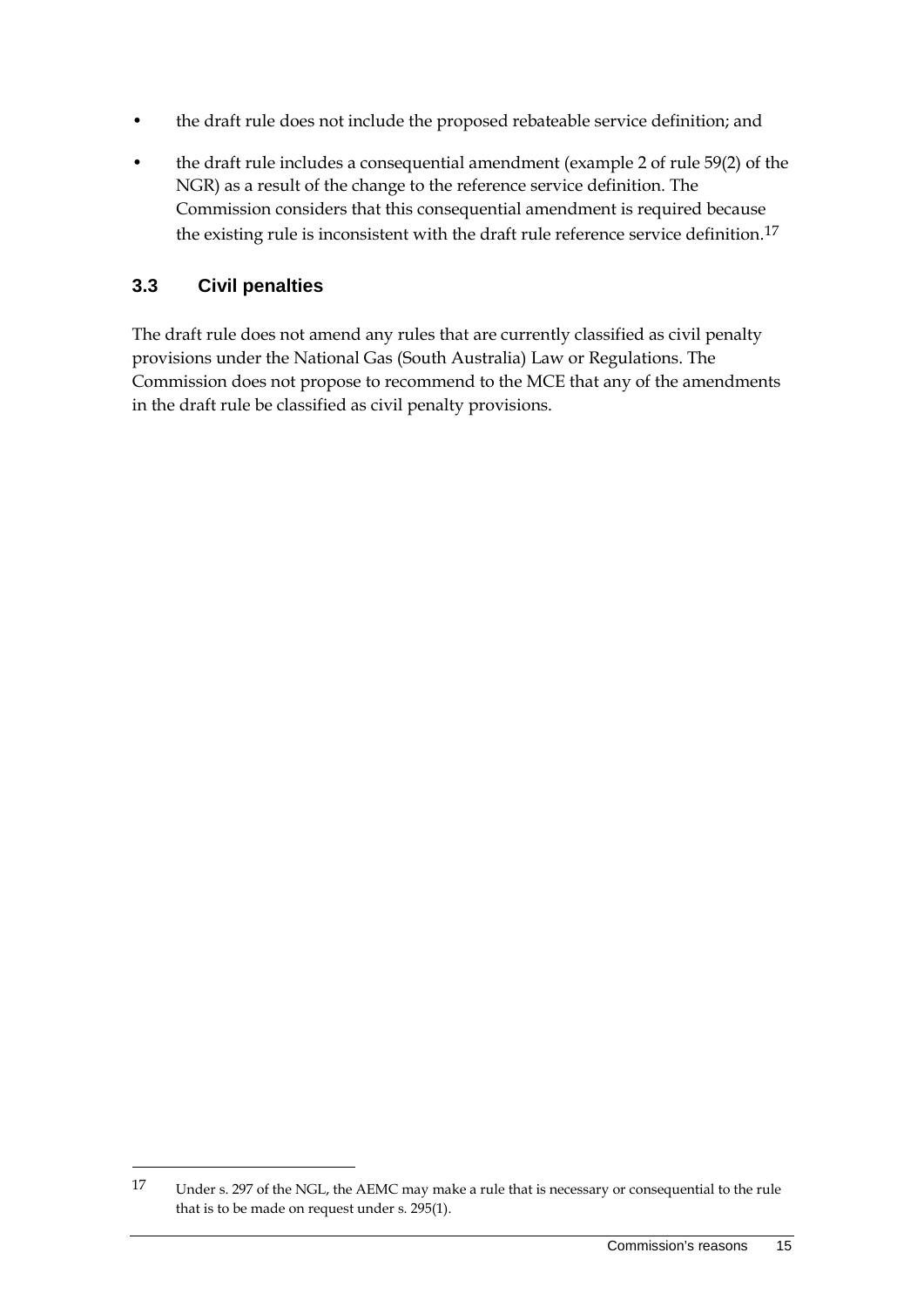# <span id="page-21-0"></span>**4 Commission's assessment approach**

This chapter describes the Commission's approach to assessing the rule change request in accordance with the requirements set out in the NGL (and explained in Chapter 2).

In assessing any rule change request against the NGL criteria, the first step is to consider the counterfactual arrangements against which the rule change is being compared. In the present case, the counterfactual arrangements are the reference service and rebateable service definitions under the existing rules. These have been set out earlier in section 3.1.1.

In assessing this rule change request, the Commission has considered:

- whether the problem as identified by the AER has been substantiated and justifies a rule change;
- whether the rule change proposal would be likely to address the problem identified by the AER;
- whether the rule change proposal would be likely to contribute to the achievement of the NGO, particularly in respect of promoting efficient investment in and use of pipeline services;
- whether there is a more preferable rule that is likely to better contribute to the achievement of the NGO, particularly in respect of promoting efficient investment in and use of pipeline services;
- the likely impact of the rule change proposal on the AER's ability to set efficient tariffs;
- how the rule change proposal may impact on regulated pipelines other than the Victorian DTS;[18](#page-21-1)
- other consequences of the rule change (intentional or unintentional) that have not been identified by the AER; and
- whether the level of discretion that the rule change proposal provides to the AER is appropriate.

The Commission has focussed on this set of issues because the definitions of reference service and rebateable service are fundamental to the regulation of covered pipelines under the NGR. The Commission is cognisant that any change to these definitions will

<span id="page-21-1"></span><sup>18</sup> The Victorian DTS operates under a market carriage approach for the management of pipeline capacity. However, for other pipelines the management of pipeline capacity is by contract carriage (where users contract with the service provider for the right to access a certain capacity of the pipeline). These different capacity management approaches may result in the proposed rule having a different impact on different pipelines.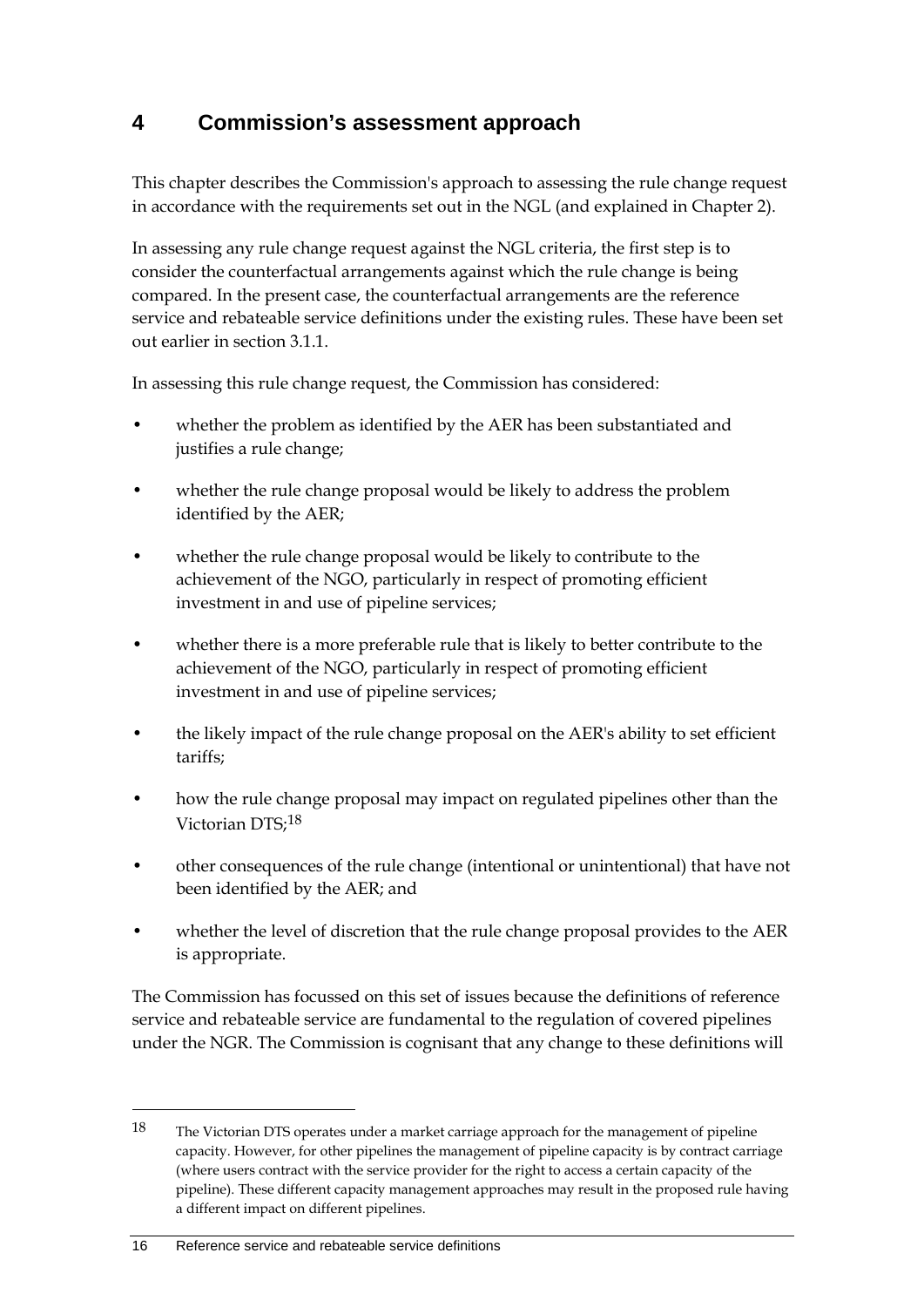have application to all full regulation pipelines. In considering these issues, the Commission was particularly concerned that:

- the AER had not sufficiently identified the broader implications of its proposed rule change (particularly the impact on pipelines other than the Victorian DTS) in its rule change request; and
- in its proposal the AER had indicated that APA GasNet was not rebating users for revenue earned from the volume effect of AMDQ  $cc^{19}$ , while in fact APA GasNet has been rebating users (as explained in Chapter 5).

The Commission has held discussions with the AER (the rule proponent), APA Group (the ultimate owner of the Victorian DTS and other regulated pipelines) and DBNGP (WA) Transmission Pty Ltd (the owner and service provider of the DBNGP).

The Commission's analysis and consideration of APA GasNet's rebating of users for revenue earned from AMDQ cc is discussed in Chapter 5. Chapters 6 and 7 set out the Commission's analysis and consideration of the key issues relating to the reference service definition and the rebateable service definition respectively.

<span id="page-22-0"></span><sup>19</sup> AER rule change proposal, 5 August 2011, p15.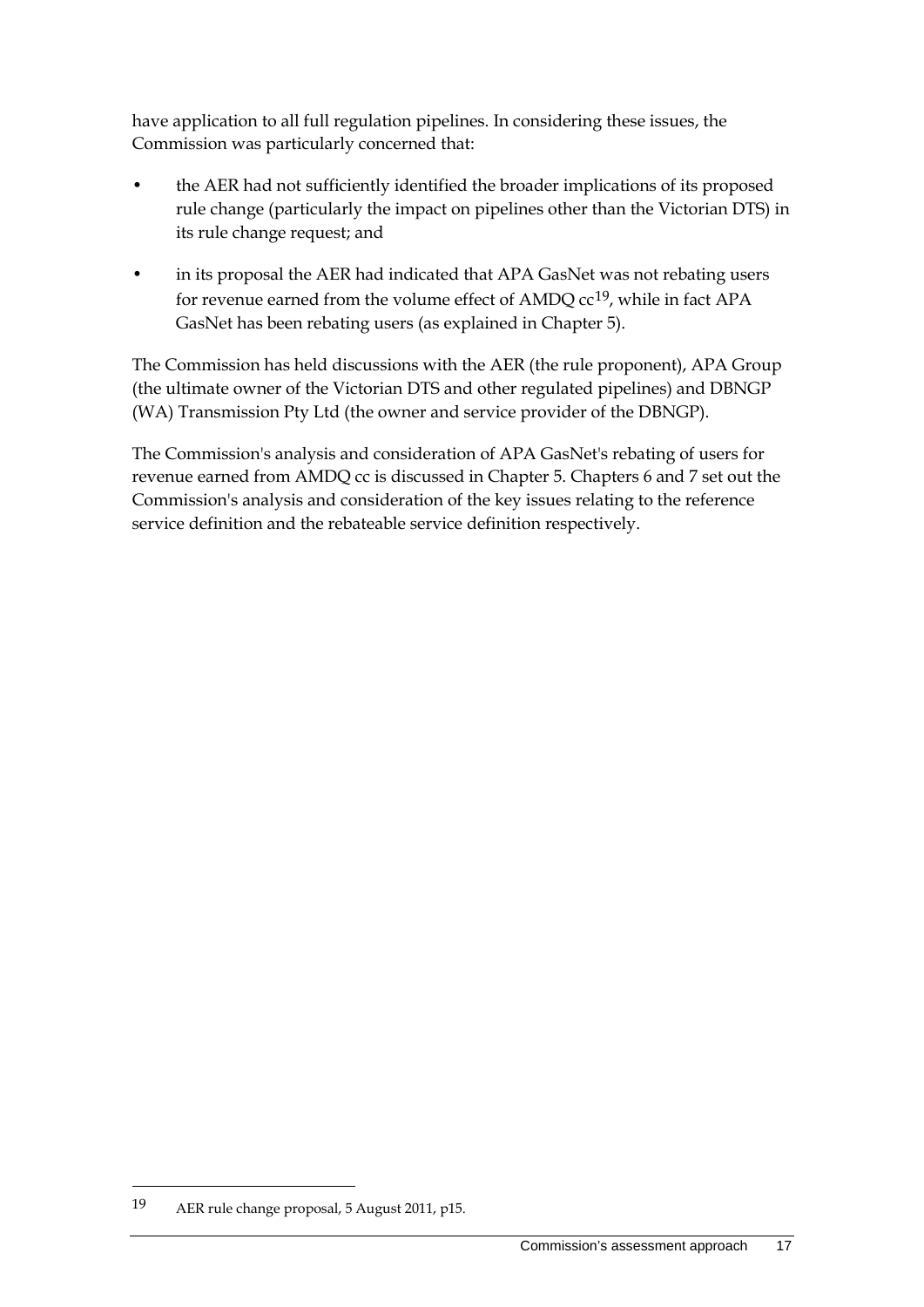## <span id="page-23-0"></span>**5 APA GasNet is rebating users for the volume effect of AMDQ cc**

### <span id="page-23-1"></span>**5.1 Introduction**

Under the NGL, full regulation pipelines are required to have full access arrangements.<sup>[20](#page-23-3)</sup> Full access arrangements extend over a set period of time (usually five years) and include:

- reference services and reference tariffs;
- non-reference services that are negotiated with users; and
- non-tariff components such as terms and conditions, extensions and expansions policy, capacity trading and queuing arrangements.

In these access arrangements, the regulator is required to approve reference tariffs on all pipeline services that are defined to be reference services. The reference tariff is set at a level that returns to the service provider at least the efficient cost of providing the reference service.<sup>[21](#page-23-4)</sup> In order to calculate a reference tariff the regulator needs to know the total costs allocated to the reference service and the demand for that service. Where there are reference services and non-reference services on the one pipeline, the total regulated revenue is allocated to a reference service in proportion to the costs associated with that service.<sup>[22](#page-23-5)</sup>

In the current APA GasNet access arrangement, the AMDQ cc service is not defined as a reference service or as a rebateable service.

This chapter discusses the recovery of revenue earned by APA GasNet from AMDQ cc; the views of the AER and APA GasNet as to whether APA GasNet is retaining this revenue; and the Commission's analysis and conclusion that APA GasNet is rebating users under the current access arrangement.

### <span id="page-23-2"></span>**5.2 Over-recovery of revenue earned from AMDQ cc**

The central reason for the proposed rule change is the AER's view that APA GasNet is inappropriately over-recovering on its efficient pipeline costs because the revenue earned from AMDQ cc is in addition to the revenue earned from reference tariffs. That is, APA GasNet is recovering more than the total regulated revenue which is approved by the AER.[23](#page-23-6)

There are two possible types of over-recovery associated with AMDQ cc. These are:

<span id="page-23-3"></span><sup>-</sup>20 NGL, s. 132.

<span id="page-23-4"></span><sup>21</sup> NGL, s. 24.

<span id="page-23-5"></span><sup>22</sup> NGR, rule 93.

<span id="page-23-6"></span><sup>23</sup> AER rule change proposal, 5 August 2011, pp7, 21-22.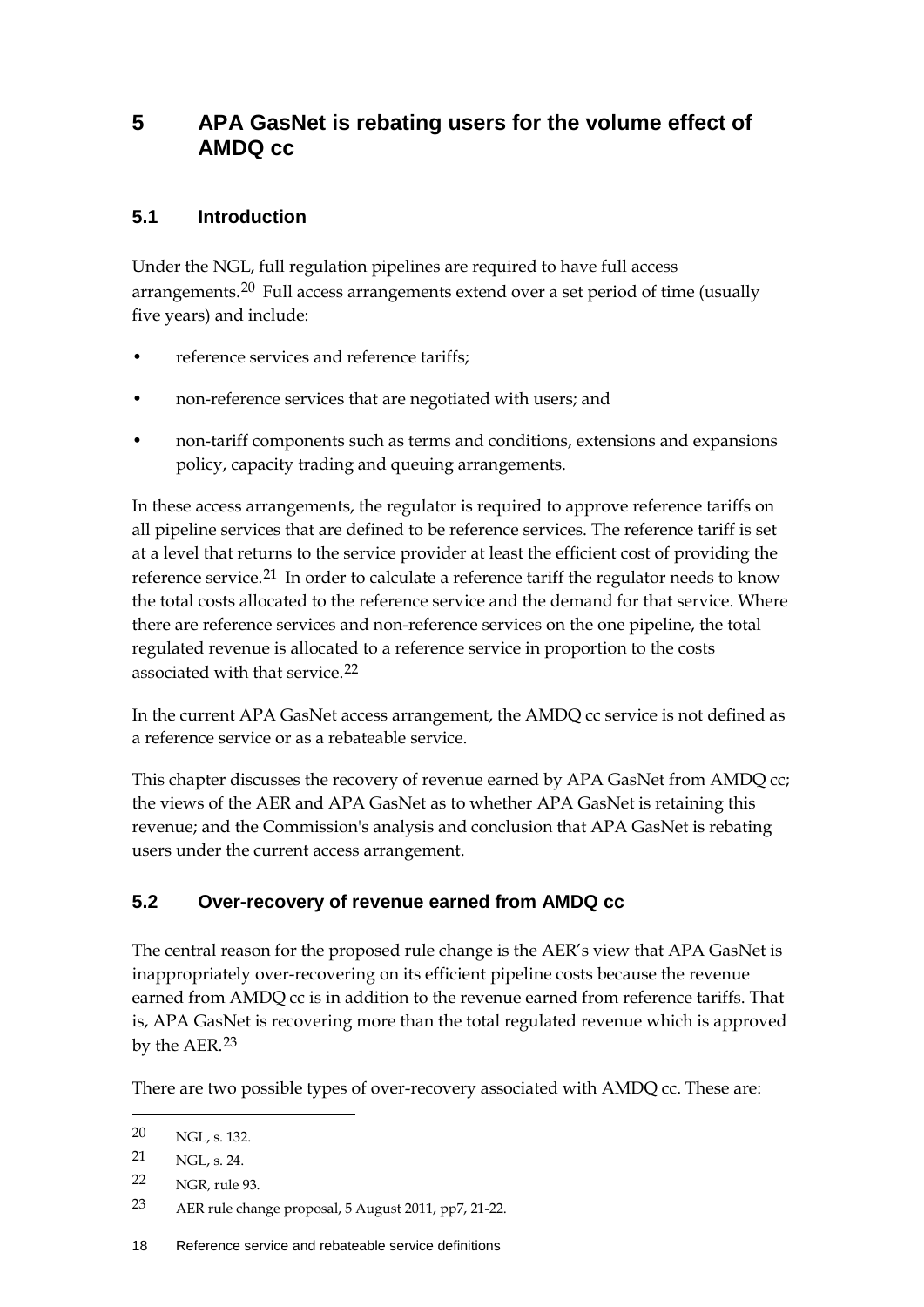- the price effect which occurs when the price paid for AMDQ cc is above the reference tariff, and is the difference between these two prices; and
- the volume effect which occurs when APA GasNet is able to earn additional revenue for providing reference services on unused AMDQ cc contracted capacity. This is revenue that APA GasNet would otherwise not have earned if the holder of the AMDQ cc had fully used its contracted capacity.

In its rule change request, the AER only identified over-recovery due to the volume effect. However, the AER subsequently acknowledged that over-recovery also can occur due to the price effect.

### <span id="page-24-0"></span>**5.3 Rule proponent's view**

In its rule change request, the AER stated that APA GasNet was not rebating users for revenue earned from the volume effect of AMDQ cc.<sup>[24](#page-24-2)</sup>As a result, any revenue earned from the use of any unused portion of AMDQ cc contracted capacity was being retained by APA GasNet.

However, in subsequent discussions with the AEMC, the AER acknowledged that APA GasNet has been rebating users for the volume effect of AMDQ cc through its price control model<sup>[25](#page-24-3)</sup> during the current access arrangement period. However, it was suggested that any rebating that is occurring is on a 'voluntary' basis. The AER claimed that the current access arrangement does not prescribe the inclusion of AMDQ cc contracted volumes in determining annual reference tariff variations (given that the access arrangement does not include the AMDQ cc service as a reference service).

## <span id="page-24-1"></span>**5.4 Stakeholder views**

APA stated that due to the effect of updating volumes and revenues in its price control model, it is not earning any excess revenues from selling AMDQ cc when AMDQ cc is priced at the reference tariff. Extra revenue is only earned to the extent that AMDQ cc is priced above the reference tariff (that is, the injection tariff for that injection point).<sup>[26](#page-24-4)</sup> In discussions with the AEMC, APA stated that this tariff rebalancing is consistent with the ACCC's approved access arrangement and price control model. It also claimed that most of the revenue it earns from AMDQ cc is due to the volume effect, which is rebated back to users.

<span id="page-24-2"></span><sup>24</sup> AER rule change proposal, 5 August 2011, p15.

<span id="page-24-3"></span><sup>25</sup> APA GasNet's price control model implements the approved reference tariff variation mechanism which is set out in schedule 4 of the current access arrangement. The price control model was part of APA GasNet's access arrangement proposal which was submitted to the ACCC in 2007. The ACCC was the relevant regulator for the Victorian DTS prior to the AER.

<span id="page-24-4"></span><sup>26</sup> APA submission, 3 November 2011, p5.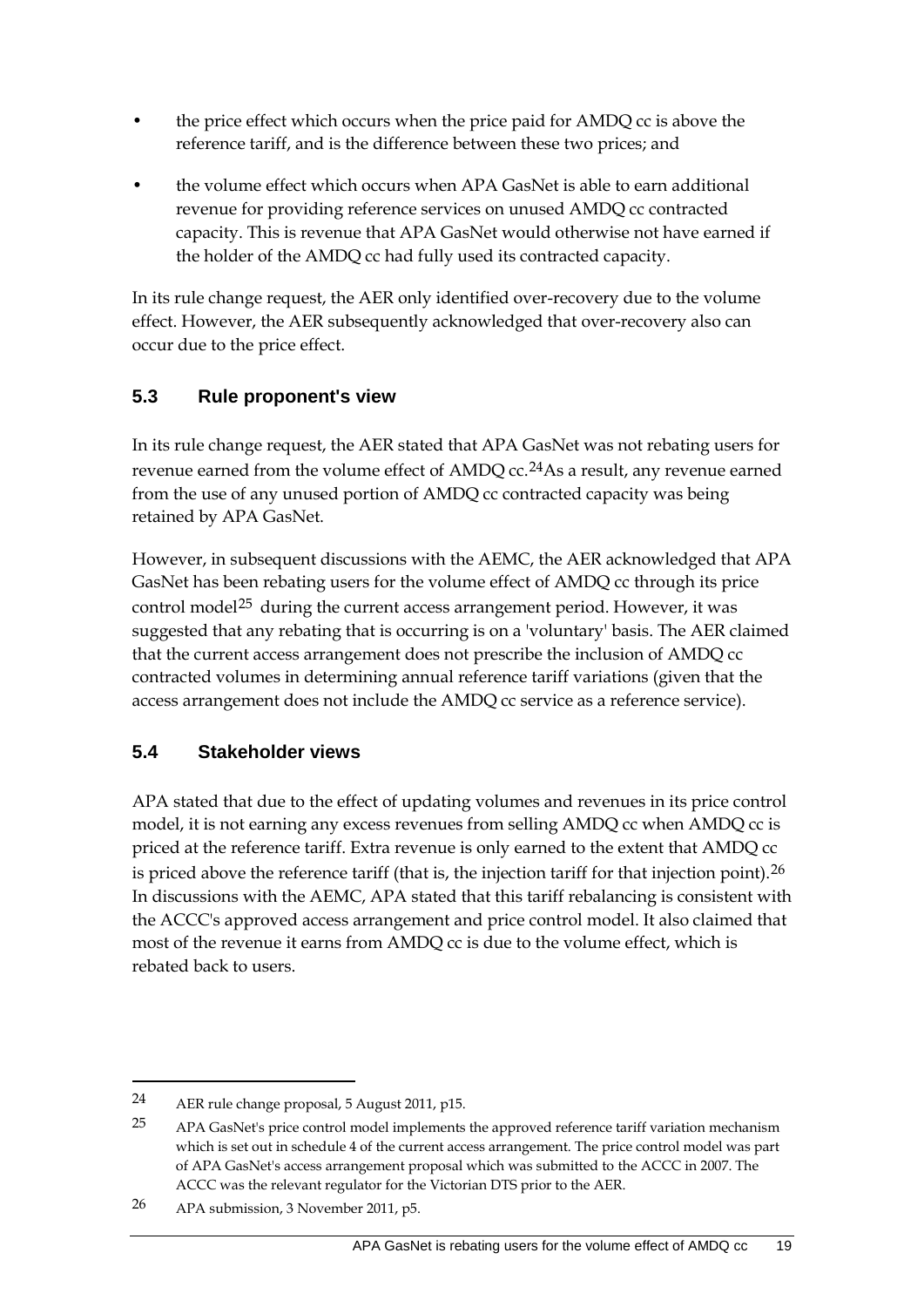### <span id="page-25-0"></span>**5.5 Analysis**

-

The Commission understands that the volume effect of AMDQ cc is automatically taken into account when APA GasNet annually updates its price control model by replacing forecast volumes with actual volumes for that year. When actual volumes are above forecast volumes in a year, reference tariffs for the injection service will be reduced for the subsequent year.

The price control model was part of APA GasNet's access arrangement proposal<sup>[27](#page-25-1)</sup> which was approved by the ACCC in 2008.<sup>[28](#page-25-2)</sup> The model applies the approved price control formula to calculate revenues and tariffs for each year of the access arrangement period as described in schedule 4 of the access arrangement.<sup>[29](#page-25-3)</sup>

In accordance with the access arrangement, APA GasNet submits an annual tariff variation proposal to adjust tariffs for the following year to the AER each November for approval. As part of this proposal, APA GasNet submits its price control model<sup>[30](#page-25-4)</sup> which it has updated with actual and forecast values to demonstrate its compliance with the approved price control formula in the derivation of the proposed adjusted tariffs.[31](#page-25-5)

As part of this annual tariff variation process, APA GasNet replaces the volumes forecast at the start of the access arrangement period for the year with actual volumes in its price control model. This has the effect of limiting APA GasNet's exposure to changes in volumes at its injection points.[32](#page-25-6) Because the updated model is submitted to the AER prior to the end of each year, the data for the current year is partly actual, estimate and forecast.<sup>[33](#page-25-7)</sup> Therefore updated volumes for the current year include actual injection volumes (irrespective of whether these flows are from AMDQ cc or not) and an estimate of volumes for the remainder of the year based on the full volume of AMDQ cc outstanding for that year.<sup>[34](#page-25-8)</sup> Where actual flows are greater than those initially forecast (using the full take or pay amounts of AMDQ cc) lower tariffs will

<span id="page-25-5"></span>31 APA Group letter to the AER, *APA GasNet transmission system year 2012 tariff reset*, 17 November 2011.

<span id="page-25-1"></span><sup>27</sup> ACCC, *Draft decision, Revised access arrangement by GasNet Australia Ltd for the Principal Transmission System*, 14 November 2007, p213.

<span id="page-25-2"></span><sup>28</sup> ACCC, *Final approval, Revised access arrangement by GasNet Australia (Operations) Pty Ltd and GasNet (NSW) Pty Ltd for the Principal Transmission System*, 25 June 2008.

<span id="page-25-3"></span><sup>29</sup> APA Group, *GasNet Australia access arrangement*, approved 25 June 2008, commencement date 1 January 2008, schedule 4, pp35-38.

<span id="page-25-4"></span><sup>30</sup> APA GasNet, *Statement of proposed year 2012 transmission tariffs*, 17 November 2011, p6.

<span id="page-25-6"></span><sup>32</sup> This approach is not typically found in access arrangements for transmission pipelines. It is more common in access arrangements for distribution pipelines. For contract carriage transmission pipelines (where the service provider has some discretion over the use of the pipeline) using forecast volumes for the duration of an access arrangement period, is an incentive mechanism to improve performance. That is, where actual volumes exceed those forecast, the service provider is able to retain any additional revenue.

<span id="page-25-7"></span><sup>33</sup> In this context, 'estimate' refers to forecasts that have been subsequently updated as new information becomes available.

<span id="page-25-8"></span><sup>34</sup> APA email, 21 December 2011; and APA email, 23 December 2011.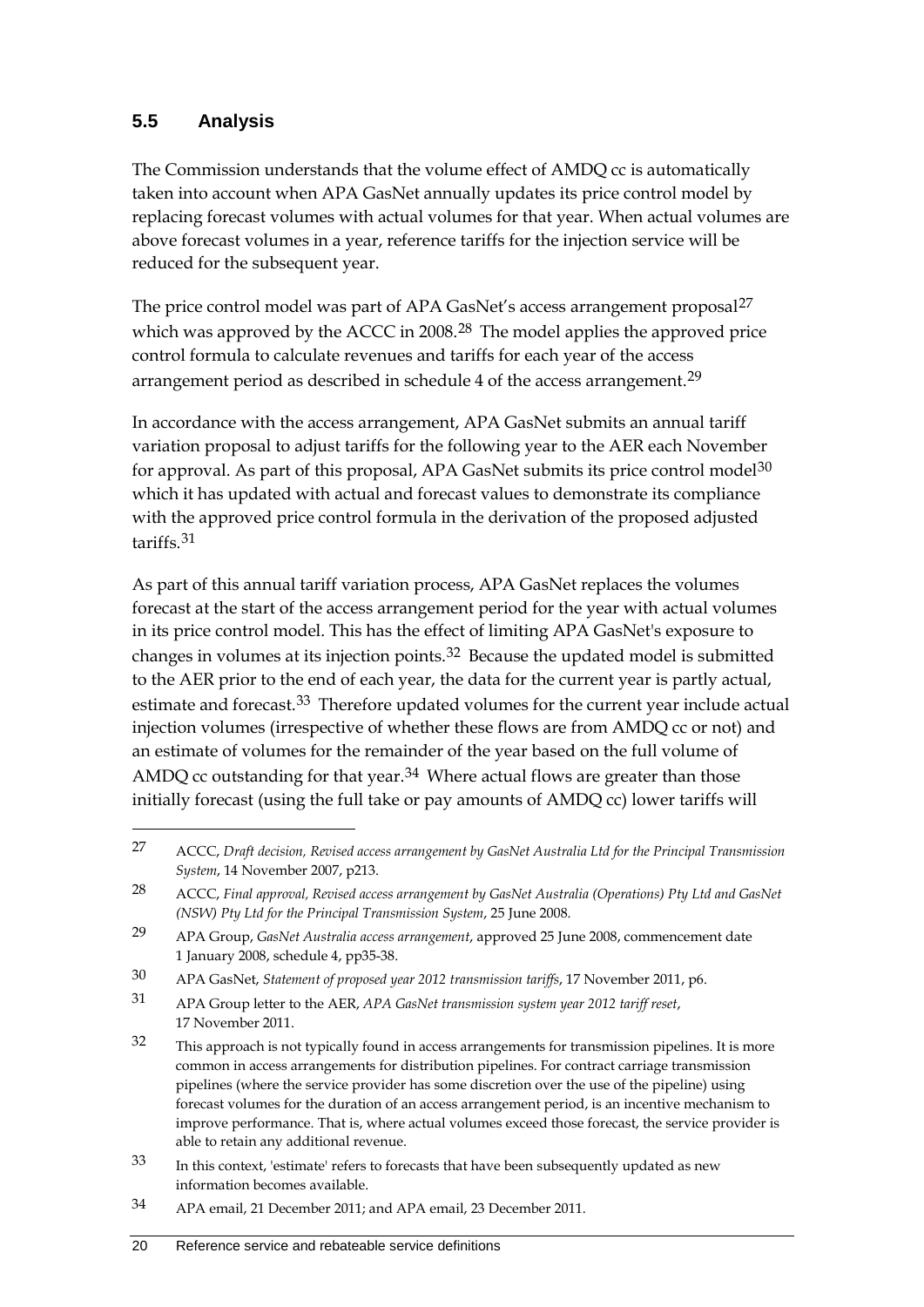result for the forthcoming year. For simplicity APA GasNet applies any resulting decrease in tariffs to all injection tariffs across the board.[35](#page-26-1)

If the AER is satisfied that APA GasNet has correctly applied its reference tariff variation mechanism as described in the access arrangement and as set out in the price control model, then it will approve the tariffs for the coming year. For example, in December 2011 the AER stated:<sup>[36](#page-26-2)</sup>

"The AER is satisfied that GasNet's Statement complies with the relevant principles and formulae set out in Schedule 4 of GasNet's Access Arrangement. Further, the AER considers that the forecasts used by GasNet are acceptable."

Accordingly, under the current access arrangement APA GasNet is rebating users for the over-recovery of revenue from AMDQ cc due to the volume effect. This is occurring even though the ACCC decided not to classify AMDQ cc as a rebateable service in its 2008 final decision on the access arrangement.<sup>[37](#page-26-3)</sup> In fact, it appears that nominating AMDQ cc as a rebateable service is not required to achieve this outcome – the rebating is occurring through the application of APA GasNet's approved annual tariff variation process and operation of its price control model.

### <span id="page-26-0"></span>**5.6 Conclusion**

On the information available to it, the Commission is not satisfied that the problem identified by the AER exists (that is, that APA GasNet is inappropriately retaining revenue that is in excess of the target regulated revenue). This is because APA GasNet is rebating users for the volume effect of AMDQ cc under the current access arrangement and the volume effect represents the majority of the AMDQ cc generated revenue.[38](#page-26-4)

This rebating is a consequence of APA GasNet updating its price control model which it is required to do under its current access arrangement (which was approved by the ACCC in 2008). The AER has approved this rebating when approving APA GasNet's annual tariff variation proposals, which the AER considers have complied with the provisions of the current access arrangement. For these reasons, the Commission considers that the rebating to users for the volume effect of AMDQ cc is consistent and compliant with the current access arrangement.

<span id="page-26-1"></span><sup>35</sup> APA email, 21 December 2011.

<span id="page-26-2"></span><sup>36</sup> AER, *Statement of reasons, GasNet tariff reset for 2012*, 14 December 2011.

<span id="page-26-3"></span><sup>37</sup> ACCC, *Final decision, Revised access arrangement by GasNet Australia (Operations) Pty Ltd and GasNet (NSW) Pty Ltd for the Principal Transmission System*, 30 April 2008, pv.

<span id="page-26-4"></span><sup>38</sup> Information provided to the AEMC indicates that the volume effect of AMDQ cc represents approximately 80 per cent of total AMDQ cc revenue. The remainder is generated from the price effect. This smaller amount is retained by APA GasNet, providing an incentive for investment on the Victorian DTS.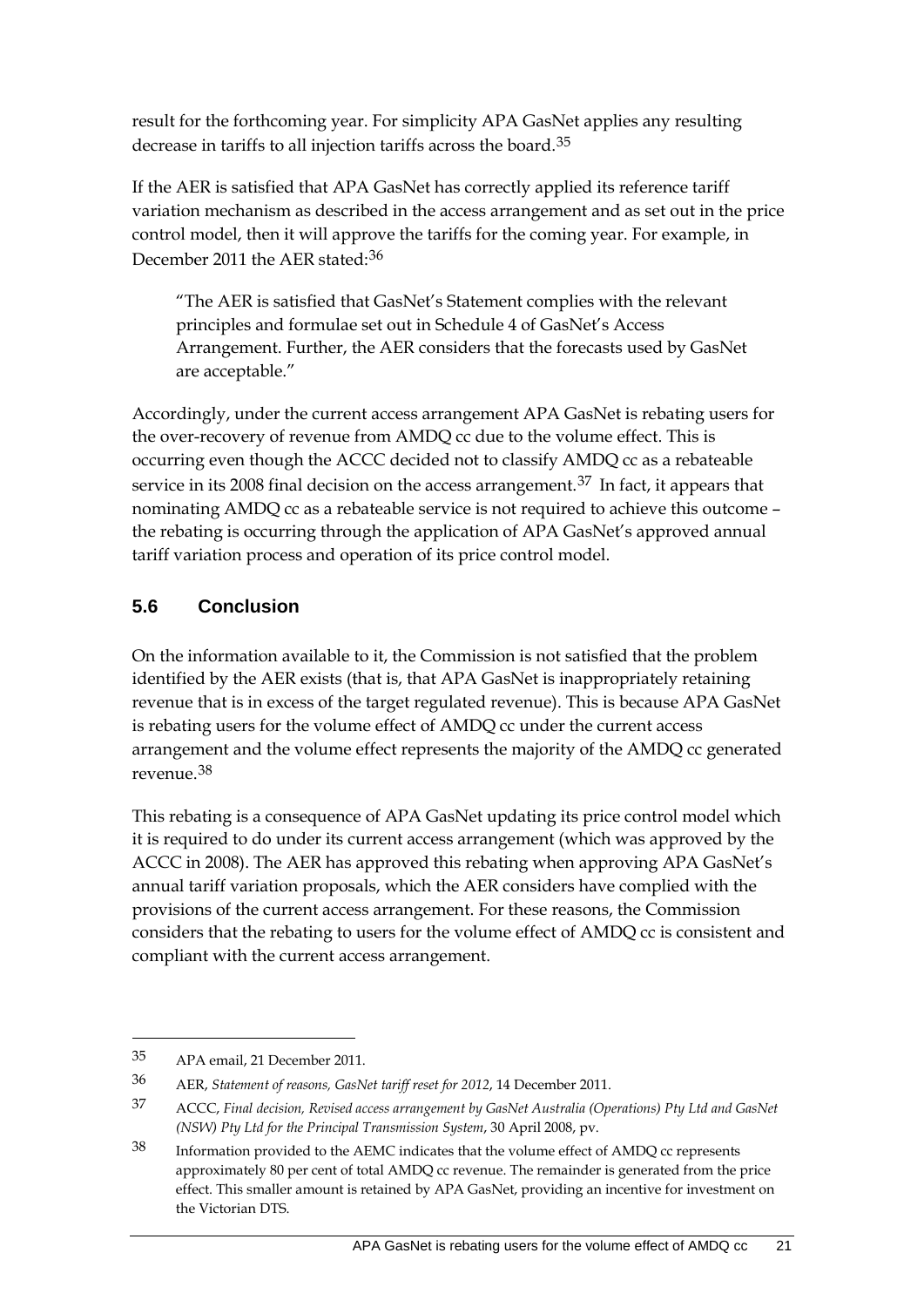Similarly, on the basis of the Commission's understanding of the operation and status of the APA GasNet price control model, it is yet to be convinced that this rebating is occurring on a voluntary basis as has been suggested by the AER.

The Commission further notes that if the AER has concerns with the process of rebating users through the updating and operation of APA GasNet's price control model, then under the NGR the AER may propose an amendment to APA GasNet's proposed reference tariff variation mechanism at the next access arrangement review.[39](#page-27-0)

<span id="page-27-0"></span><sup>39</sup> NGR, rules 59(2), 62, 64, 72(1)(k), 92 and 97.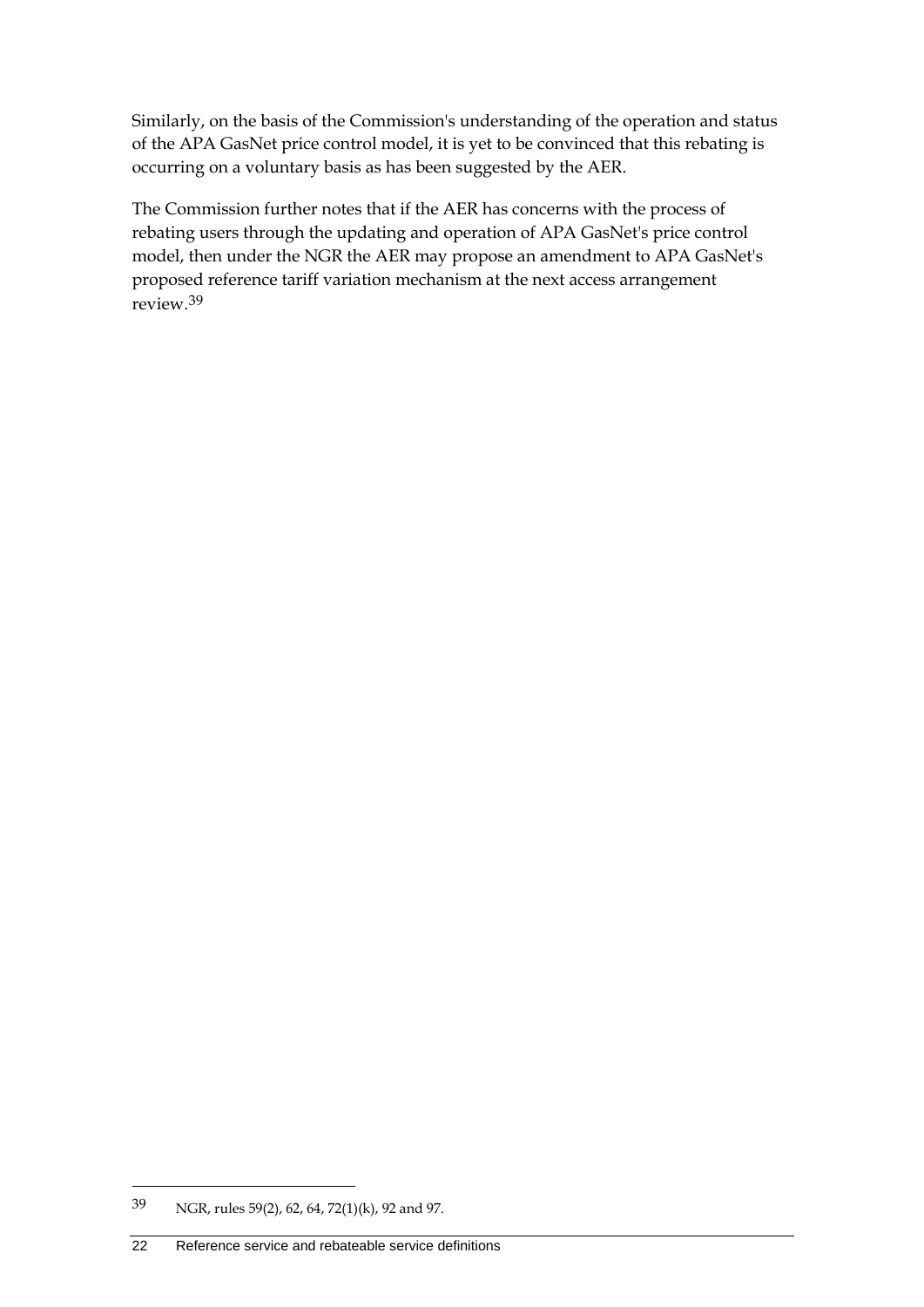## <span id="page-28-0"></span>**6 Reference service definition**

### <span id="page-28-1"></span>**6.1 The setting of efficient tariffs**

#### **6.1.1 Rule proponent's view**

The AER stated that the proposed change to the definition of reference service will allow it to exercise discretion as to whether to set a reference tariff in circumstances where:

- a high level of uncertainty exists with respect to revenue and/or demand for a pipeline service, such that determining an efficient tariff may not be possible; and/or
- commercial and/or technical arrangements preclude an efficient tariff to be set (such as in the case of AMDQ cc).[40](#page-28-2)

#### **6.1.2 Stakeholder views**

AEMO stated that criteria should be developed to guide the AER in making a determination regarding a reference service and making an apportionment to rebateable or negotiated services. In developing this criteria AEMO suggested that consideration be given to the uncertainty in forecasting demand and the difficulty in determining costs for services when determining a reasonable tariff.<sup>[41](#page-28-3)</sup>

Other stakeholders had concerns about the AER's assertion that the current requirement to determine a reference tariff for each reference service gives rise to regulatory risks where the demand or revenues to be derived from services are uncertain (such as, where there are emerging pipeline services). In particular:

- APA submitted that it is unclear how a service for which there is uncertain demand could be considered a reference service;<sup>[42](#page-28-4)</sup>and
- Australian Pipeline Industry Association (APIA) submitted that the current rules allows for the AER to approve the treatment of emerging or developing pipeline services where demand is uncertain as non-reference services. It also submitted that a service for which there is uncertainty in demand or revenue of itself means that it is a service which is not likely to be sought by a significant part of the market. Therefore, it could not be a reference service.<sup>[43](#page-28-5)</sup>

<span id="page-28-2"></span><sup>40</sup> AER rule change proposal, 5 August 2011, p4.

<span id="page-28-3"></span><sup>41</sup> AEMO submission, 3 November 2011, p2.

<span id="page-28-4"></span><sup>42</sup> APA submission, 3 November 2011, p2.

<span id="page-28-5"></span><sup>43</sup> APIA submission, 3 November 2011, p7.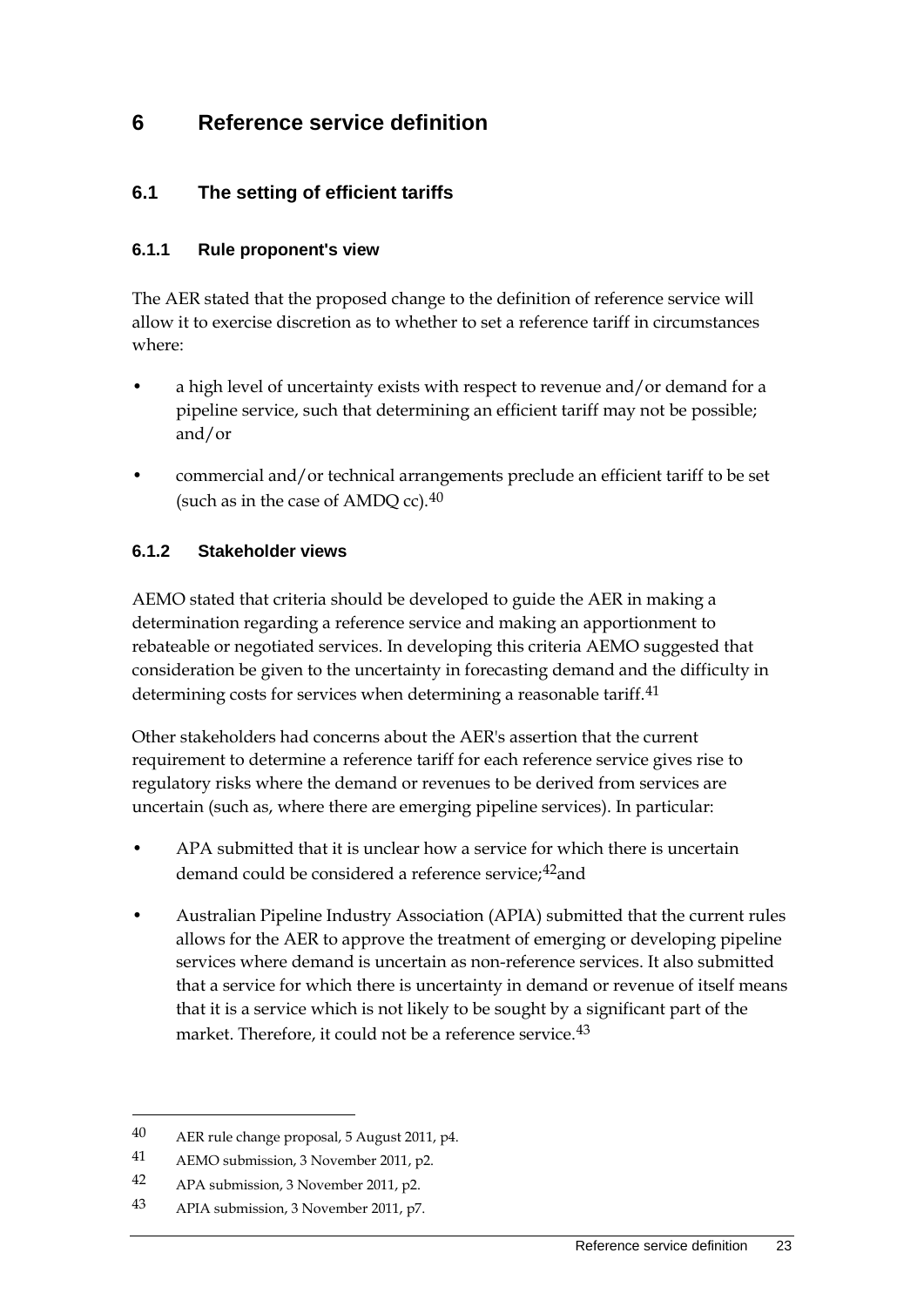### **6.1.3 Analysis**

The AER has stated that under the current rules it would have no choice but to classify AMDQ cc as a reference service as it is to be likely sought by a significant part of the market (that is, it would otherwise satisfy the definition of a reference service). This outcome would be problematic – by specifying AMDQ cc as a reference service the AER would then be required to approve a reference tariff and non-tariff terms and conditions for the service. Because the incremental costs of providing AMDQ cc is minimal, then any reference tariff set by the AER based on efficient costs would be much lower than the recent contract price for AMDQ cc.

If a reference tariff was set for AMDQ cc that was lower than the AMDQ cc contract price, then it may reduce the incentive for APA GasNet to invest in additional capacity in the pipeline system. Lack of investment would not be in the long term interest of consumers. Alternatively, if a reference tariff for AMDQ cc were higher than the contract price, this could dampen demand for the AMDQ cc service and also affect future investment.

APA and APIA expressed concern about the impact of the proposed rule on emerging pipeline services. The Commission does not agree with these concerns. The proposed rule maintains the future-looking approach of the current rule by specifying that the AER considers each pipeline service that is likely to be sought by a significant part of the market to be included as a reference service. This means that when making an access arrangement decision, the AER would assess whether an emerging or developing pipeline service is likely to be sought by a significant part of the market over the next access arrangement period.

It may be possible for a pipeline service which is assessed as likely to be sought by a significant part of the market to have uncertain demand and/or revenue. That is, the service would appear to fall within the definition of a reference service. In such a circumstance, the draft rule enables the AER not to include such a pipeline service in the access arrangement where it is problematic for the AER to set an efficient tariff.

AEMO suggested that criteria be developed to guide the AER in making a reference service decision. The Commission considers that such a guide is unnecessary and inappropriate as the purpose of the draft rule is to provide the AER flexibility to deal with situations where it is problematic for it to set an efficient tariff, but limits the AER's discretion in making a decision about a reference service. This is discussed in section 6.2.

### **6.1.4 Conclusion**

The draft rule will give the AER discretion not to specify a pipeline service sought by a significant part of the market as a reference service, and therefore not set a reference tariff. In some cases, this course of action may be desirable if a reference tariff would not be cost reflective. If tariffs are set inefficiently too low or too high, the Commission considers that inefficient use of, and inefficient investment in, pipeline services may occur. This would not be in the long term interests of consumers.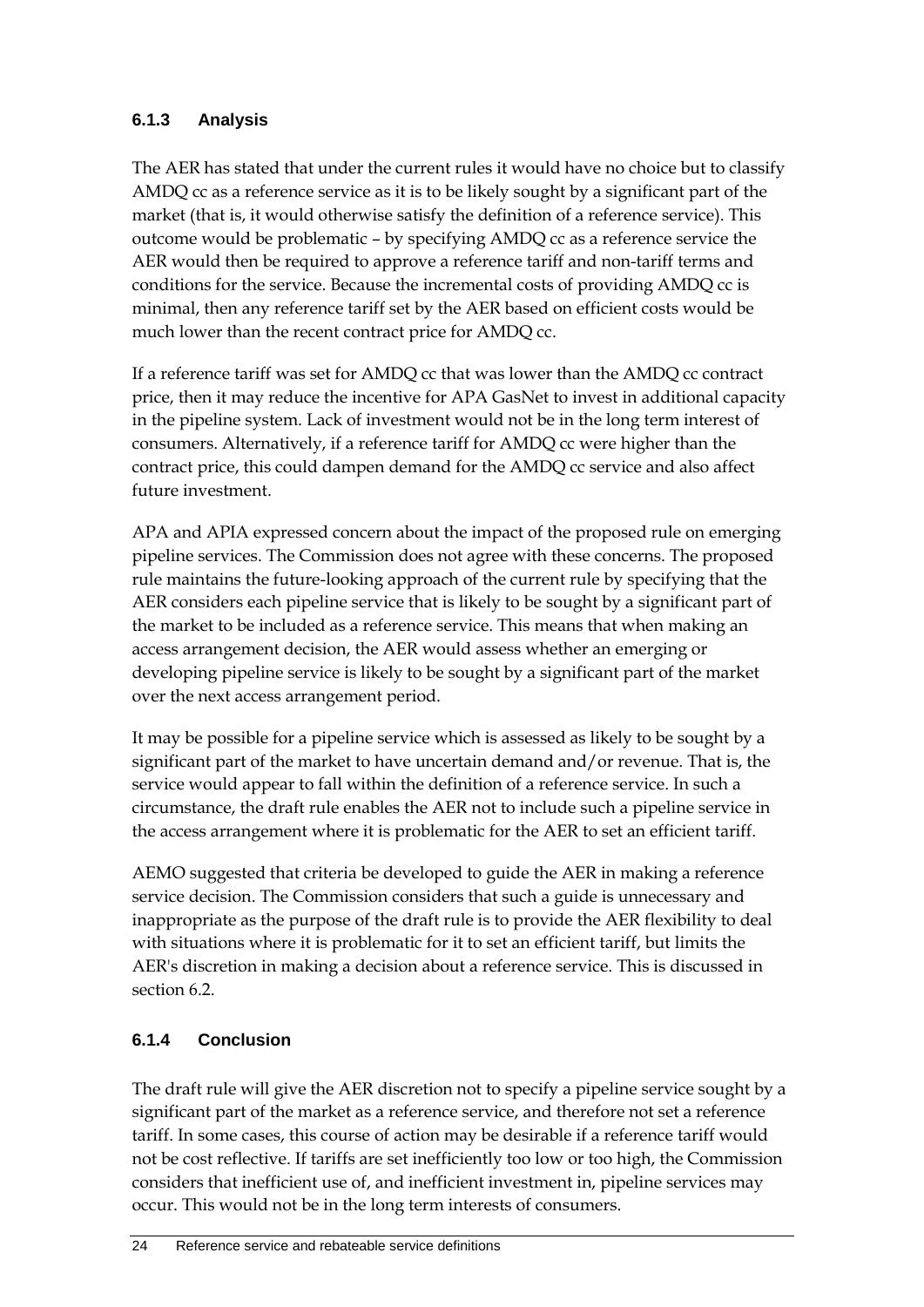### <span id="page-30-0"></span>**6.2 The AER's discretion**

#### **6.2.1 Rule proponent's view**

The AER stated that the proposed change to the definition of reference service will provide it with flexibility to determine whether more than one pipeline service should be a reference service.<sup>[44](#page-30-1)</sup> The AER submitted that under the previously applicable Gas Code the regulator had discretion to determine which pipeline services should be reference services and that under the NGR this discretion has been removed. It also submitted that it was unaware of any policy reasons for this change and suggested that it was a drafting outcome rather than a policy intention to mandate all significantly sought services as reference services.<sup>[45](#page-30-2)</sup>

#### **6.2.2 Stakeholder views**

AEMO stated that it supported the proposal to give the AER discretion to determine reference services. It submitted that this would enable the AER to not include augmentation of the pipeline in the calculation of the regulatory asset base that was funded either:

- by a user in return for free rights to capacity; or
- by the sale of all allocation rights by auction at full value.<sup>[46](#page-30-3)</sup>

Other stakeholders had concerns that the proposed change would give too much discretion to the AER and that this discretion would be unbounded. In particular:

- APA submitted that this discretion should not be linked to the AER's stated concern over uncertainty in demand for the service or revenue earned from providing the service;[47](#page-30-4)
- Jemena submitted that the increased discretion will expose service providers to significant risk such that the balance and certainty inherent in the service offered by service providers will be altered in a way that is detrimental to the interests of service providers; [48](#page-30-5)
- Multinet stated that the AER's discretion should be limited to 'other' pipeline services to those put forward by the service provider under rule 101 of the NGR;<sup>49</sup>and

<span id="page-30-1"></span><sup>44</sup> AER rule change proposal, 5 August 2011, p10.

<span id="page-30-2"></span><sup>45</sup> AER rule change proposal, 5 August 2011, p4; and AER rule change proposal, cover letter, 5 August 2011, p1.

<span id="page-30-3"></span><sup>46</sup> AEMO submission, 3 November 2011, p1.

<span id="page-30-4"></span><sup>47</sup> APA submission, 3 November 2011, p2.

<span id="page-30-5"></span><sup>48</sup> Jemena submission, 7 November 2011, p6.

<span id="page-30-6"></span><sup>49</sup> Multinet submission, 3 November 2011, p2.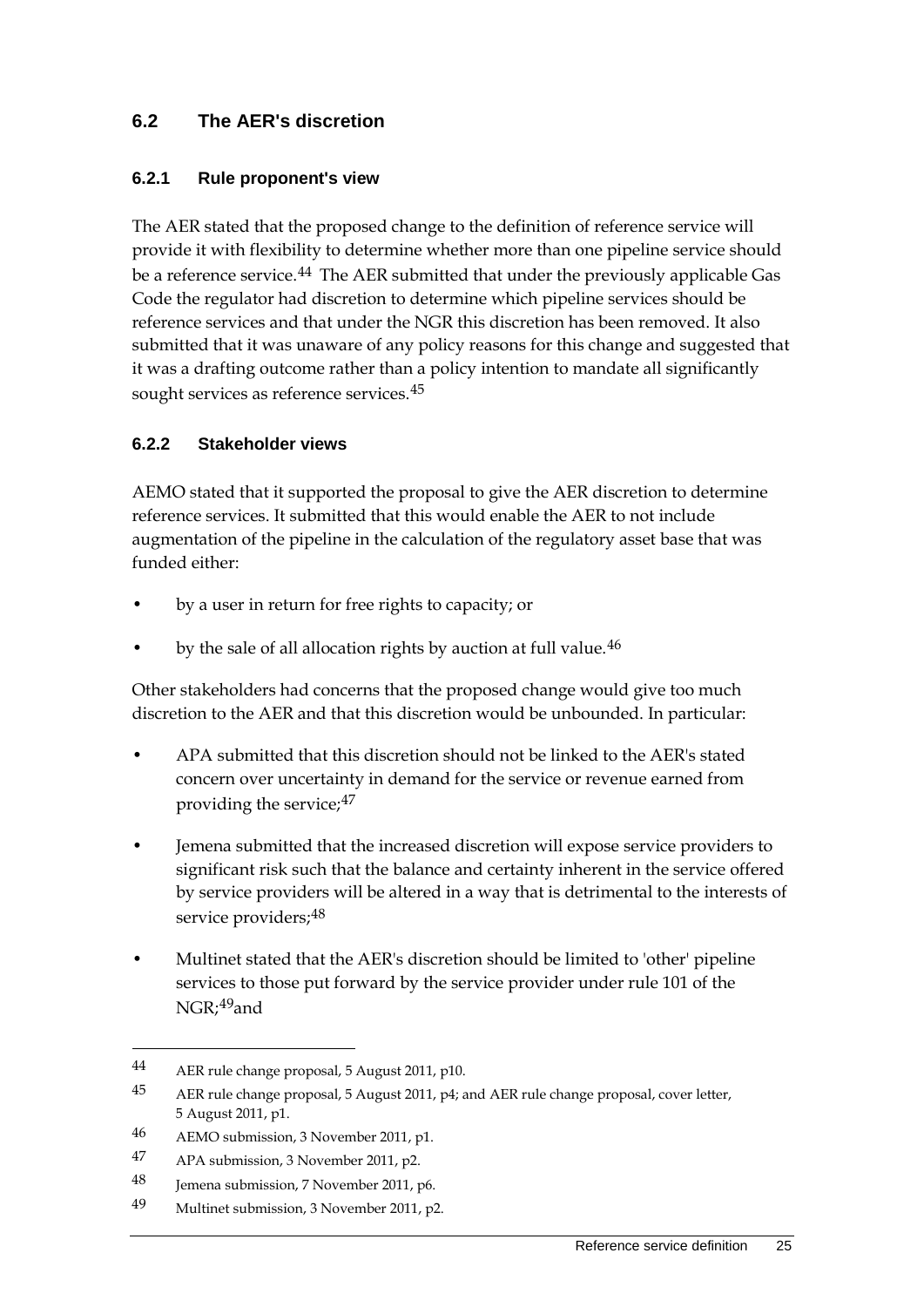• Origin was concerned that the discretion will lead to uncertain and unpredictable outcomes. It submitted that if a change were made then it should include limits on the level of discretion to ensure that market participants have certainty and clarity around the AER's decision making criteria.[50](#page-31-0)

### **6.2.3 Analysis**

The Commission notes the concerns of stakeholders with regards to the level of the discretion provided to the AER in the proposed rule. While under the proposed rule, the AER would be required to consider the NGO, $51$ it may choose to take into account the revenue and pricing principles when making a reference service decision.<sup>[52](#page-31-2)</sup> The Commission considers that in making such a decision, it is appropriate that the AER have regard to the revenue and pricing principles because of the fundamental link between what is a reference service and establishing a reference tariff. For this reason, the draft rule requires the AER to take into account the revenue and pricing principles when making a reference service decision.

This amendment to the proposed rule will guide the AER in making decisions on what pipeline services should be classified as reference services and it will also provide service providers and users with context in which to understand how the AER may make, or has made, a decision. The Commission does not consider that any other limits to the AER's discretion are appropriate or necessary.

The Commission also notes that the proposed rule is restoring discretion to the regulator to what it was under the Gas Code.<sup>[53](#page-31-3)</sup> The Commission is not aware of any concerns with this level of discretion provided to regulators under the Gas Code.

### **6.2.4 Conclusion**

The proposed rule does provide an increased level of discretion to the AER, but the Commission considers that this discretion is necessary for the AER to be able to set reference tariffs that are reflective of efficient costs. However, the Commission does consider that the AER's discretion should be limited, and for this reason the draft rule requires the AER to take into account the revenue and pricing principles when making a decision about reference services.

<span id="page-31-0"></span><sup>50</sup> Origin submission, 3 November 2011, p1.

<span id="page-31-1"></span><sup>51</sup> NGL, s. 28(1).

<span id="page-31-2"></span><sup>52</sup> NGL, s. 28(2)(b).

<span id="page-31-3"></span><sup>53</sup> Gas Code, section 3.3.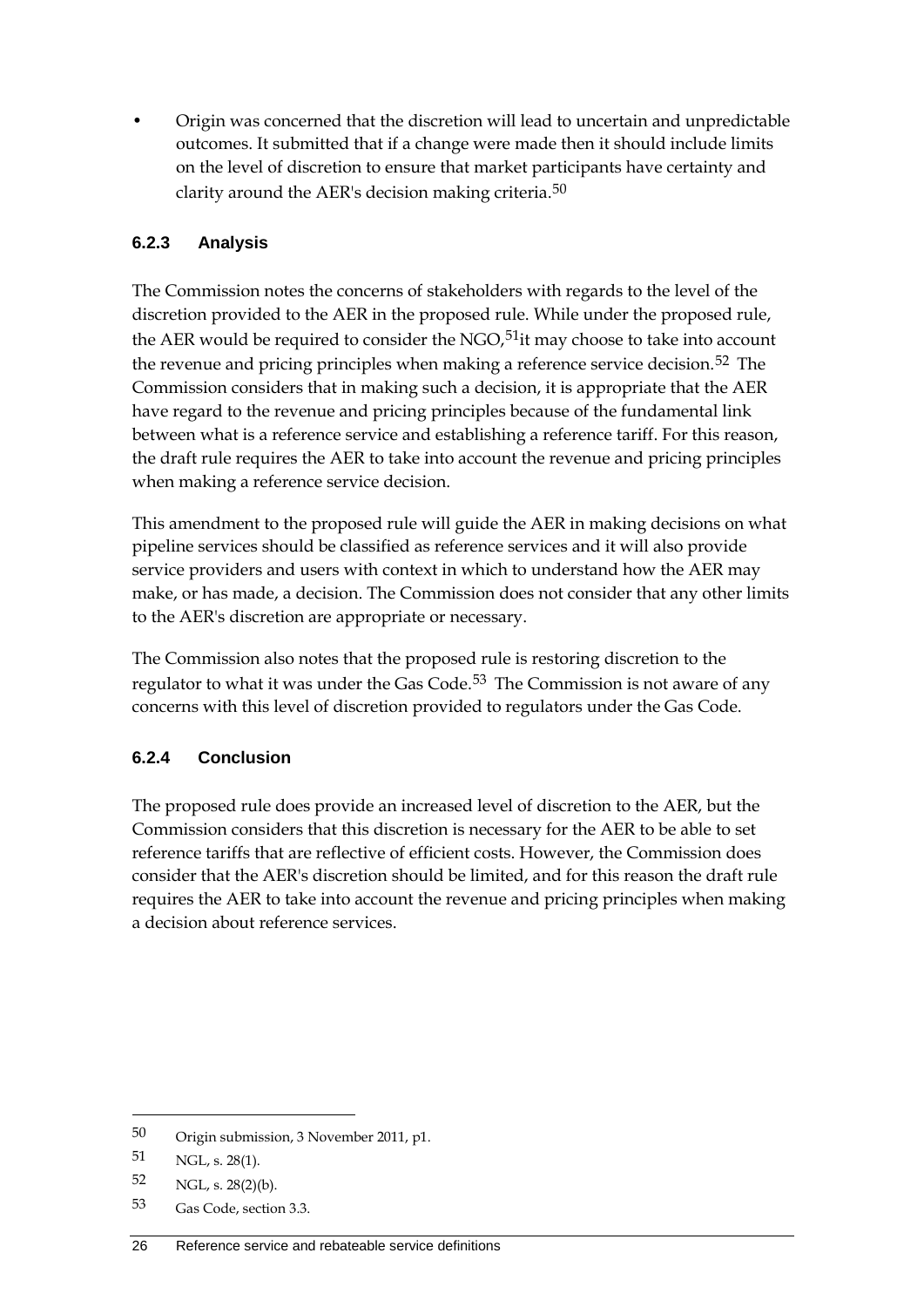# <span id="page-32-0"></span>**7 Rebateable service definition**

### <span id="page-32-1"></span>**7.1 Impact on existing contracts**

### **7.1.1 Rule proponent's view**

The AER did not provide any comments on the impact of the proposed rule change on existing pipeline contracts in its rule change request.

### **7.1.2 Stakeholder views**

APIA, APA and DBNGP (WA) Transmission Pty Limited (DBP) stated that they were concerned that the proposed change to the definition of a rebateable service could lead to a change in the risk/reward relationship in bilateral contracts between service providers and users in relation to other (that is, not the Victorian DTS) fully regulated pipelines. These concerns related to the possible triggering of the 'most favoured nation' clause in bilateral contracts.[54](#page-32-2)

A most favoured nation clause provides that if the tariff for the pipeline service on offer to other users is less than that agreed to in the contract, then the lower tariff will also apply to the contract.

If the requirement in the current definition that the market for the rebateable service be substantially different to that of the reference service was removed, then reference and rebateable services could be in the same market. Service providers have suggested that this would mean that there would be more services that could fall within the definition of a rebateable service. A greater likelihood that a rebateable service will be identified for a pipeline would make it more likely that a rebate resulting in a reduction to the reference tariff would occur and this could trigger the most favoured nation clause in any existing bilateral contracts for the pipeline.

The resulting reduction in revenues could jeopardise the operation of and investment in the pipeline and increase risks for a service provider, leading to a fundamental change in the risk/reward relationship inherent in the contracts between shippers and service providers.<sup>[55](#page-32-3)</sup>

In discussions with the AEMC, APA acknowledged that the most favoured nation clause could be triggered irrespective of whether the rebateable service was in the same market as the reference service or not. However, the requirement in the current rule that these services be in different markets reduces the likelihood of a most favoured nation clause being triggered or, if it is triggered, minimises its impact.

<span id="page-32-2"></span><sup>54</sup> APIA submission, 3 November 2011, p3; APA submission, 3 November 2011, p3; and DBP email, 3 January 2012.

<span id="page-32-3"></span><sup>55</sup> APA submission, 3 November 2011, p3.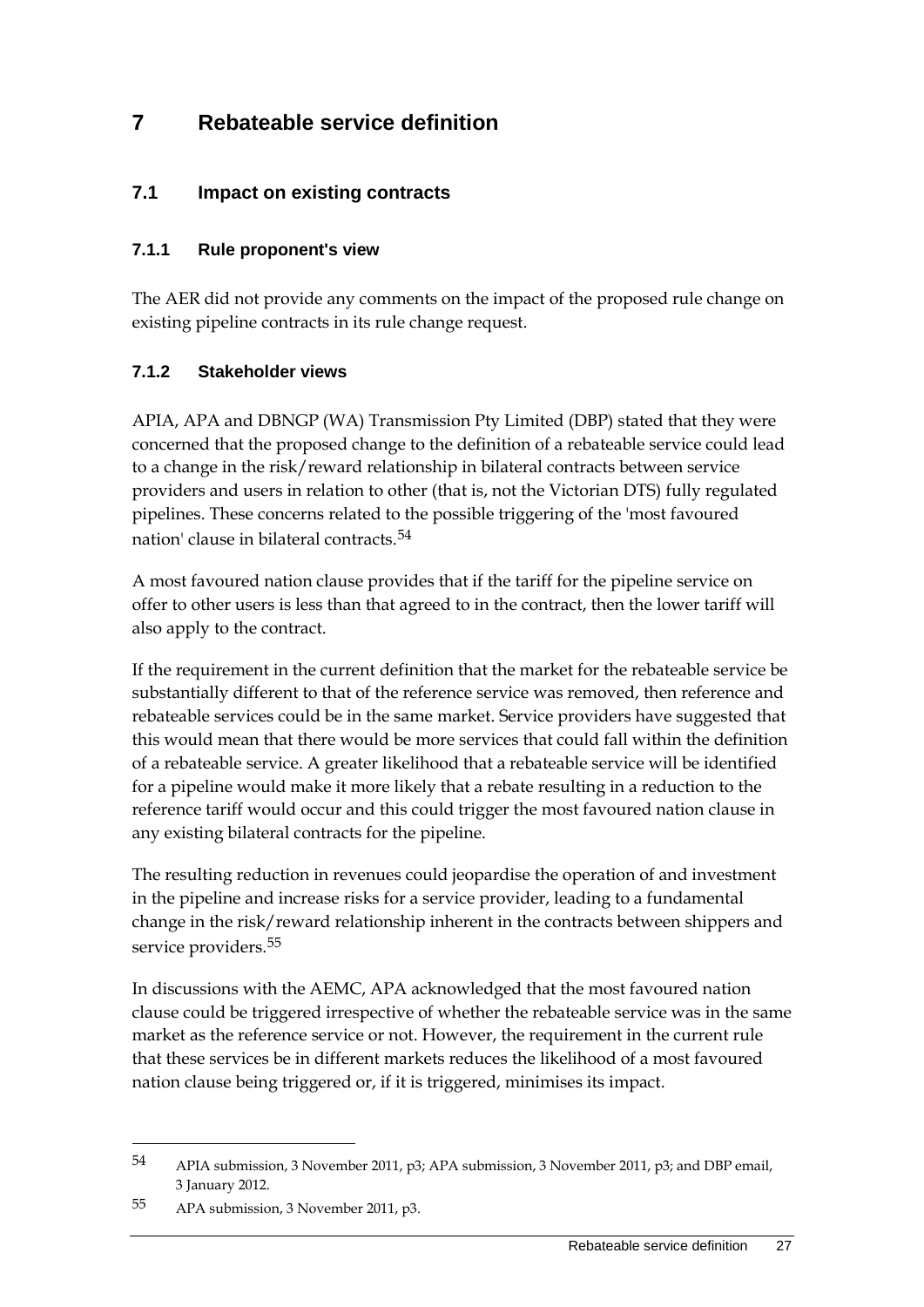Consequently, there is a small risk of a rebate to a reference tariff ultimately impacting on existing contracts and this level of risk is able to be managed. APA submitted that this can occur because:<sup>[56](#page-33-0)</sup>

- as the rebateable service is not a reference service by definition, then it is likely to be a minor service if it is not in the same market as the reference service. This is because the definition of a reference service requires that a reference service is likely to be sought by a significant part of the market; and
- if the rebatable service is a minor service then it is unlikely to generate a material level of revenue. Hence, the rebate to users of the reference service will be small resulting in a minor reduction in the reference tariff and an immaterial impact on the most favoured nation clause (if it is triggered at all).

### **7.1.3 Analysis**

The Commission understands and acknowledges the importance of bilateral contracts to the gas industry. The majority of pipelines have long term contracts in place. The recognition of contractual arrangements in the national gas access regime is discussed in Appendix C.

The Commission notes the risk of a most favoured nation clause being triggered under the current rules is limited. Given that this low level risk has existed for some time,<sup>57</sup>it is something that is factored in by the contract parties.

The practical impact of removing the market requirement from the rebateable service definition would be to potentially expose service providers to increased investment risk by allowing rebatable and reference services to be in the same market. This may make reductions in the reference tariff more likely. Reductions in the reference tariff due to rebateable services being in the same market, may trigger a most favoured nation clause in existing contracts.

If this were to happen, then revenues earned from contracted services may be less, potentially exposing the service provider to greater financial and investment risk. This may impact on the service provider's ability to invest in pipeline expansions which may not be in the long term interests of consumers if future demand is not met.

### **7.1.4 Conclusion**

-

The Commission considers that the proposed rule may lead to an increased risk to investment which would not be conducive to efficient investment in natural gas services and would not be in the long term interests of consumers. This is because there

<span id="page-33-0"></span><sup>56</sup> APA email, 21 December 2011.

<span id="page-33-1"></span><sup>57</sup> The same risk was present in contracts written under the Gas Code. This is because the definition of a rebateable service under the Gas Code also had the requirement that a rebateable service be in a substantially different market to the reference service.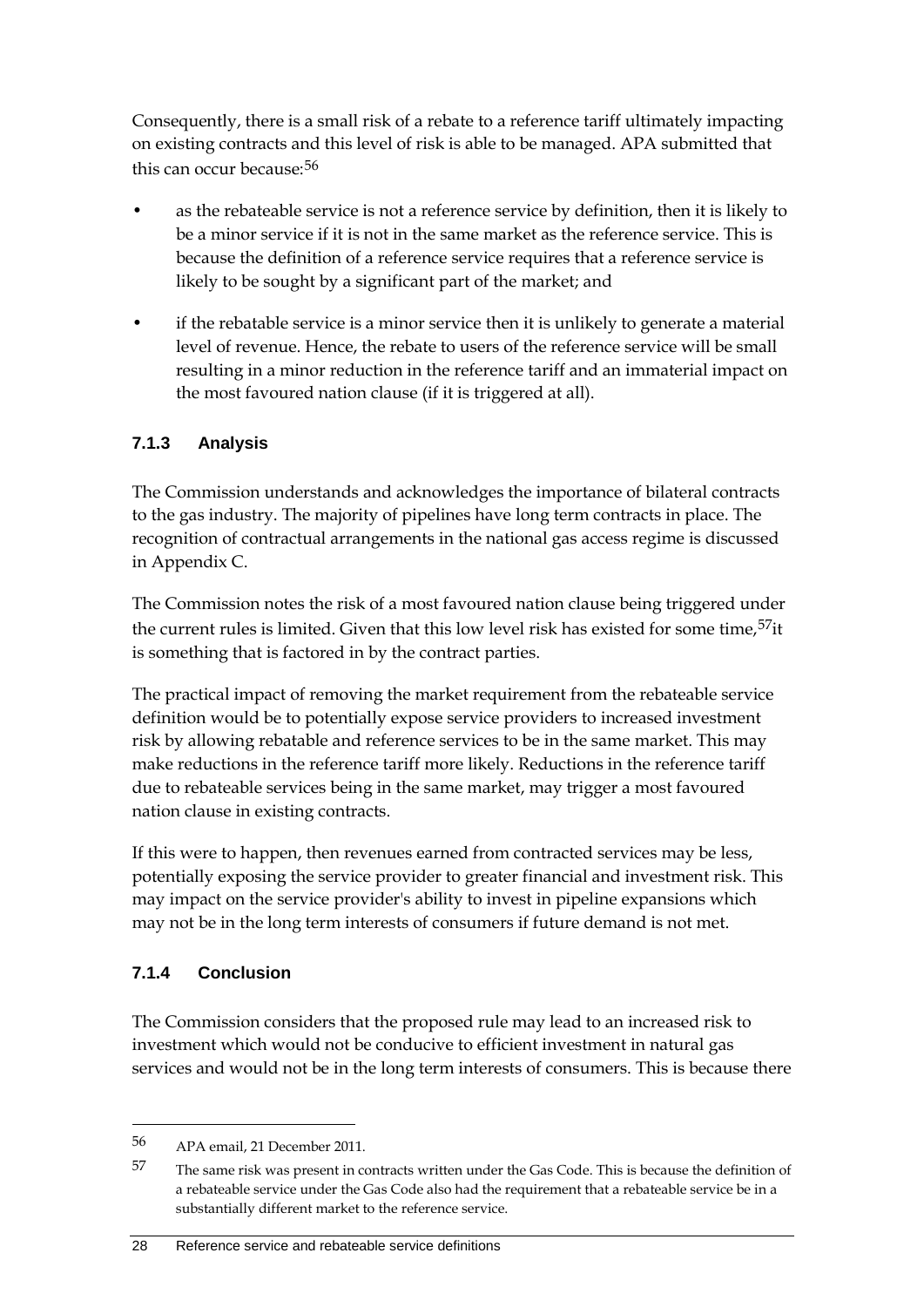is potential to change the risk/reward relationship in existing bilateral contracts if the proposed change to the rebateable service definition is accepted.

Any benefit of a change to the rebateable service definition may be outweighed by potential risks to investment on the majority of fully regulated pipelines.

### <span id="page-34-0"></span>**7.2 Precedence over the fixed principle in the DBNGP access arrangement**

### **7.2.1 Rule proponent's view**

The AER did not discuss the impact of the proposed rule change on the fixed principle in the Dampier to Bunbury Natural Gas Pipeline (DBNGP) access arrangement in its rule change request.

### **7.2.2 Stakeholder views**

DBP stated that if the proposed change to the definition of a rebateable service is made then, it will take precedence over the fixed principle<sup>58</sup>in the DBNGP access arrangement. The fixed principle prevents the Economic Regulatory Authority (ERA) from 'clawing back' any revenue that DBP might earn from the sale of pipeline services that is in excess of the total revenue set under the access arrangement.<sup>[59](#page-34-2)</sup>

It also submitted that the firm full haul capacity on the DBNGP is fully contracted under contracts and services that are outside the framework of the NGR and NGL. In addition, as the tariffs negotiated under these contracts were fundamental to the purchase of the DBNGP in 2004, then any clawing back of revenues earned under these contracts could have extreme adverse effects on DBNGP investment.<sup>[60](#page-34-3)</sup>

### **7.2.3 Current arrangements**

-

The DBNGP access arrangement fixed principle has effect until 2031.

The fixed principle in the current access arrangement states in part that:<sup>[61](#page-34-4)</sup>

"...in accordance with rule 99 of the NGR:

the revenue earned by Operator during the period commencing on 1 July 2005 and ending on 31 December 2015 from the sale of any

<span id="page-34-1"></span><sup>58</sup> A full access arrangement may include a principle declared in the access arrangement to be fixed for a stated period of time extending over two or more access arrangement periods (NGR, rule 99).

<span id="page-34-2"></span><sup>59</sup> DBP submission (public version), 3 November 2011, pp1-2.

<span id="page-34-3"></span><sup>60</sup> DBP submission (public version), 3 November 2011, pp1-2.

<span id="page-34-4"></span><sup>61</sup> ERA, *Revised access arrangement for the Dampier to Bunbury Natural Gas Pipeline*, 22 December 2011, reprinted 12 January 2012 to incorporate corrigenda notice, p23.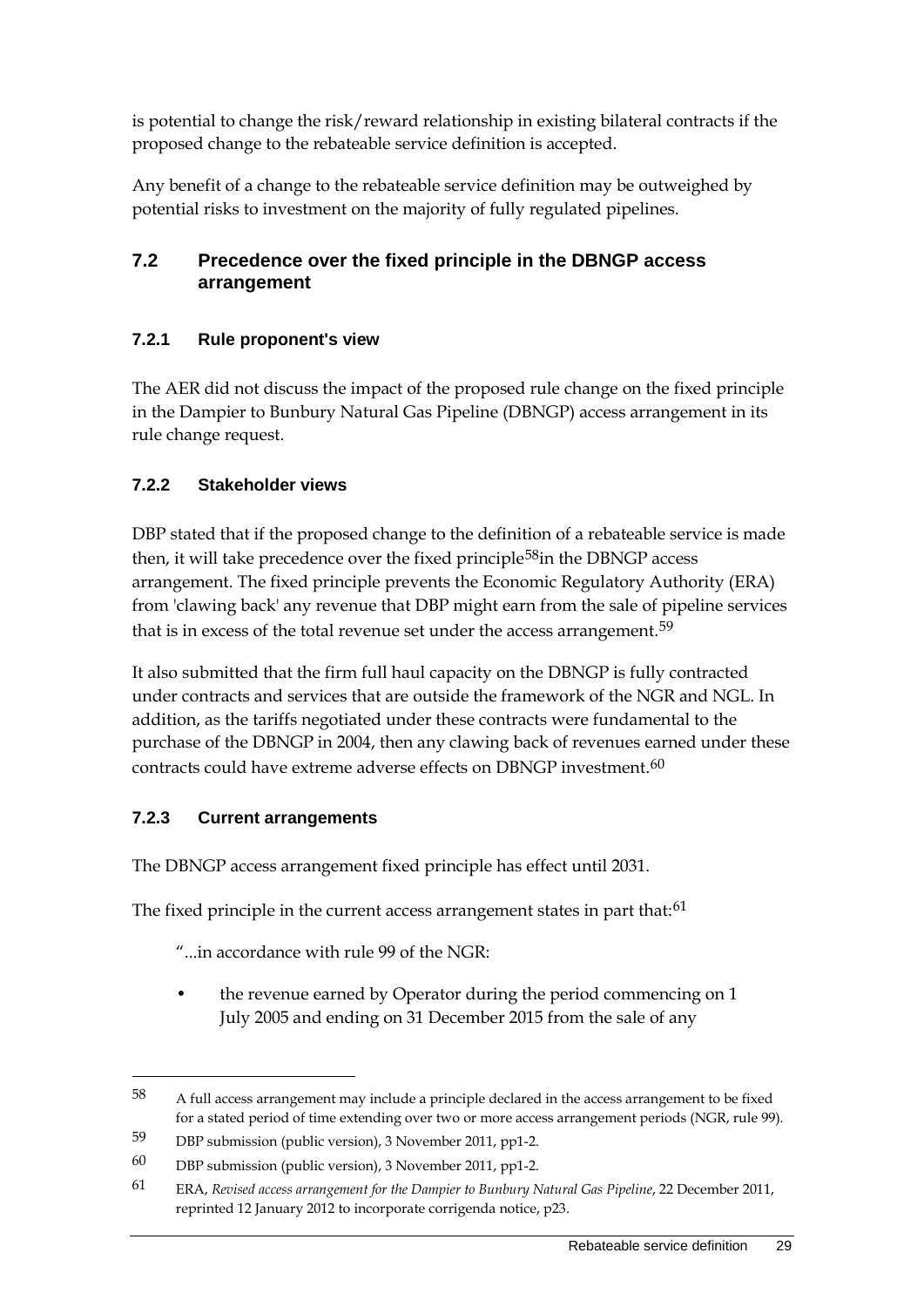Services which is in excess of the amount (in net present value terms) equal to the sum of:

- the revenue that would have been earned had any of those services which were Full Haul Services been sold at the Reference Tariff; and
- the revenue actually earned from the sale of those services which were services other than Full Haul Services,

must not:

- be taken into account directly or indirectly for the purpose of setting a Reference Tariff or determining or applying any aspect of the price and revenue elements of the Access Arrangement which applies on or after 1 January 2011; or
- otherwise be taken into account directly or indirectly by the relevant Regulator in performing any of its functions under the NGA, NGL or NGR."

Under rule 99(4)(b) of the NGR, if a rule is inconsistent with a fixed principle, then the rule takes precedence over the fixed principle. However, transitional rule 6 of the NGR negates the effect of rule 99(4)(b).

Transitional rule 6 of the NGR states that:

"Rule 99(4)(b) does not apply to the fixed principle referred to in clause 7.13(a)(ii) of the Revised Access Arrangement for the Dampier to Bunbury Natural Gas Pipeline dated 21 November 2006."

Transitional rule 6 of the NGR refers to the revised access arrangement approved in 2006 which was the current access arrangement at the time that version 1 of the NGR was made in 2008. Since then, a later revised access arrangement (the current DBNGP access arrangement, dated 22 December 2011) has been approved by the ERA. In the current access arrangement, the fixed principle referred to in transitional rule 6 of the NGR is at clause  $13(a)(ii)$ .<sup>[62](#page-35-0)</sup>

However, the fixed principle described in the current access arrangement is essentially on the same terms as that in the earlier access arrangement except for updating references to the current access arrangement, the National Gas Access (WA) Act 2009 (NGA), the NGL and the NGR. Also, the expiry date of the fixed principle remains unchanged at 31 December 2031.<sup>[63](#page-35-1)</sup>

<span id="page-35-0"></span><sup>62</sup> ERA, *Revised access arrangement for the Dampier to Bunbury Natural Gas Pipeline*, 22 December 2011, reprinted 12 January 2012 to incorporate corrigenda notice, p23.

<span id="page-35-1"></span><sup>63</sup> ERA, *Revised access arrangement for the Dampier to Bunbury Natural Gas Pipeline*, 21 November 2006, pp23-24; and ERA, *Revised access arrangement for the Dampier to Bunbury Natural Gas Pipeline*, 22 December 2011, reprinted 12 January 2012 to incorporate corrigenda notice, p23.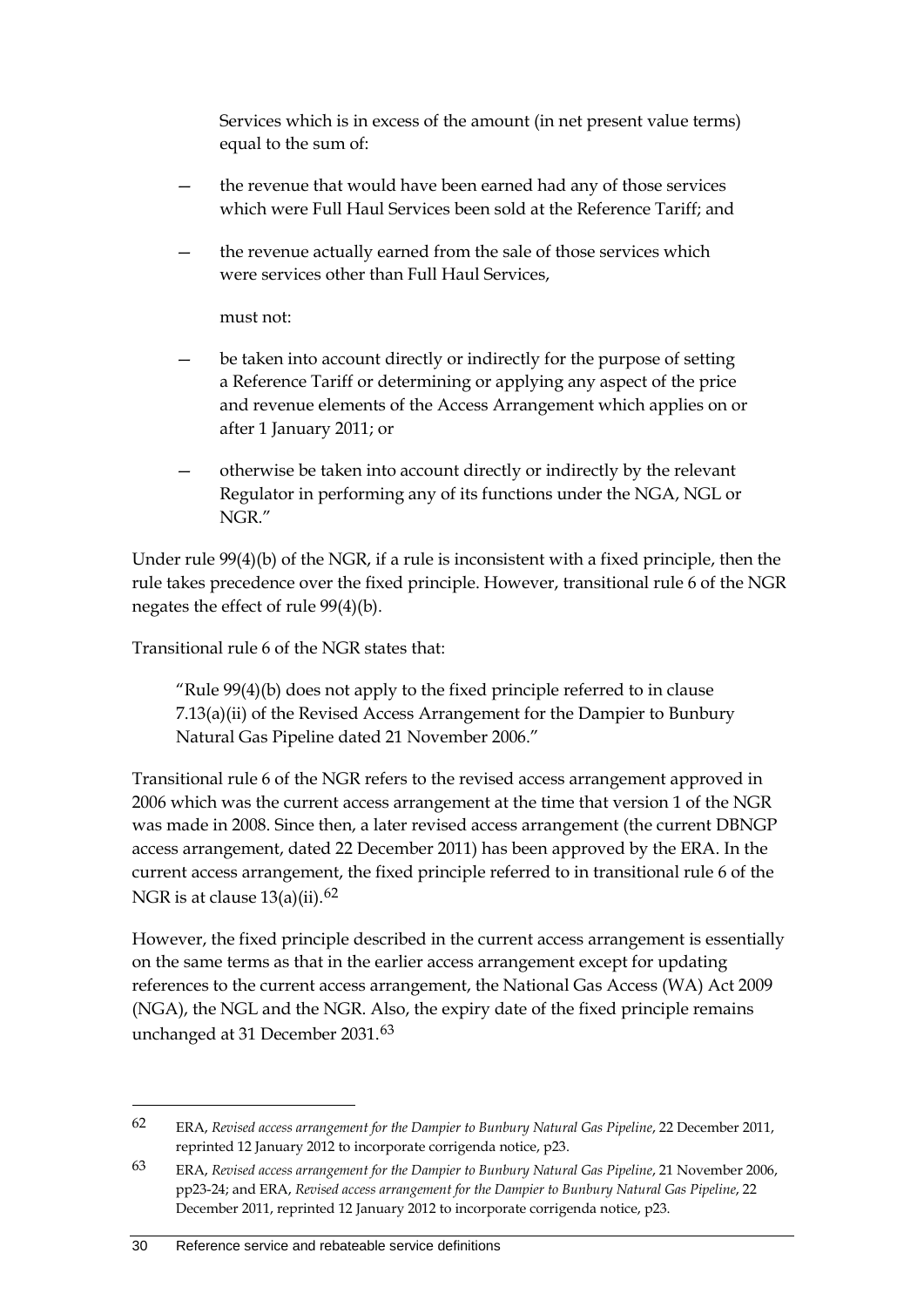### **7.2.4 Analysis**

Despite the similarities between the earlier access arrangement and the current access arrangement with respect to the fixed principle, as the wording is not entirely clear it is possible that transitional rule 6 of the NGR could be interpreted to not apply to the fixed principle described in the current access arrangement. If this interpretation was accepted it would mean that if the proposed rule were made, it would take precedence over the fixed principle. As a consequence it would be possible for a rebateable service included in any future DBNGP access arrangement to:

- rebate off the reference tariff and trigger any most favoured nation clauses in existing contracts; and
- draw on revenue earned under existing contracts to create a rebate off the reference tariff.

If this were to happen, then revenues earned from negotiated services may be less, potentially exposing DBP to greater financial risk. This may impact on the DBP's ability to invest in pipeline expansion which may not be in the long term interests of consumers if future demand is not met.

### **7.2.5 Conclusion**

The Commission considers that the proposed change to the definition of rebateable services may lead to an increased risk to investment which would not be conducive to efficient investment in natural gas services and would not be in the long term interests of consumers. This is because there is potential to expose DBP to greater regulatory risk, which may result in lower revenues earned from negotiated services. This may lead to increased investment risk and deter future investment in the pipeline.

Any benefit of a change to the rebateable service definition may be outweighed by potential risks to investment on the DBNGP.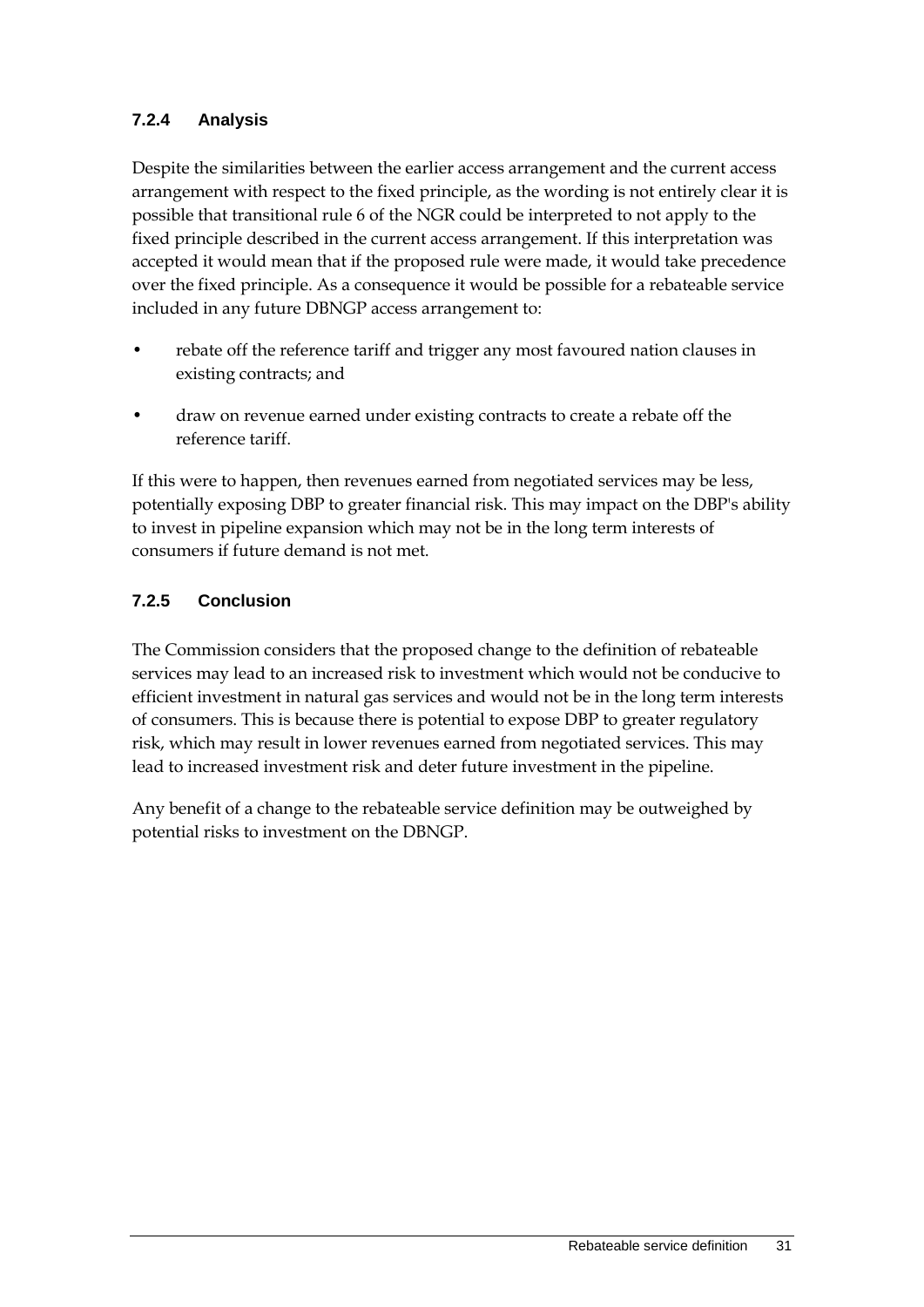# <span id="page-37-0"></span>**Abbreviations**

| <b>ACCC</b>       | Australian Competition and Consumer Commission                       |
|-------------------|----------------------------------------------------------------------|
| <b>AEMC</b>       | <b>Australian Energy Market Commission</b>                           |
| <b>AEMO</b>       | Australian Energy Market Operator                                    |
| <b>AER</b>        | Australian Energy Regulator                                          |
| AMDQ              | authorised maximum daily quantity                                    |
| AMDQ cc           | authorised maximum daily quantity credit<br>certificates             |
| <b>APA</b>        | APA Group                                                            |
| <b>APA GasNet</b> | APA GasNet Australia (Operations) Pty Limited                        |
| <b>APIA</b>       | Australian Pipeline Industry Association                             |
| Commission        | See AEMC                                                             |
| <b>DBP</b>        | DBNGP (WA) Transmission Pty Limited                                  |
| <b>DBNGP</b>      | Dampier to Bunbury Natural Gas Pipeline                              |
| <b>DTS</b>        | Victorian Declared Transmission System                               |
| <b>DWGM</b>       | Victorian Declared Wholesale Gas Market                              |
| <b>ERA</b>        | Economic Regulation Authority of Western<br>Australia                |
| gas               | natural gas                                                          |
| Gas Code          | National Third Party Access Code for Natural Gas<br>Pipeline Systems |
| Jemena            | Jemena Limited                                                       |
| <b>MCE</b>        | Ministerial Council on Energy                                        |
| Multinet          | Multinet Gas Distribution Partnership                                |
| MSO rules         | Market System Operating rules                                        |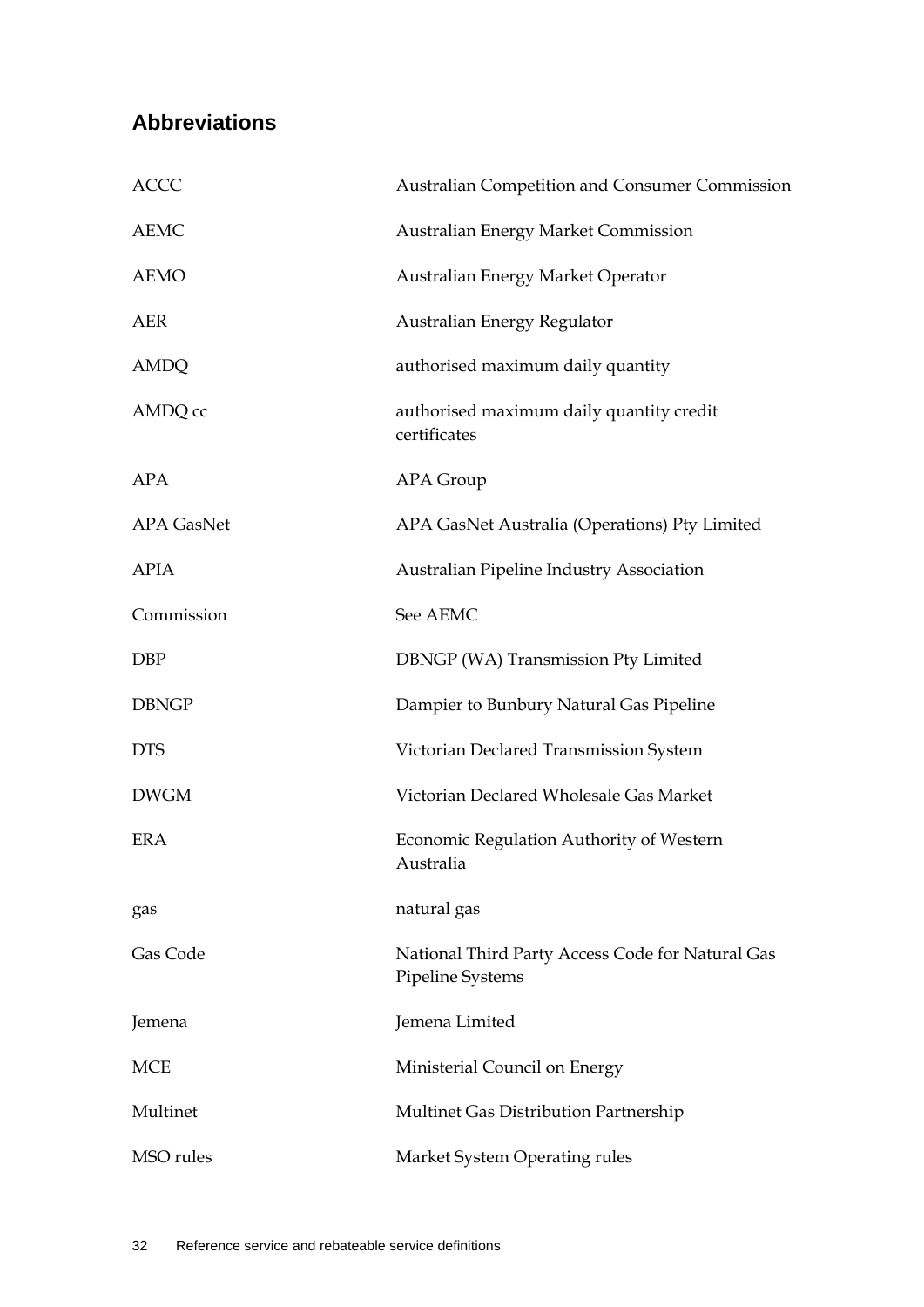| <b>NGA</b> | National Gas Access (WA) Act 2009 (Western<br>Australia) |
|------------|----------------------------------------------------------|
| <b>NGL</b> | National Gas Law                                         |
| <b>NGO</b> | national gas objective                                   |
| <b>NGR</b> | <b>National Gas Rules</b>                                |
| Origin     | Origin Energy                                            |
| Proponent  | See AER                                                  |
| <b>SWP</b> | South West Pipeline                                      |
| SCO        | <b>Standing Committee of Officials</b>                   |
| TJ         | terrajoule                                               |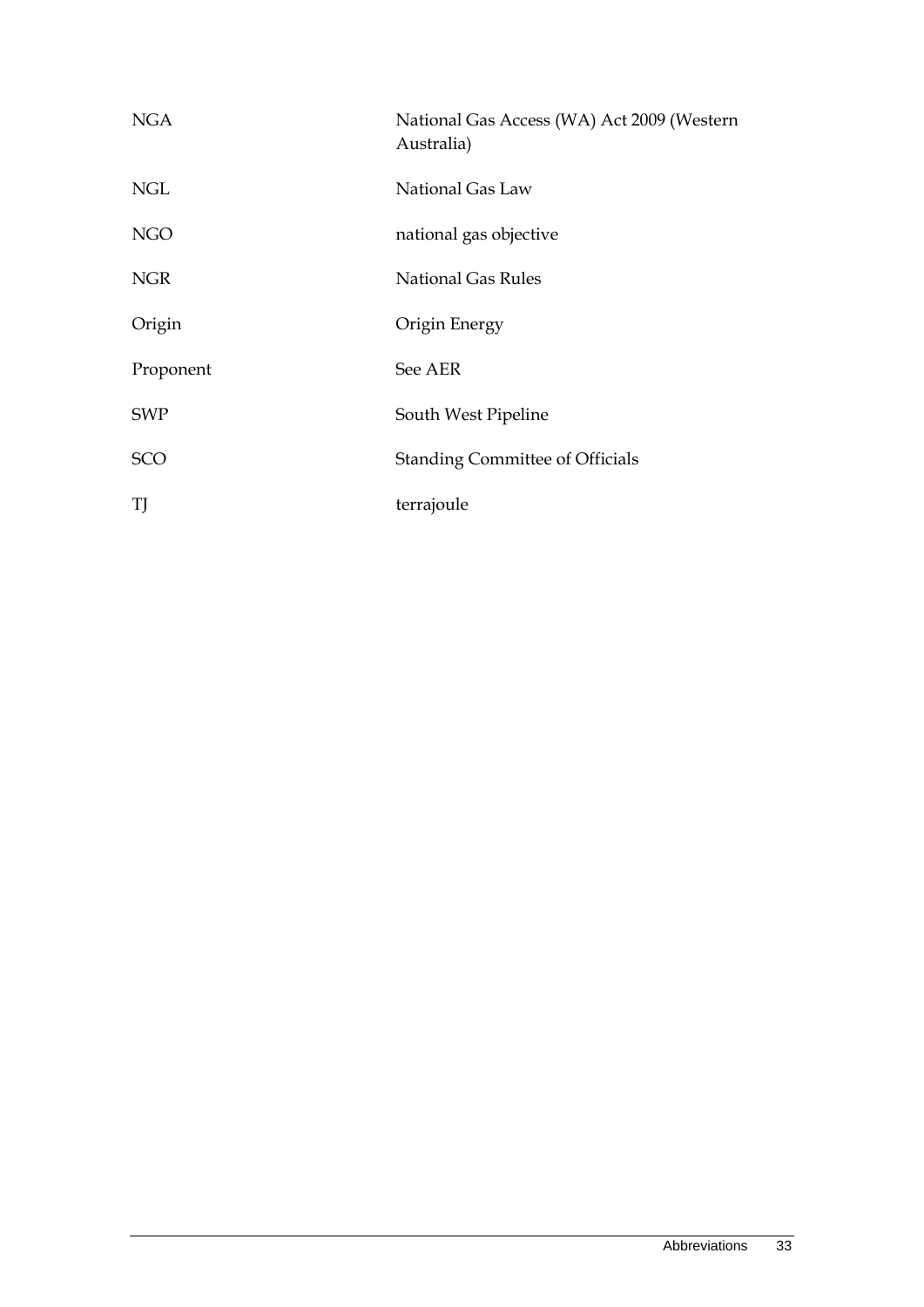# <span id="page-39-0"></span>**A AMDQ credit certificates**

The following discussion is an outline of AMDQ credit certificates. It is based on information provided by AEMO, APA and the AER.

AMDQ and AMDQ credit certificates (AMDQ cc) exist only in the Victorian declared transmission system (DTS) and provide a form of access rights to users to a specified amount of pipeline capacity when the transmission system becomes constrained.

AMDQ and AMDQ cc also provide users with:

- a hedge against uplift charges which are incurred in the event of congestion on the DTS or when demand is significantly different to what was planned; and
- a tie break right when there are competing bids at injection and withdrawal points.

AMDQ were created in 1998 prior to the commencement of the Victorian wholesale market when the primary source of gas supply for the DTS was from Longford (with the addition of limited peak gas supplied from the Dandenong LNG plant). Total AMDQ was set to equal the peak capacity of the system at that time (that is, 990 TJ/day) and was allocated to existing contract customers, the Interconnect (the Barnawartha to Culcairn leg of the DTS) and other parts of the DTS, and as a block to all residential and small to medium sized commercial and industrial customers. This was part of the preparations of creating a market carriage based transmission system and wholesale market for gas in Victoria.

Since then, the DTS has been extended and expanded. As new pipeline capacity becomes available AMDQ cc are created to provide similar rights to those arising from AMDQ on the Longford pipeline. AMDQ cc are created specific to a certain injection point and specify a certain amount of capacity. The amount of capacity made available through either investment in new capacity or through pipeline re-configuration is agreed between APA GasNet (the asset owner) and AEMO (the operator of the asset and the Victorian wholesale gas market). Once agreement has occurred and new capacity is operational, new certificates are created and APA GasNet has the right to allocate these certificates to users. AMDQ cc have been issued for injection points at Port Campbell and at Culcairn. For the 2013-17 access arrangement period, there is currently 353 TJ/day contracted under AMDQ cc on the South West Pipeline (SWP) and 50 TJ/day contracted for at Culcairn.

AMDQ cc were introduced in 2002. Initially, AMDQ cc were allocated on a first come first served basis and were priced at the reference tariff on a take or pay basis. However, at this time there was not significant demand for this product. Following the change in the wholesale gas market introduced in 2007 and unusual market conditions that applied during the winter of that year (which was particularly cold and dry), demand for AMDQ cc increased dramatically. In 2008, after consultation with the ACCC, APA GasNet auctioned AMDQ cc for the first capacity tranche made available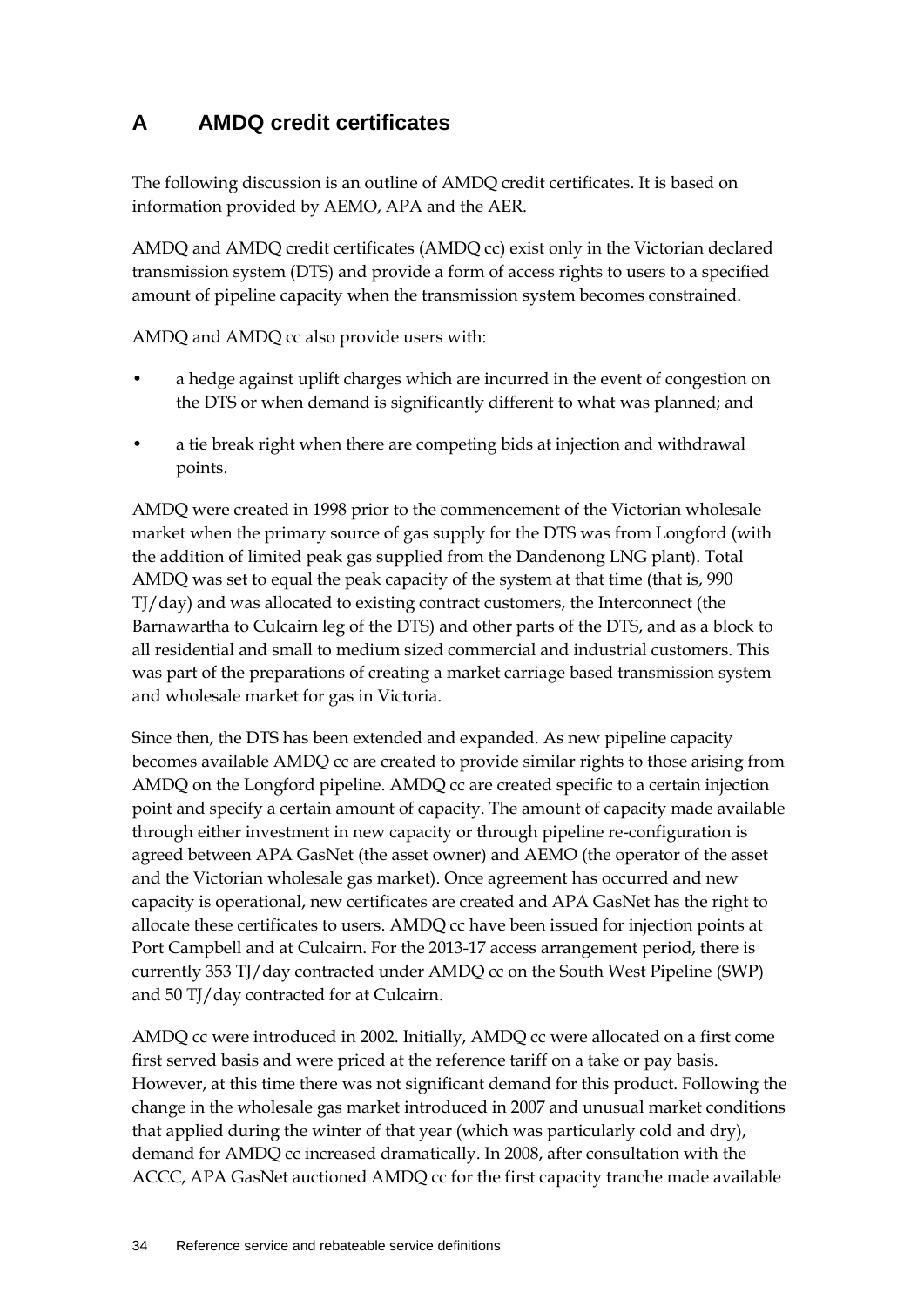on the SWP. This auction attracted bids that were very high compared to the floor price (which was set at the reference tariff). All available AMDQ cc was fully allocated.

In 2010, when the next tranche of capacity at Port Campbell became available, APA GasNet changed the AMDQ cc auction process to a tender process. This was because it considered that high prices from the previous open auction process were not desirable in the longer term. It was also cognisant of the requirement that all shippers should have access to scarce resources. Consequently, AMDQ cc were tendered at a fixed price set by APA GasNet at a level between the reference tariff and what it expected the incremental tariff would be necessary to underwrite the expansion of the SWP.

Since this initial tender process, APA GasNet has conducted several other tenders for available pipeline capacity which have been consistently oversubscribed. Where bids total more than the total of new capacity available, APA GasNet has allocated the available capacity on a pro-rata basis based on the capacity tendered for by bidders. The operation of the tender process for AMDQ cc is not specified in the Declared Wholesale Gas Market Rules of the NGR, the current APA GasNet access arrangement, or by AEMO.[64](#page-40-0)

The price placed on AMDQ cc by APA GasNet is forward looking over a five year horizon which provides it with an investment signal for future expansion. The terms of AMDQ cc contracts are now aligned to the access arrangement period, although this was not always the case with earlier AMDQ cc contracts. Holders of AMDQ cc pay APA GasNet in equal monthly instalments over the five years. They do not pay injection charges for the equivalent capacity.

Because holders of AMDQ cc are not required to pay injection charges on AMDQ cc volumes and the price paid for AMDQ cc is at a level which is at least the reference tariff, users that hold AMDQ cc are not paying for transportation pipeline services twice.

<span id="page-40-0"></span><sup>64</sup> However, there are procedures in the NGR for the auction of AMDQ by AEMO.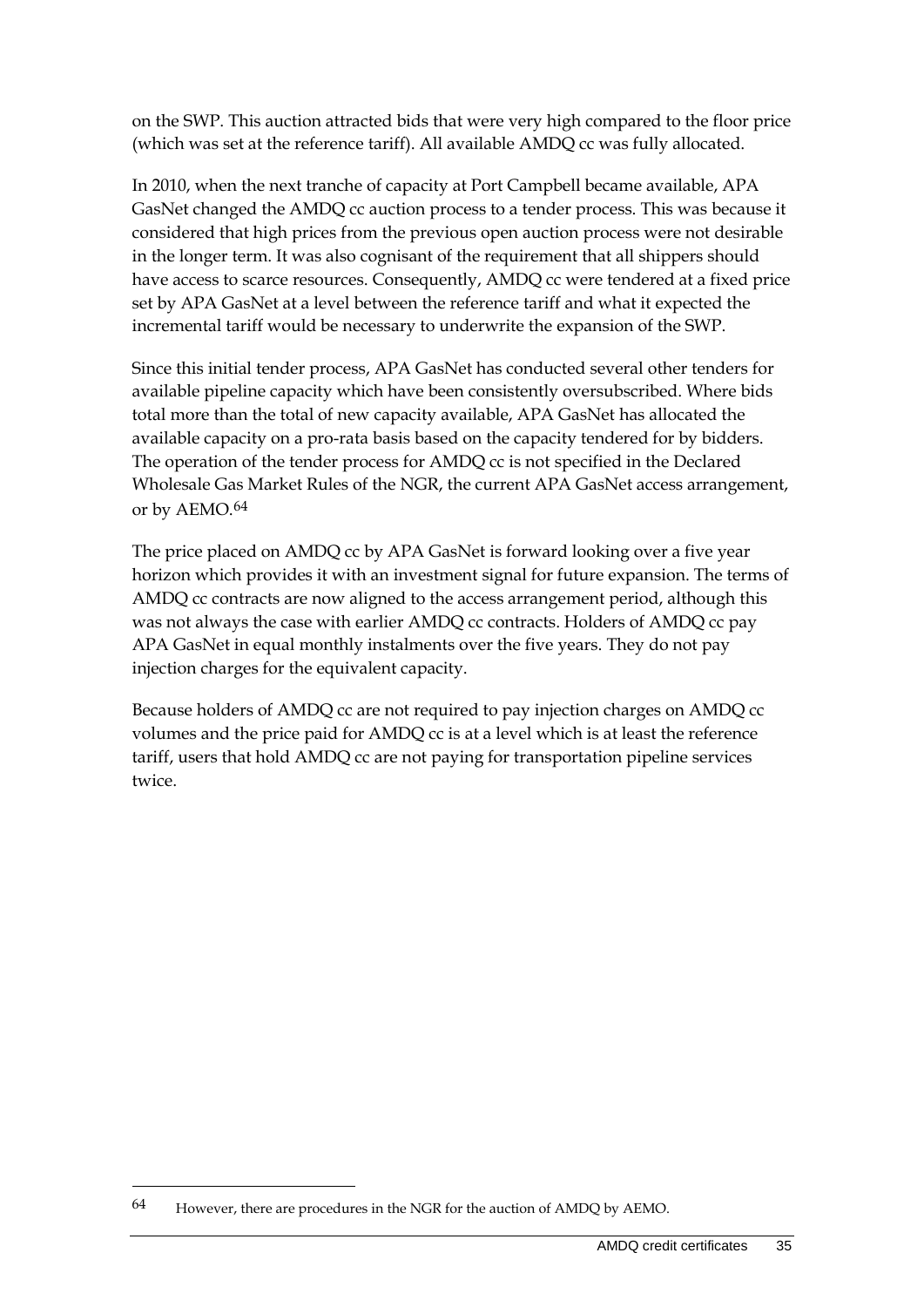# **B Summary of issues raised in submissions**

<span id="page-41-0"></span>

| <b>Issue</b>                                                                                                                                                                                                                                                                                                                                                                                                                                                                                                                                                                                                                                                                                                                                                                                                                                                                                                                                                                                                                                                                                                                                                                                 | <b>AEMC Response</b>                                                                                                                                                                                                                                                                                                                                                                                                                                                                                                                                                                                                                                           |
|----------------------------------------------------------------------------------------------------------------------------------------------------------------------------------------------------------------------------------------------------------------------------------------------------------------------------------------------------------------------------------------------------------------------------------------------------------------------------------------------------------------------------------------------------------------------------------------------------------------------------------------------------------------------------------------------------------------------------------------------------------------------------------------------------------------------------------------------------------------------------------------------------------------------------------------------------------------------------------------------------------------------------------------------------------------------------------------------------------------------------------------------------------------------------------------------|----------------------------------------------------------------------------------------------------------------------------------------------------------------------------------------------------------------------------------------------------------------------------------------------------------------------------------------------------------------------------------------------------------------------------------------------------------------------------------------------------------------------------------------------------------------------------------------------------------------------------------------------------------------|
| <b>Reference service definition</b>                                                                                                                                                                                                                                                                                                                                                                                                                                                                                                                                                                                                                                                                                                                                                                                                                                                                                                                                                                                                                                                                                                                                                          |                                                                                                                                                                                                                                                                                                                                                                                                                                                                                                                                                                                                                                                                |
| Ability of the AER to set efficient tariffs<br>AEMO submitted that criteria should be developed to guide the AER in making<br>a determination regarding a reference service and making an apportionment to<br>rebateable or negotiated services. In developing this criteria AEMO suggested<br>that consideration be given to the uncertainty in forecasting demand and the<br>difficulty in determining costs for services. AEMO also raised concerns<br>regarding the allocation of the asset value between reference services and<br>non-reference services.<br>APA was concerned about the AER's assertion that the current requirement to<br>determine a reference tariff for each reference service gives rise to regulatory<br>risks, where the demand or revenues to be derived from services are uncertain.<br>It submitted that it is unclear how a service for which there is uncertain demand<br>could be considered a reference service.<br>APIA submitted that the current rules allows for the AER to approve the<br>treatment of emerging or developing pipeline services where demand is<br>uncertain as non-reference services. It also submitted that a service for which | Ability of the AER to set efficient tariffs<br>The draft rule requires the AER to take into account the revenue and pricing<br>principles when determining a reference service.<br>The allocation of pipeline costs between reference services and<br>non-reference services is beyond the scope of the rule change request.<br>The Commission does not agree with the concerns raised by APA and APIA.<br>The draft rule maintains the future-looking approach of the current rule by<br>specifying that the AER considers each pipeline service that is likely to be<br>sought by a significant part of the market to be included as a reference<br>service. |
| there is uncertainty in demand or revenue means that it is a service which is not<br>likely to be sought by a significant part of the market. Therefore it could not a<br>reference service.                                                                                                                                                                                                                                                                                                                                                                                                                                                                                                                                                                                                                                                                                                                                                                                                                                                                                                                                                                                                 |                                                                                                                                                                                                                                                                                                                                                                                                                                                                                                                                                                                                                                                                |
| The AER's discretion                                                                                                                                                                                                                                                                                                                                                                                                                                                                                                                                                                                                                                                                                                                                                                                                                                                                                                                                                                                                                                                                                                                                                                         | The AER's discretion                                                                                                                                                                                                                                                                                                                                                                                                                                                                                                                                                                                                                                           |
| AEMO supported the proposed rule in respect of it giving the AER discretion to<br>determine reference services.                                                                                                                                                                                                                                                                                                                                                                                                                                                                                                                                                                                                                                                                                                                                                                                                                                                                                                                                                                                                                                                                              | The draft rule does provide an increased level of discretion to the AER.<br>However, this discretion is necessary for the AER to be able to set reference<br>tariffs that are reflective of efficient costs. The draft rule requires the AER to                                                                                                                                                                                                                                                                                                                                                                                                                |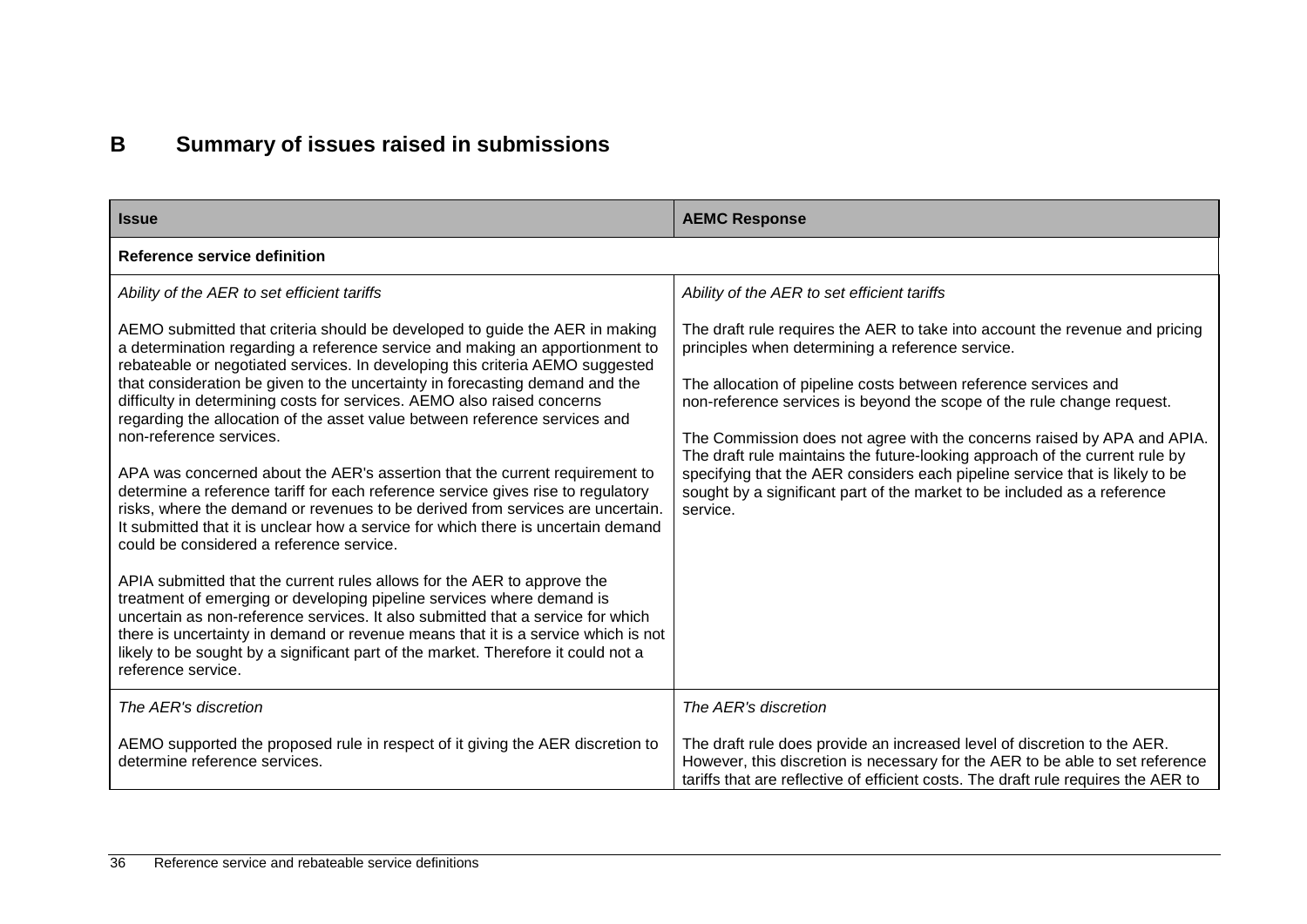| <b>Issue</b>                                                                                                                                                                                                                                                                                                                                                                                                                   | <b>AEMC Response</b>                                                                                                                                                                                                                                                                                                                                                                                                                |
|--------------------------------------------------------------------------------------------------------------------------------------------------------------------------------------------------------------------------------------------------------------------------------------------------------------------------------------------------------------------------------------------------------------------------------|-------------------------------------------------------------------------------------------------------------------------------------------------------------------------------------------------------------------------------------------------------------------------------------------------------------------------------------------------------------------------------------------------------------------------------------|
| APA submitted that this discretion should not be linked to the AER's stated<br>concern over uncertainty as to the demand for the service or to the revenues<br>earned from providing this service.                                                                                                                                                                                                                             | take into account the revenue and pricing principles when making a decision<br>on classifying a pipeline service as a reference service which leads to the<br>setting of reference tariffs. The AER would also be required to consider the<br>NGO when making a reference service decision.                                                                                                                                         |
| Jemena submitted that the increased discretion will expose service providers to<br>significant risk such that the balance and certainty inherent in the service<br>offered by the service provider will be altered in a way that is detrimental to the<br>interests of the service provider.                                                                                                                                   | The draft rule restores discretion to the regulator to what it was under the<br>Gas Code. The Commission is not aware of any problems with regards to<br>this discretion under the Gas Code.                                                                                                                                                                                                                                        |
| Multinet submitted that the AER's discretion should be limited to 'other' pipeline<br>services to those put forward by the service provider under rule 101 of the<br>NGR.                                                                                                                                                                                                                                                      |                                                                                                                                                                                                                                                                                                                                                                                                                                     |
| Origin was concerned that the discretion will lead to uncertain and<br>unpredictable outcomes. It submitted that if a change were made then it should<br>include limits on the level of discretion to ensure that market participants have<br>certainty and clarity around the AER's decision making criteria.                                                                                                                 |                                                                                                                                                                                                                                                                                                                                                                                                                                     |
| Policy intent                                                                                                                                                                                                                                                                                                                                                                                                                  | Policy intent                                                                                                                                                                                                                                                                                                                                                                                                                       |
| APIA disputed the AER's claim that its proposal seeks to address a 'drafting<br>error'. It considered that it was inappropriate for the AER to make assertions as<br>to the policy intention without referencing direct evidence. APIA cited a SCO<br>document which stated that "access arrangements must specify as reference<br>services all services that are likely to be sought by a significant part of the<br>market". | No explanation of the change from the Gas Code to the NGR with regards to<br>the regulator's discretion to determine reference services has been located.<br>In addition, there is no explanation of the change with respect to the number<br>of reference services that must be included in an access arrangement.<br>Accordingly, it is unclear as to what the policy intent was in changing the<br>reference service definition. |
| Jemena submitted that there is no policy intent for returning to the regulatory<br>framework of the Gas Code. It also submitted that in its view, the presumption<br>must be that what is placed in the current rules is intended to be there.                                                                                                                                                                                 |                                                                                                                                                                                                                                                                                                                                                                                                                                     |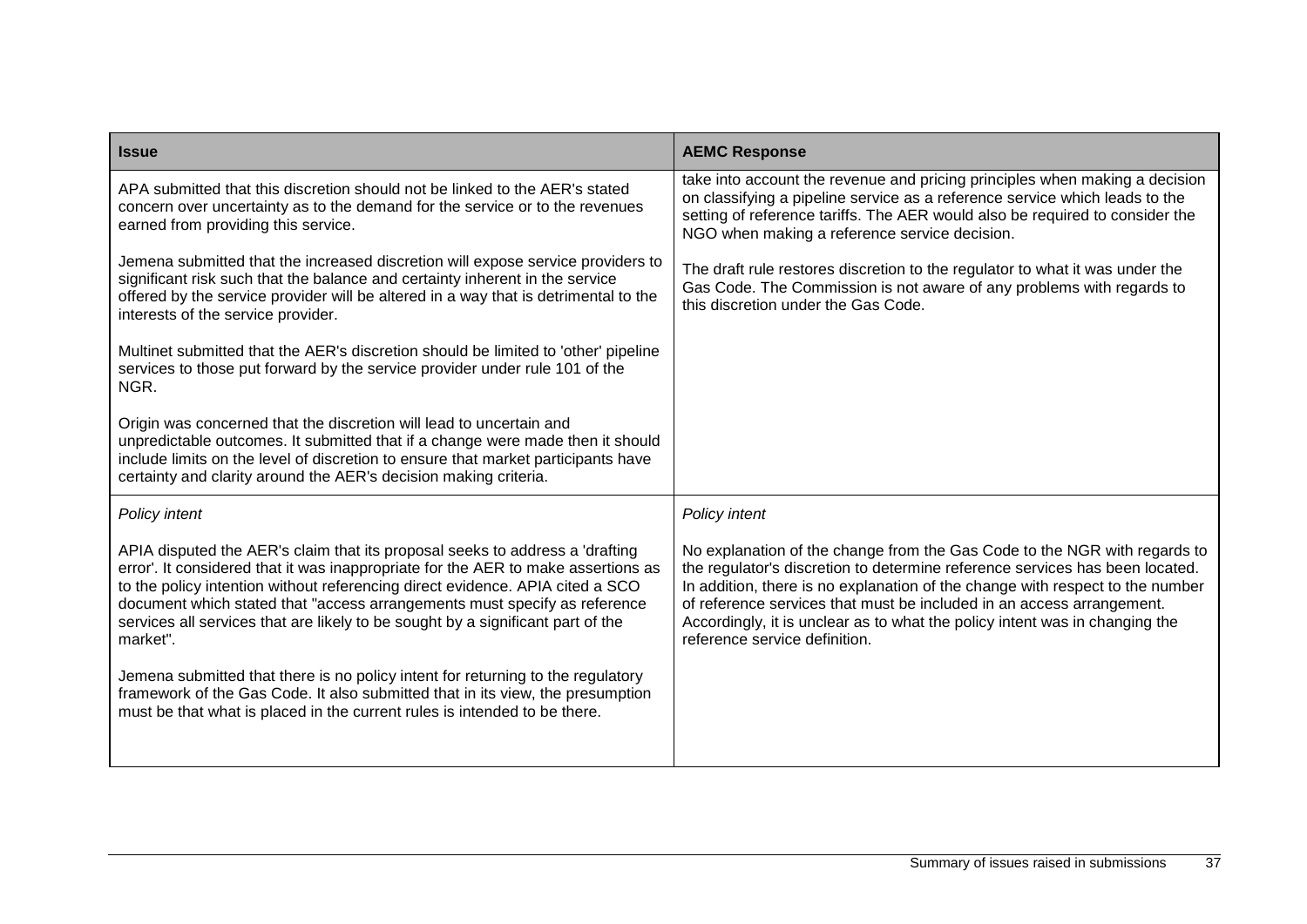| <b>Issue</b>                                                                                                                                                                                                                                                                                                                                                                                                                                                                                                                                                                                                                                                                                                                                                                                                                | <b>AEMC Response</b>                                                                                                                                                                                                                                                                                                                                                                                                                                                                                                                                                                                                                                                                                                                                                                                                     |  |
|-----------------------------------------------------------------------------------------------------------------------------------------------------------------------------------------------------------------------------------------------------------------------------------------------------------------------------------------------------------------------------------------------------------------------------------------------------------------------------------------------------------------------------------------------------------------------------------------------------------------------------------------------------------------------------------------------------------------------------------------------------------------------------------------------------------------------------|--------------------------------------------------------------------------------------------------------------------------------------------------------------------------------------------------------------------------------------------------------------------------------------------------------------------------------------------------------------------------------------------------------------------------------------------------------------------------------------------------------------------------------------------------------------------------------------------------------------------------------------------------------------------------------------------------------------------------------------------------------------------------------------------------------------------------|--|
| Alternative rule changes                                                                                                                                                                                                                                                                                                                                                                                                                                                                                                                                                                                                                                                                                                                                                                                                    | Alternative rule changes                                                                                                                                                                                                                                                                                                                                                                                                                                                                                                                                                                                                                                                                                                                                                                                                 |  |
| Jemena submitted that there are alternatives to the AER's proposed rule which<br>avoids the detrimental effects of the proposed rule change, and better<br>contributes to the achievement of the NGO.<br>For the reference service definition, Jemena proposed adding the provision that<br>a reference service is not a rebateable service. This means that all services<br>which are likely to be sought by a significant part of the market will be reference<br>services unless they are rebateable services.<br>Jemena submitted that the Commission explore the option of a change to the<br>Victorian Wholesale Market Rules as an alternative to the proposed rule<br>change. It also suggested that the AER investigate the possibility that an<br>administrative solution be developed rather than a rule change. | Jemena's alternative reference service definition would not solve the<br>problem of the AER not being able to set efficient tariffs in circumstances<br>where demand and/or revenue are uncertain, or where setting a reference<br>tariff would be inappropriate due to commercial circumstances.<br>Jemena's alternative reference service definition relies on its proposed<br>alternative to the rebateable service definition, which the Commission<br>considers will likely lead to an increased risk to investment and therefore<br>would not be consistent with the NGO.<br>With regards to Jemena's other suggested alternatives, the reason for<br>making the draft rule is to provide the AER greater discretion in determining<br>reference services. This will allow the AER to avoid situations where it is |  |
| Multinet generally supported the proposed rule, however it submitted that the<br>proposed reference service definition be amended by inserting 'and' between<br>the two sub-rules. By doing so, Multinet submitted the proposed rule would<br>align to the Gas Code.                                                                                                                                                                                                                                                                                                                                                                                                                                                                                                                                                        | problematic to set efficient tariffs. This reason for the rule change goes<br>beyond the issue identified by the AER with respect to the Victorian DTS.<br>The Commission agrees with Multinet.                                                                                                                                                                                                                                                                                                                                                                                                                                                                                                                                                                                                                          |  |
| Supportive of the proposed rule change                                                                                                                                                                                                                                                                                                                                                                                                                                                                                                                                                                                                                                                                                                                                                                                      | Supportive of the proposed rule change                                                                                                                                                                                                                                                                                                                                                                                                                                                                                                                                                                                                                                                                                                                                                                                   |  |
| TRUenergy submitted that it was supportive of the proposed rule with respect<br>to the reference service definition as it will result in an outcome that is<br>consistent with the NGO.                                                                                                                                                                                                                                                                                                                                                                                                                                                                                                                                                                                                                                     | The Commission agrees.                                                                                                                                                                                                                                                                                                                                                                                                                                                                                                                                                                                                                                                                                                                                                                                                   |  |
| Rebateable service definition                                                                                                                                                                                                                                                                                                                                                                                                                                                                                                                                                                                                                                                                                                                                                                                               |                                                                                                                                                                                                                                                                                                                                                                                                                                                                                                                                                                                                                                                                                                                                                                                                                          |  |
| Triggering the most favoured nation clause in existing contracts                                                                                                                                                                                                                                                                                                                                                                                                                                                                                                                                                                                                                                                                                                                                                            | Triggering the most favoured nation clause in existing contracts                                                                                                                                                                                                                                                                                                                                                                                                                                                                                                                                                                                                                                                                                                                                                         |  |
| APIA, APA and DBP submitted that they were concerned that the proposed rule<br>could lead to a change in the risk/reward relationship in bilateral contracts                                                                                                                                                                                                                                                                                                                                                                                                                                                                                                                                                                                                                                                                | The Commission accepts the argument that the proposed rule may expose<br>service providers to increased investment risk by allowing the possibility that                                                                                                                                                                                                                                                                                                                                                                                                                                                                                                                                                                                                                                                                 |  |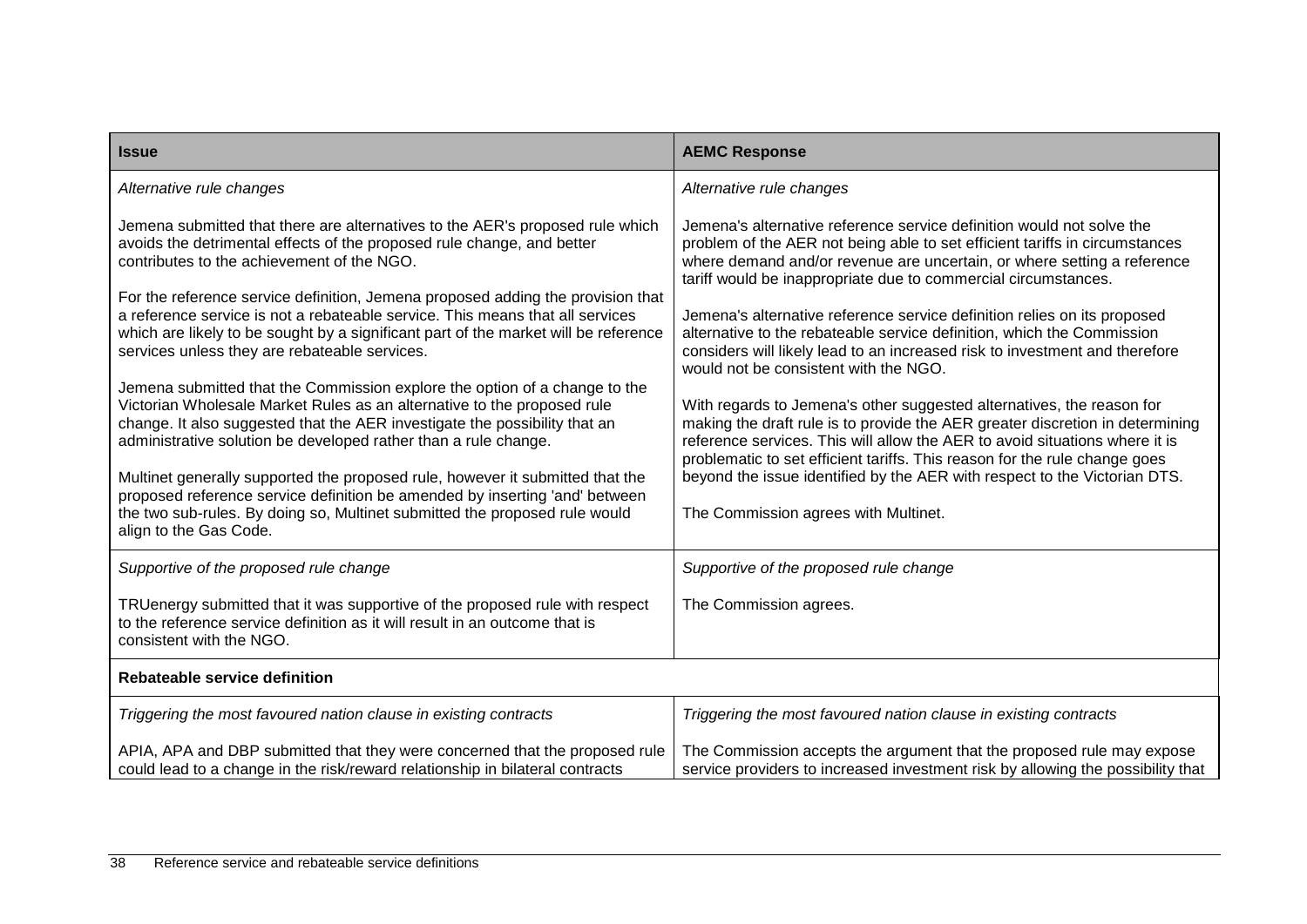| <b>Issue</b>                                                                                                                                                                                                                                                                                                    | <b>AEMC Response</b>                                                                                                                                                                                                                                              |
|-----------------------------------------------------------------------------------------------------------------------------------------------------------------------------------------------------------------------------------------------------------------------------------------------------------------|-------------------------------------------------------------------------------------------------------------------------------------------------------------------------------------------------------------------------------------------------------------------|
| between service providers and users in relation to other fully regulated<br>pipelines. These concerns related to the possible triggering of the most<br>favoured nation clause in bilateral contracts.                                                                                                          | rebateable and reference services may be in the same market (see Chapter<br>7). This may lead to reductions in the reference tariff being more likely to<br>occur. Significant reductions in the reference tariff may trigger the most<br>favoured nation clause. |
|                                                                                                                                                                                                                                                                                                                 | The Commission considers that the proposed rule change may lead to an<br>increased risk to investment which would not be conducive to efficient<br>investment in natural gas services and would not be in the long term<br>interests of consumers.                |
| The fixed principle in the DBNGP access arrangement                                                                                                                                                                                                                                                             | The fixed principle in the DBNGP access arrangement                                                                                                                                                                                                               |
| DBP submitted that if the proposed rule change is made, then it may take<br>precedence over the fixed principle in the DBNGP access arrangement. The<br>fixed principle prevents the ERA from clawing back any revenue that DBP<br>might earn from the sale of pipeline services that is in excess of the total | It is possible that transitional rule 6 of the NGR could be interpreted to not<br>apply to the fixed principle described in the current access arrangement (see<br>Chapter 7).                                                                                    |
| revenue set under the access arrangement. It also submitted that as the tariffs<br>negotiated under contracts were fundamental to the purchase of the DBP in<br>2004, then any clawing back of revenues earned under these contracts could<br>have extreme adverse effects on DBNGP investment.                 | The Commission considers that the proposed rule change may lead to an<br>increased risk to investment which would not be conducive to efficient<br>investment in natural gas services and would not be in the long term<br>interests of consumers.                |
| Introduction of cross subsidies                                                                                                                                                                                                                                                                                 | Introduction of cross subsidies                                                                                                                                                                                                                                   |
| APA submitted that the proposed rule change has scope to introduce cross<br>subsidies between competitive users served by gas pipelines. It submitted that                                                                                                                                                      | The proposed rule does not introduce cross subsidies. This is because:                                                                                                                                                                                            |
| this will result from the removal of the requirement that the markets for<br>rebateable and reference services be substantially different.                                                                                                                                                                      | the rebating of revenue earned from the provision of rebateable services<br>against the reference service is rebalancing a cross subsidy that exists<br>against users of the reference service; and                                                               |
|                                                                                                                                                                                                                                                                                                                 | in any case, the AER has discretion under rule 93(3) of the NGR in<br>$\bullet$<br>determining the appropriate portion of revenue generated from the sale of<br>rebateable services to be rebated to users of reference services.                                 |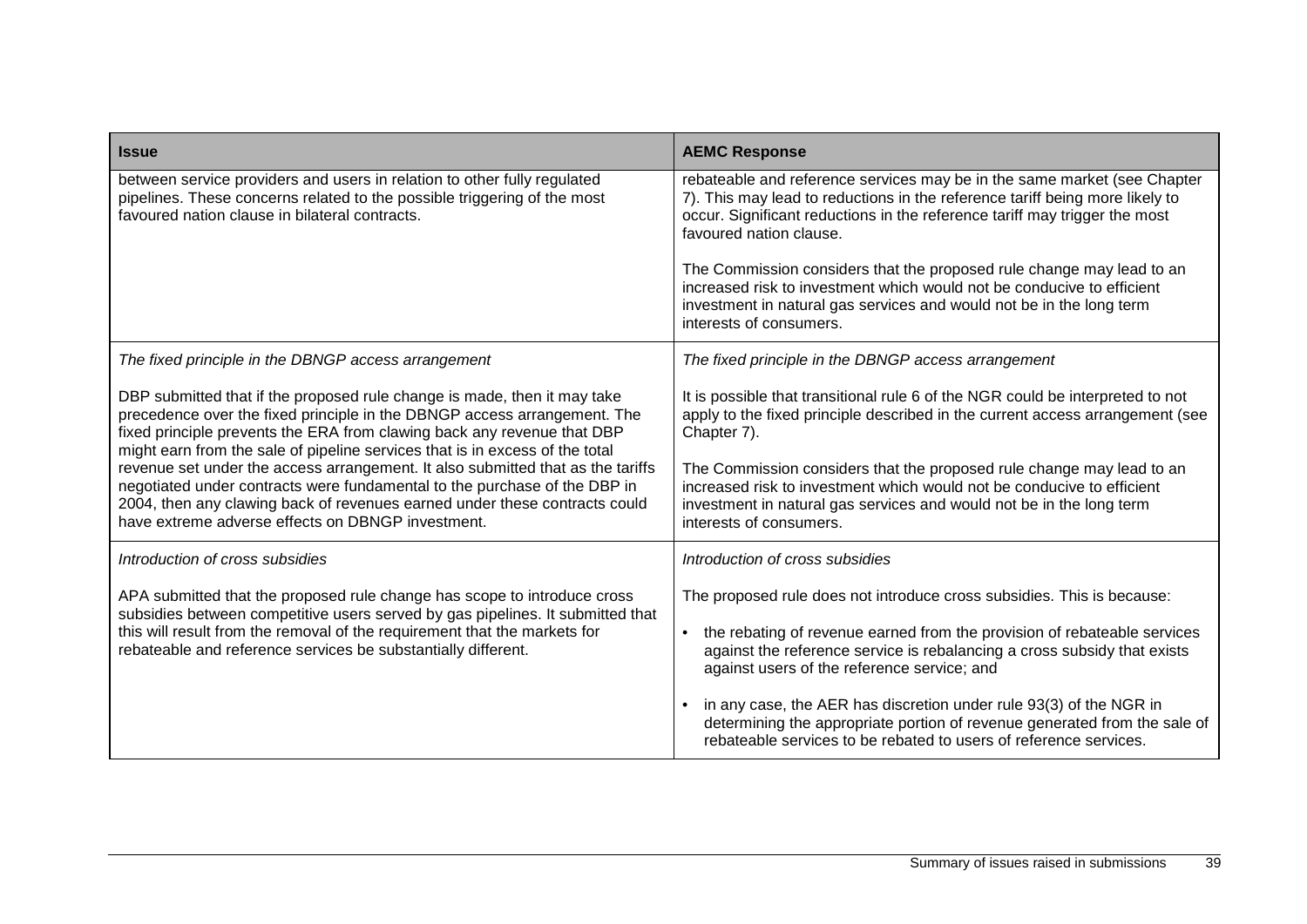| <b>Issue</b>                                                                                                                                                                                                                                                                                                                                                | <b>AEMC Response</b>                                                                                                                                                                                                                                                                                                                    |
|-------------------------------------------------------------------------------------------------------------------------------------------------------------------------------------------------------------------------------------------------------------------------------------------------------------------------------------------------------------|-----------------------------------------------------------------------------------------------------------------------------------------------------------------------------------------------------------------------------------------------------------------------------------------------------------------------------------------|
| Retrospective regulation                                                                                                                                                                                                                                                                                                                                    | Retrospective regulation                                                                                                                                                                                                                                                                                                                |
| APA submitted that if the proposed rule was to be accepted then the AER could<br>take the opportunity to take into account revenues already earned under<br>existing AMDQ cc contracts when setting future revenues and tariffs for the                                                                                                                     | The Commission does not accept that the proposed rule will result in<br>retrospective regulation. This is because:                                                                                                                                                                                                                      |
| Victorian DTS. It also submitted that if the rule were accepted then it should<br>only apply prospectively.                                                                                                                                                                                                                                                 | s. 321 of the NGL prohibits an access arrangement from depriving a<br>person of a protected contractual right; and                                                                                                                                                                                                                      |
|                                                                                                                                                                                                                                                                                                                                                             | if the rule was made, it would not be good regulatory practice to apply the<br>rule to revenues generated prior to the commencement of the rule.                                                                                                                                                                                        |
| Alternative rule changes                                                                                                                                                                                                                                                                                                                                    | Alternative rule changes                                                                                                                                                                                                                                                                                                                |
| Jemena proposed an alternative to the AER's proposed rule.                                                                                                                                                                                                                                                                                                  | The Commission does not consider that Jemena's alternative rebateable<br>service definition would better promote the NGO with respect to efficient                                                                                                                                                                                      |
| For the rebateable service definition Jemena proposed adding the provision<br>that a pipeline service may be a rebateable service if the service is likely to be<br>sought by a significant part of the market. This Jemena submitted is consistent<br>with its alternative amendment to the reference service definition.                                  | investment in pipeline services and the long term interests of consumers. It<br>will likely lead to an increased risk to investment, by allowing a rebateable<br>service to be in the same market as the reference service.                                                                                                             |
| TRUenergy submitted that while it was supportive of the proposed rule, it<br>considered that it should be amended to provide that users who have paid for<br>AMDQ cc are rebated in full where they have effectively paid for transportation<br>pipeline services twice. Also that the return of the rebate should be paid to<br>users on a pro-rata basis. | TRUenergy's proposed amendment to the rule change is specific to the<br>Victorian DTS and should not be included in the rebateable service definition<br>which is relevant to all full regulation pipelines. Also, users who hold AMDQ<br>cc are not effectively paying twice for transportation pipeline services (see<br>Appendix A). |